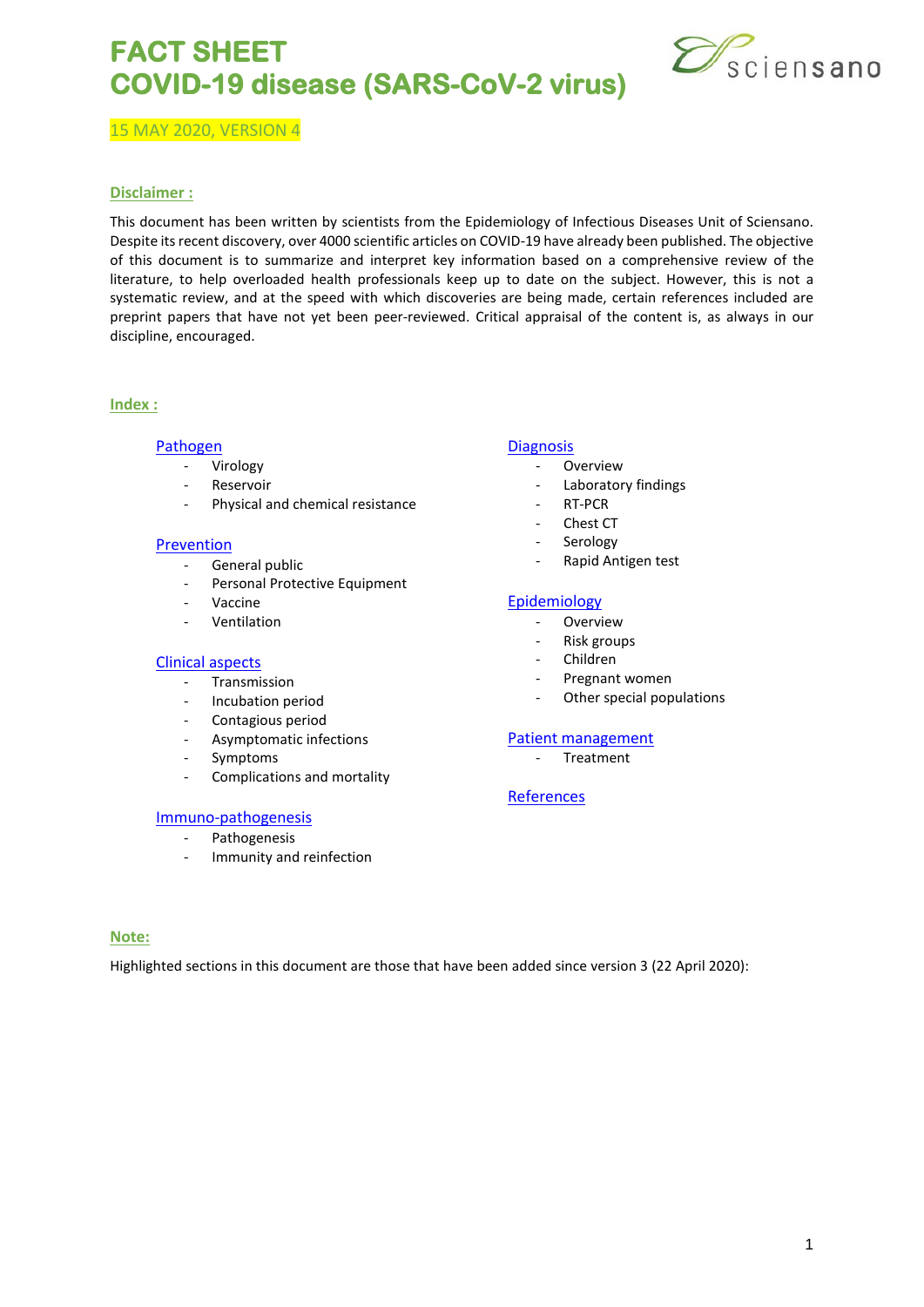

<span id="page-1-0"></span>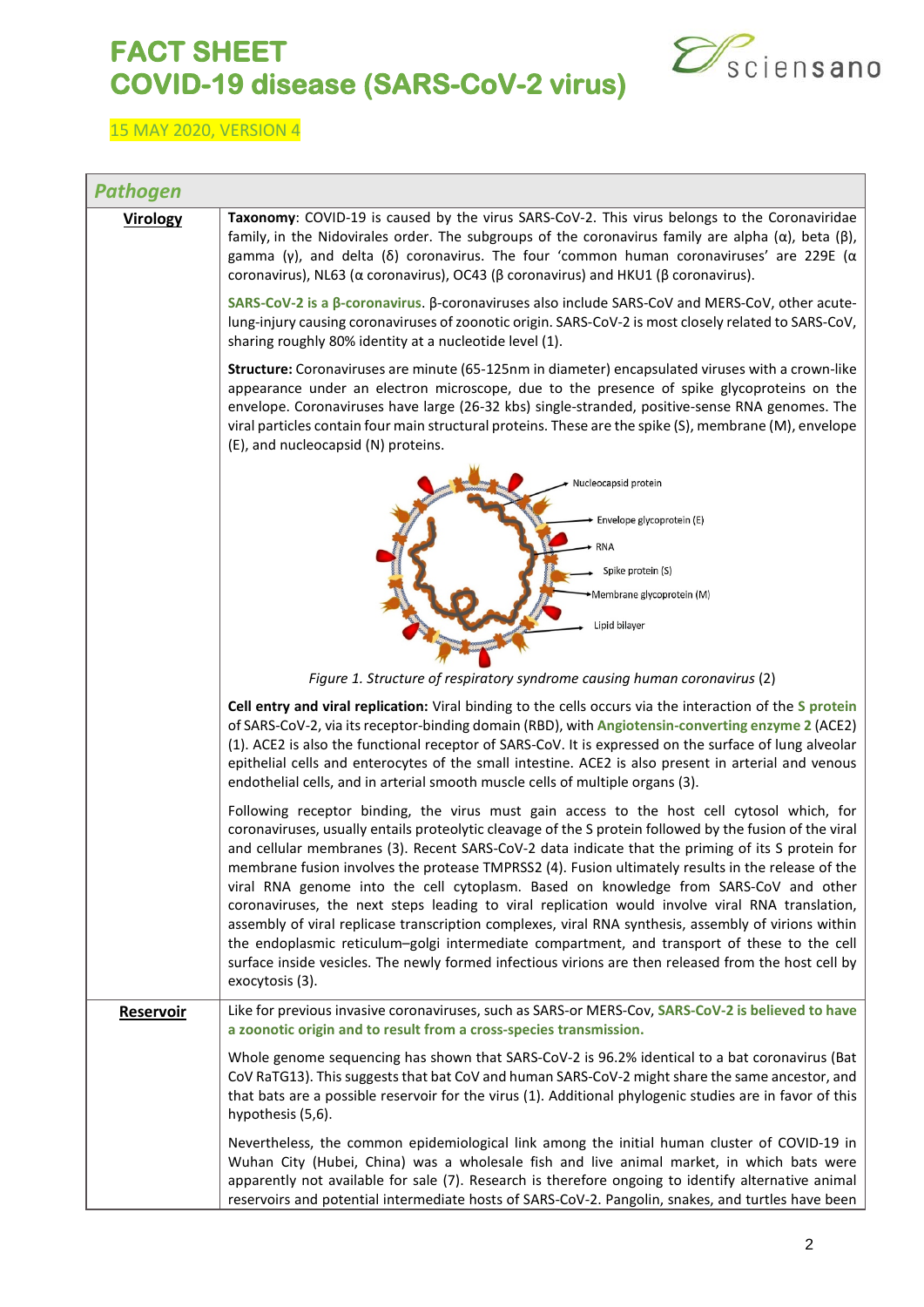

<span id="page-2-0"></span>

|                                                               | identified as possible intermediate hosts based on the predicted interaction between the SARS-CoV-<br>2 spike protein and host ACE2 (8). Various wild mammals, as well as cats and dogs, also have ACE2<br>configuration that is predicted to bind with SARS-CoV-2 S protein (9,10).                                                                                                                                                                                                                                                                                                                                                                                                                                                                                                                                                                                                                                                                                                                                                                                                                                                                                                                                                                                                                                                                                                                                                                                                                                                                                                                                                                                                                                                                                                                                                                                                                                                                                                                                                                                                                                                                                                                                                                                                                     |  |
|---------------------------------------------------------------|----------------------------------------------------------------------------------------------------------------------------------------------------------------------------------------------------------------------------------------------------------------------------------------------------------------------------------------------------------------------------------------------------------------------------------------------------------------------------------------------------------------------------------------------------------------------------------------------------------------------------------------------------------------------------------------------------------------------------------------------------------------------------------------------------------------------------------------------------------------------------------------------------------------------------------------------------------------------------------------------------------------------------------------------------------------------------------------------------------------------------------------------------------------------------------------------------------------------------------------------------------------------------------------------------------------------------------------------------------------------------------------------------------------------------------------------------------------------------------------------------------------------------------------------------------------------------------------------------------------------------------------------------------------------------------------------------------------------------------------------------------------------------------------------------------------------------------------------------------------------------------------------------------------------------------------------------------------------------------------------------------------------------------------------------------------------------------------------------------------------------------------------------------------------------------------------------------------------------------------------------------------------------------------------------------|--|
| <b>Physical and</b><br>chemical<br>resistance of<br>the virus | In the absence of any ventilation, according to a recent study (11), SARS-CoV-2 remains viable in<br>aerosols for 3 hours, with median half-life 1.1-1.2 hours (more information on aerosolization in<br>section Transmission). In the same study, SARS-CoV-2 was most stable on plastic and stainless steel,<br>with viable virus detected up to 72 hours (median half-life of 5.6 hours on steel and 6.8 hours on<br>plastic) in the absence of any intervention (eg. no disinfection of surfaces). No viable virus could be<br>measured after 4 hours on copper and after 24 hours on cardboard. Importantly, on all surfaces and<br>in the air, exponential decay in virus titer was recorded over time. The finding that SARS-CoV-2 is<br>more stable on smooth surfaces like glass, steel and plastic (several days) than on rough surfaces like<br>paper, wood and cloth (several hours) has since been confirmed in another influential study (12).                                                                                                                                                                                                                                                                                                                                                                                                                                                                                                                                                                                                                                                                                                                                                                                                                                                                                                                                                                                                                                                                                                                                                                                                                                                                                                                                              |  |
|                                                               | Like other coronaviruses, SARS-CoV-2 is very stable at 4°C but sensitive to ultraviolet rays and heat<br>(inactivated within 5' at 70°). Furthermore, these viruses can be effectively inactivated by lipid<br>solvents and common disinfectants including ether (75%), ethanol, chlorine-containing disinfectant,<br>peroxyacetic acid and chloroform (12,13).                                                                                                                                                                                                                                                                                                                                                                                                                                                                                                                                                                                                                                                                                                                                                                                                                                                                                                                                                                                                                                                                                                                                                                                                                                                                                                                                                                                                                                                                                                                                                                                                                                                                                                                                                                                                                                                                                                                                          |  |
|                                                               | Soap, which dissolves the lipid bilayer of the virus, also induces SARS-CoV-2 inactivation.                                                                                                                                                                                                                                                                                                                                                                                                                                                                                                                                                                                                                                                                                                                                                                                                                                                                                                                                                                                                                                                                                                                                                                                                                                                                                                                                                                                                                                                                                                                                                                                                                                                                                                                                                                                                                                                                                                                                                                                                                                                                                                                                                                                                              |  |
|                                                               | Several countries have looked at options for decontamination and re-use of personal protective<br>equipment: decontamination of FFP2/N95 masks with $H_2O_2$ vapor in the Netherlands (14) and the<br>USA (15) and using dry heat (30' at 65-70°C) in Germany (16). WHO does not recommend this, but<br>their guidance on rational use of Personal Protective Equipment (PPE) provides a practical overview<br>of studies that have been conducted on the topic (17).                                                                                                                                                                                                                                                                                                                                                                                                                                                                                                                                                                                                                                                                                                                                                                                                                                                                                                                                                                                                                                                                                                                                                                                                                                                                                                                                                                                                                                                                                                                                                                                                                                                                                                                                                                                                                                    |  |
| <b>Prevention</b>                                             |                                                                                                                                                                                                                                                                                                                                                                                                                                                                                                                                                                                                                                                                                                                                                                                                                                                                                                                                                                                                                                                                                                                                                                                                                                                                                                                                                                                                                                                                                                                                                                                                                                                                                                                                                                                                                                                                                                                                                                                                                                                                                                                                                                                                                                                                                                          |  |
| <b>General public</b>                                         | <b>General public</b><br>For the general public, handwashing and social distancing measures are recommended to protect<br>oneself. Keeping a distance of at least 1m means that droplets from a normally breathing person will<br>not reach you (18).                                                                                                                                                                                                                                                                                                                                                                                                                                                                                                                                                                                                                                                                                                                                                                                                                                                                                                                                                                                                                                                                                                                                                                                                                                                                                                                                                                                                                                                                                                                                                                                                                                                                                                                                                                                                                                                                                                                                                                                                                                                    |  |
|                                                               | <b>Cloth masks</b>                                                                                                                                                                                                                                                                                                                                                                                                                                                                                                                                                                                                                                                                                                                                                                                                                                                                                                                                                                                                                                                                                                                                                                                                                                                                                                                                                                                                                                                                                                                                                                                                                                                                                                                                                                                                                                                                                                                                                                                                                                                                                                                                                                                                                                                                                       |  |
|                                                               | The possibility of asymptomatic or pre-symptomatic transmission (see lower) has fueled the debate<br>on whether face masks should be universally recommended, not to protect the wearer but mainly<br>to prevent spread from asymptomatic individuals. Droplets are emitted not only when coughing or<br>sneezing, but also when breathing or speaking, though these droplets differ in size (19). A recent<br>article investigated the protective effect of wearing a medical mask in 243 participants with a<br>respiratory infection ('common cold', including non-SARS-coronaviruses) and reported that viral RNA<br>was also detected in a small number of participants who did not cough at all during the 30-minute<br>exhaled breath collection, suggesting transmission is possible from individuals with no obvious signs<br>or symptoms. However, they also note that 'the majority of participants did not shed detectable<br>virus in aerosols or droplets. For those who did shed, viral load in both tended to be low, implying<br>that prolonged close contact would be required for transmission'. Modeling data for Influenza<br>suggest that population-wide use of masks could importantly reduce spread of the virus (20-22).<br>The filtration capacity of home-made mask is lower than that of medical/surgical masks, but they<br>do offer outward protection, despite imperfect fit or adherence (23-27). WHO, after reviewing all<br>the evidence, still recommended against the use of community masks on April 6th, pointing out the<br>importance of other measures like social distancing, cough and hand hygiene (28). ECDC lists a<br>number of potential risks and benefits without either recommending or discouraging the use (29).<br>On the other hand, important health authorities like CDC and Robert Koch Institute are now advising<br>wearing of home-made masks for the population, in addition to social distancing measures and strict<br>hand hygiene (30,31) whilst acknowledging the absence of compelling evidence. Likewise, both in<br>scientific and in popular literature, several experts have insisted on the universal use of masks to be<br>included in guidelines (32-35). A review of the evidence compiled on April 10th by a consortium of |  |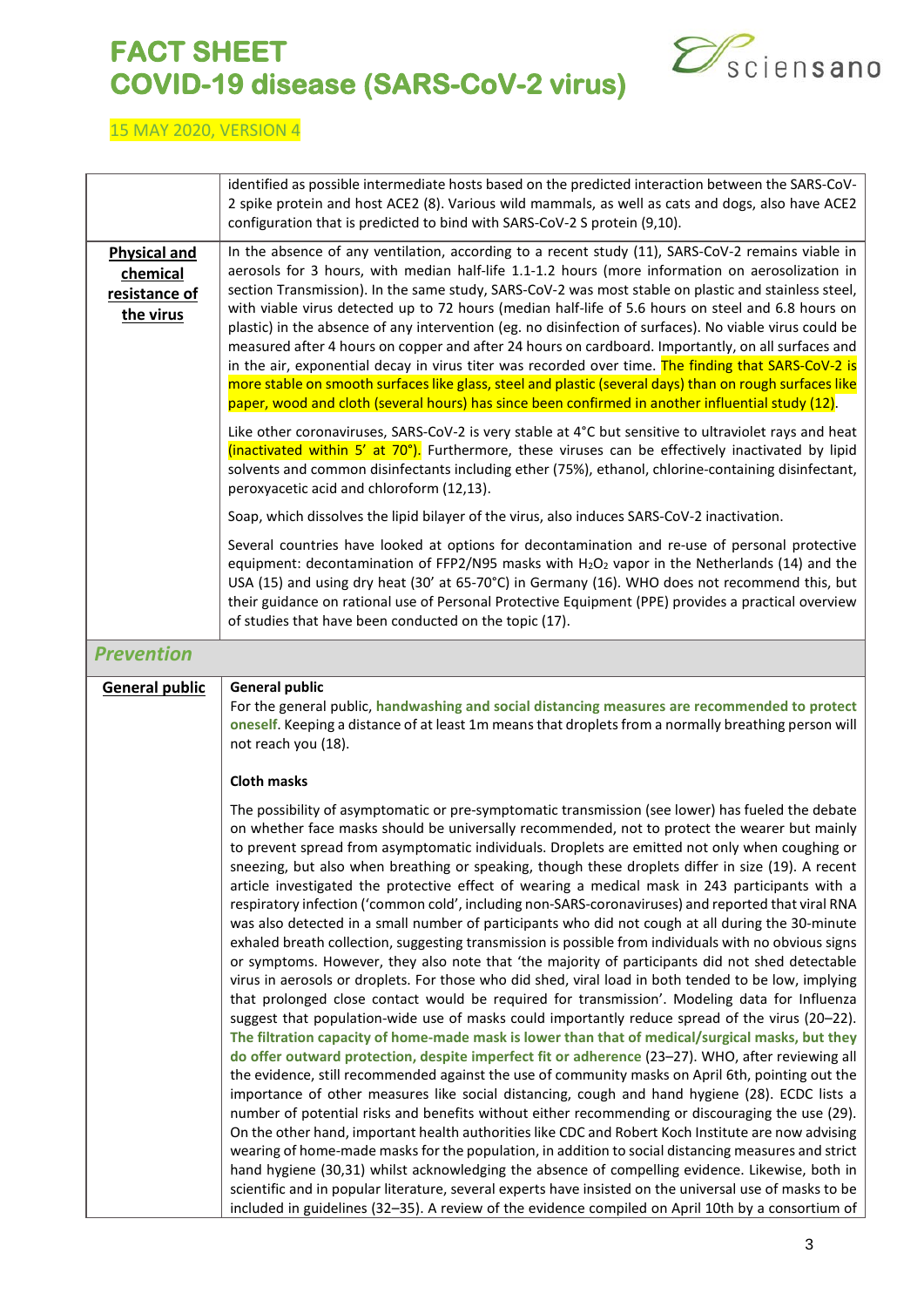

|                                       | scientists not only concluded that there is evidence on the efficiency of cloth masks but also that,<br>based on experience with other preventive measures, the claim that their use would lead to<br>increased risk behavior and less observance of other measures is unfounded (34).                                                                                                                                                                                                                                                                                                                                                                                                                                                                                                                                                                                                                                                                                                                                                                               |
|---------------------------------------|----------------------------------------------------------------------------------------------------------------------------------------------------------------------------------------------------------------------------------------------------------------------------------------------------------------------------------------------------------------------------------------------------------------------------------------------------------------------------------------------------------------------------------------------------------------------------------------------------------------------------------------------------------------------------------------------------------------------------------------------------------------------------------------------------------------------------------------------------------------------------------------------------------------------------------------------------------------------------------------------------------------------------------------------------------------------|
| Personal                              | <b>Health care workers</b>                                                                                                                                                                                                                                                                                                                                                                                                                                                                                                                                                                                                                                                                                                                                                                                                                                                                                                                                                                                                                                           |
| <b>Protective</b><br><b>Equipment</b> | In Belgium, for health care workers coming into close contact with possible or confirmed cases of<br>COVID-19 $(1,5m)$ the use of a surgical mask, gown, gloves, and goggles or faceshield is<br>recommended. This is in line with recommendations of the WHO (36). During the SARS epidemic,<br>adherence to these precautions was found to be effective to avoid infection in health care workers.<br>The effect was largest for hand hygiene and use of masks (37).                                                                                                                                                                                                                                                                                                                                                                                                                                                                                                                                                                                               |
|                                       | <b>Surgical Masks vs. FFP2</b><br>Different health care authorities have issued different advice on the recommended PPE (38), which<br>has led to confusion. Different types of masks exist: surgical masks or the more advanced 'respirators'<br>like FFP2/3 (standard used in the EU) or N95 (standard used in the US). FFP2 masks sometimes come<br>with an outlet valve, in which case they will only protect the individual wearing it but should never<br>be given to a possible patient, as it will not protect the environment.                                                                                                                                                                                                                                                                                                                                                                                                                                                                                                                              |
|                                       | In the above-mentioned trial during the SARS epidemic (37), no difference in protection of health<br>care workers (HCWs) was found between the use of N95 masks or surgical masks. Randomized<br>control trials (RCTs) in Canada and the US (the larger of which included 2826 participants) have<br>evaluated the use of surgical masks versus N95/FFP2 masks in prevention of respiratory diseases in<br>health care workers and have found them to be both equally effective (39,40). This conclusion was<br>confirmed by a meta-analysis including six RCTs published very recently (13 March 2020) by the<br>Chinese Cochrane Center (41). Some specific evidence for SARS-CoV-2 is also available from South<br>Korea, where 41 health care workers were unknowingly exposed to aerosol-generating procedures<br>on a COVID-19 patient. Of the thirty-five HCWs (85%) that wore a surgical mask, none were infected.<br>Reassuringly, the WHO China Joint Mission Report notes that most infected HCWs in China were<br>infected within their households (42). |
|                                       | Therefore, surgical masks seem to suffice for most HCWs and N95/FFP2 masks should be used<br>preferentially for aerosol-generating procedures, such as endotracheal intubation and<br>cardiopulmonary resuscitation (43).                                                                                                                                                                                                                                                                                                                                                                                                                                                                                                                                                                                                                                                                                                                                                                                                                                            |
|                                       | <b>Aerosol-generating procedures</b><br>Aerosols differ from droplets because of their smaller size, which allows them to stay suspended in<br>the air for much longer. The evidence, the best of which comes from studies of SARS-CoV, suggests<br>a consistent association between pathogen transmission and tracheal intubation (44). In addition, a<br>few studies reported an increased risk of SARS-CoV infection associated with tracheotomy,<br>noninvasive ventilation, and manual ventilation before intubation. However, because these findings<br>were identified from only a few studies of very low quality, interpretation and practical application<br>are difficult (45). No other procedures were found to be significantly associated with an increased<br>risk of acute respiratory infection transmission. On theoretical grounds however, the following<br>procedures should be considered aerosol-generating procedures: (38,46)                                                                                                              |
|                                       | Intubation, extubation and related procedures<br>Prone positioning, disconnecting the patient from the ventilator<br>$\bullet$<br>Administration of medication via nebulization (to be replaced by use of spacers)<br>$\bullet$<br>Tracheotomy/tracheostomy procedures<br><b>Manual ventilation</b><br>Open suctioning<br>Bronchoscopy<br>٠<br>Non-invasive ventilation (NIV) e.g. Bi-level positive airway pressure (BiPAP) and<br>$\bullet$<br>Continuous positive airway pressure ventilation (CPAP)<br>Some dental procedures (e.g. high-speed drilling).                                                                                                                                                                                                                                                                                                                                                                                                                                                                                                        |
|                                       | Different authorities list different procedures. Some authors argue that certain other<br>procedures/equipment may generate an aerosol from material other than patient secretions and                                                                                                                                                                                                                                                                                                                                                                                                                                                                                                                                                                                                                                                                                                                                                                                                                                                                               |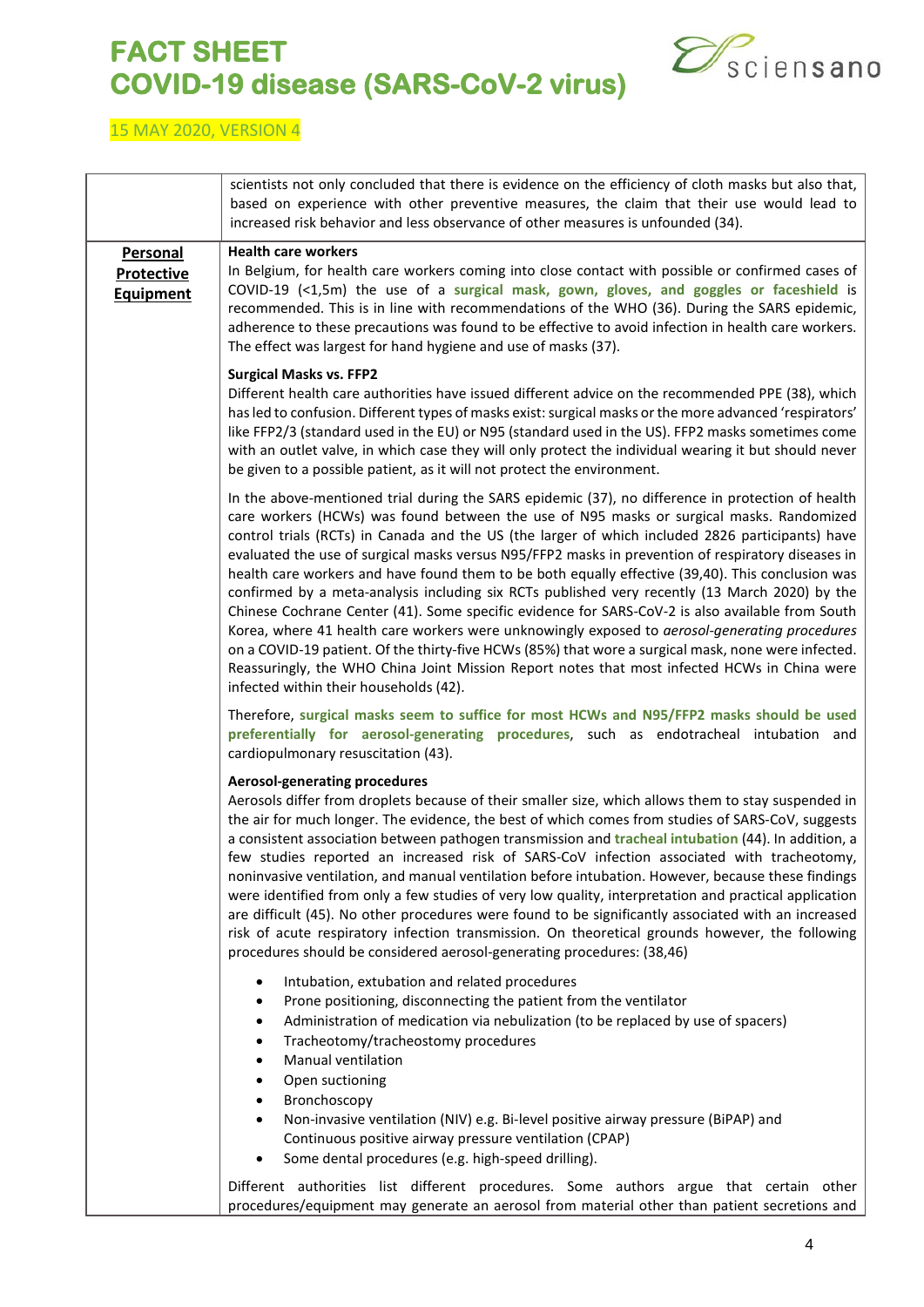

<span id="page-4-0"></span>

|                         | that it is unclear if they represent a significant infectious risk. Procedures in this category include<br>administration of pressurized humidified oxygen and administration of medication via nebulization<br>(43, 44, 46).                                                                                                                                                                                                                                                                                                                                                                                                                                                                                                                                                                                                                                                                                                                                                                                                                                                                                                                                                                                                                                                                                                                                                                                                                                                                                                                                                                                                                                                                                                 |
|-------------------------|-------------------------------------------------------------------------------------------------------------------------------------------------------------------------------------------------------------------------------------------------------------------------------------------------------------------------------------------------------------------------------------------------------------------------------------------------------------------------------------------------------------------------------------------------------------------------------------------------------------------------------------------------------------------------------------------------------------------------------------------------------------------------------------------------------------------------------------------------------------------------------------------------------------------------------------------------------------------------------------------------------------------------------------------------------------------------------------------------------------------------------------------------------------------------------------------------------------------------------------------------------------------------------------------------------------------------------------------------------------------------------------------------------------------------------------------------------------------------------------------------------------------------------------------------------------------------------------------------------------------------------------------------------------------------------------------------------------------------------|
| Vaccine                 | There is currently no vaccine available against SARS-CoV-2 infection.                                                                                                                                                                                                                                                                                                                                                                                                                                                                                                                                                                                                                                                                                                                                                                                                                                                                                                                                                                                                                                                                                                                                                                                                                                                                                                                                                                                                                                                                                                                                                                                                                                                         |
|                         | Considerable efforts are being deployed internationally to develop a vaccine. According to a recent<br>review, there are currently 78 confirmed vaccine candidates. Various vaccine technology platforms<br>are being evaluated, including "nucleic acid (DNA and RNA), virus-like particle, peptide, viral vector<br>(replicating and non-replicating), recombinant protein, live attenuated virus and inactivated virus<br>approaches" (47).                                                                                                                                                                                                                                                                                                                                                                                                                                                                                                                                                                                                                                                                                                                                                                                                                                                                                                                                                                                                                                                                                                                                                                                                                                                                                |
| <b>Ventilation</b>      | When performing aerosol-generating procedures, WHO recommends 6-12 air changes/h (45).<br>Concerns have been raised about the pertinence of the recommended 1,5m distance, in view of<br>possible long-range airborne transmission (see 'transmission'). Additionally, research from MIT<br>showed that a person sneezing emits a multiphase turbulent gas cloud containing droplets of all sizes<br>which travel for up to 7-8m (48). Whilst probably of limited impact outdoors, it seems therefore<br>important to provide an adequate ventilation of rooms to reduce the risk of transmission. Two-and-<br>a-half air changes are required to eliminate 90% of airborne contaminants (49). Opening doors and<br>windows can generate around 5-17 air changes per hour (50,51).                                                                                                                                                                                                                                                                                                                                                                                                                                                                                                                                                                                                                                                                                                                                                                                                                                                                                                                                            |
|                         | When using air conditioning, it is advisable to use the 'extraction mode' and avoid recirculation of<br>air (52). A cluster was described in a Chinese restaurant with closed windows, where the air current<br>from the air conditioning presumably facilitated the infection of people sitting at 2 neighboring<br>tables (upto +- 5m)                                                                                                                                                                                                                                                                                                                                                                                                                                                                                                                                                                                                                                                                                                                                                                                                                                                                                                                                                                                                                                                                                                                                                                                                                                                                                                                                                                                      |
| <b>Clinical Aspects</b> |                                                                                                                                                                                                                                                                                                                                                                                                                                                                                                                                                                                                                                                                                                                                                                                                                                                                                                                                                                                                                                                                                                                                                                                                                                                                                                                                                                                                                                                                                                                                                                                                                                                                                                                               |
| Transmission            | Evidence indicates that SARS-CoV-2 is transmitted from human to human by infectious droplets (53).                                                                                                                                                                                                                                                                                                                                                                                                                                                                                                                                                                                                                                                                                                                                                                                                                                                                                                                                                                                                                                                                                                                                                                                                                                                                                                                                                                                                                                                                                                                                                                                                                            |
|                         | Based on experiences with previous outbreaks of SARS and on experimental evidence, other routes<br>of transmission are also debated. One possible additional route is the long-range airborne route. For<br>SARS, both evidence from modelling studies (54,55) and positive air samples from a patient's room<br>(56) indicated a potential for airborne transmission. This raises concerns about a similar airborne<br>transmission potential for the 2019 novel coronavirus, SARS-CoV-2. In one experiment, SARS-CoV-2<br>was purposefully aerosolized and kept in a closed container in optimal circumstances (11). After 3h,<br>viable virus could still be detected. The amount of infective virus was however halved each 1,1h.<br>Whilst worrying, these findings need to be interpreted with caution, as these experimental<br>circumstances are not representative of real-life circumstances. Natural ventilation, for instance, has<br>been shown to dilute aerosols (51). In Singapore, researchers sampled the air and several surfaces<br>of the isolation room of three patients with SARS-CoV-2 (57). The virus could be found on many<br>surfaces like door handles and light switches, but all air samples were negative. Moreover, all<br>samples (both from air and surfaces) taken after routine cleaning were negative. Unpublished data<br>did detect SARS-CoV-2 in air samples of patients in negative pressure rooms, but the implication is<br>unclear as no viral activity could be shown in cell cultures (58). Likewise, viral RNA was detected in<br>air samples from both the COVID-19 ICU ward and a COVID-19 general ward of a Chinese hospital,<br>but infectiousness remains unknown. (59) |
|                         | SARS-CoV-2 viral RNA has been found in many other samples than nasopharyngeal swabs such as<br>faeces, blood and (very rarely) urine (60-62). Especially in faeces, viral RNA seems to be present later<br>and persists longer than in samples from the upper respiratory tract (63). Faeco-oral transmission<br>therefore needs to be considered. Importantly though, presence of viral RNA does not equal<br>infectious potential. Data is currently limited, but a German team did detailed analyses on samples<br>from 9 patients. They reported that infectious virus (as proven by viral culture) was readily isolated<br>from throat- and lung-derived samples but not from stool samples, despite high viral load. Moreover,<br>no infectious virus could be isolated from the various sample sites after day 8 of symptom onset,<br>despite ongoing high viral loads (64). Only one study (published in Chinese) has cultured SARS-CoV-<br>2 from a stool sample, and no documented faeco-oral transmission has occurred (65). Finally,<br>although in limited number, PCR-positive conjunctival swabs have been reported in COVID-19                                                                                                                                                                                                                                                                                                                                                                                                                                                                                                                                                                                |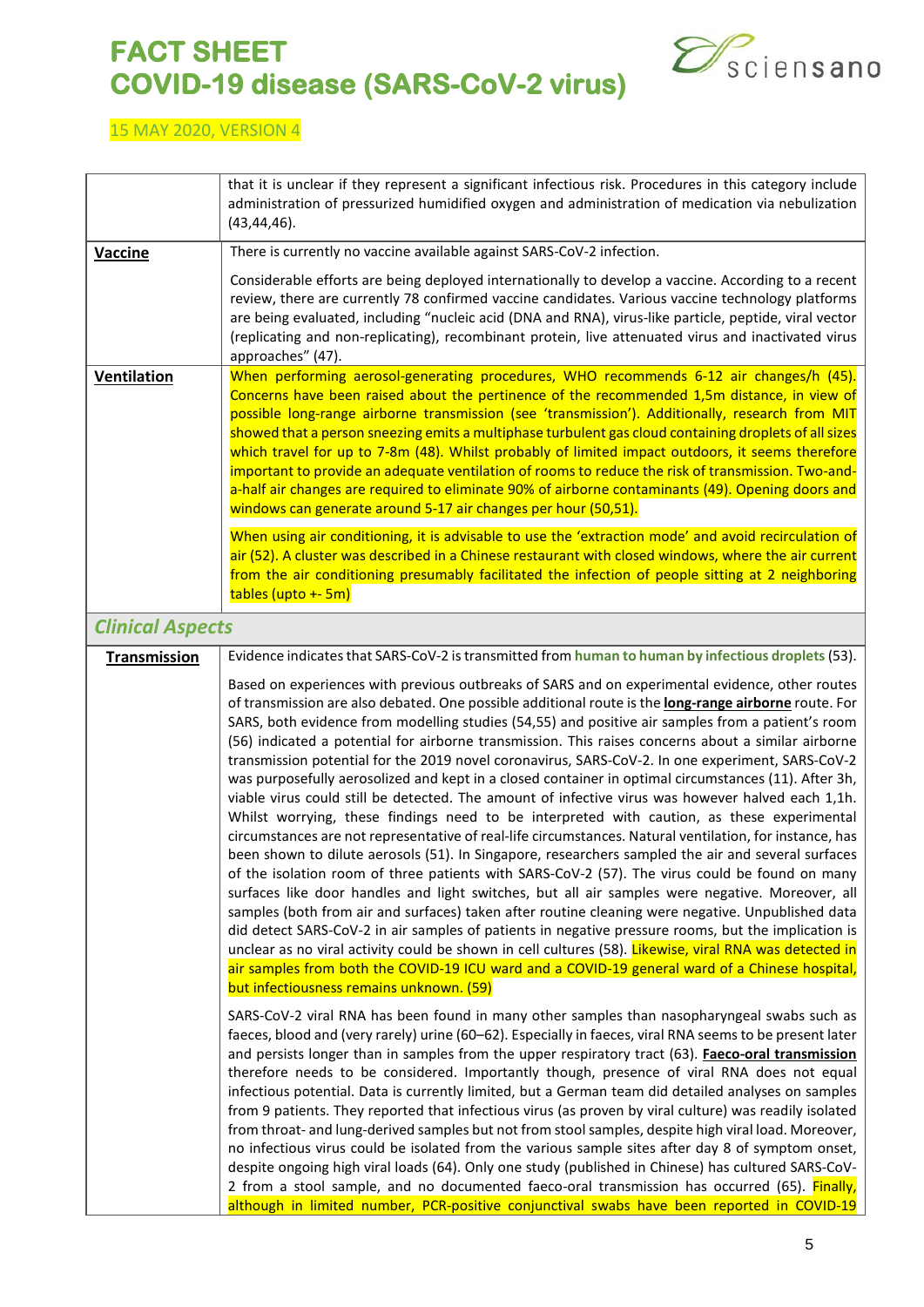

|                                          | patients, with or without ocular symptoms (eg. conjunctivitis), indicating a potential route of<br>transmission via the ocular mucosa (66). For this reason, ocular protection (goggles, faceshield) is<br>part of the standard PPE for health care workers when in close contact with cases (cfr section PPE).                                                                                                                                                                                                                                                                                                                                                                                                                                                                                                                                                                                                                                                                                                                                                                                                                                                                                                                                                                                                                                                                                                                                                                                                                                      |
|------------------------------------------|------------------------------------------------------------------------------------------------------------------------------------------------------------------------------------------------------------------------------------------------------------------------------------------------------------------------------------------------------------------------------------------------------------------------------------------------------------------------------------------------------------------------------------------------------------------------------------------------------------------------------------------------------------------------------------------------------------------------------------------------------------------------------------------------------------------------------------------------------------------------------------------------------------------------------------------------------------------------------------------------------------------------------------------------------------------------------------------------------------------------------------------------------------------------------------------------------------------------------------------------------------------------------------------------------------------------------------------------------------------------------------------------------------------------------------------------------------------------------------------------------------------------------------------------------|
|                                          | That direct contact, rather than airborne spread, is the main transmission route, seems to be<br>supported by evidence from contact tracing. Pre-print data from 391 cases from Shenzhen and 1286<br>close contacts show 6x higher odds of infection in household contacts (secondary attack rate 15%)<br>than in other close contacts (67). The CDC also investigated 445 close contacts of 10 travel-related<br>cases and reported two infections in household members (secondary attack rate 10,5%) and zero in<br>other contacts (68).                                                                                                                                                                                                                                                                                                                                                                                                                                                                                                                                                                                                                                                                                                                                                                                                                                                                                                                                                                                                           |
|                                          | The basic reproductive number, the so-called RO, of the virus is thought to be between 2-4 (69)<br>meaning that in a fully susceptible population, one infected individual will on average infect 2-4<br>others in the absence of control measures. To control an epidemic, the effective reproductive<br>number needs to be less than one. The effective reproductive number is influenced by measures that<br>are put in action like social distancing, quarantining and contact tracing.                                                                                                                                                                                                                                                                                                                                                                                                                                                                                                                                                                                                                                                                                                                                                                                                                                                                                                                                                                                                                                                          |
|                                          | For information on SARS-CoV-2 and blood donations, cfr section on virus and blood donations in<br><b>ECDC document 'Disease background of COVID-19'</b>                                                                                                                                                                                                                                                                                                                                                                                                                                                                                                                                                                                                                                                                                                                                                                                                                                                                                                                                                                                                                                                                                                                                                                                                                                                                                                                                                                                              |
| <b>Incubation</b><br>period              | The mean incubation period (the period between infection and onset of symptoms) is about 4-6 days<br>with about 95% of individuals developing symptoms within 14 days from infection (70-72).                                                                                                                                                                                                                                                                                                                                                                                                                                                                                                                                                                                                                                                                                                                                                                                                                                                                                                                                                                                                                                                                                                                                                                                                                                                                                                                                                        |
|                                          | Analysis of 90 pairs of confirmed cases in Italy, showed a mean serial interval (the period between<br>onset of symptoms in the primary case and onset of symptoms in the secondary case) of 6.6 days.<br>They estimate that 95% of cases will develop symptoms within 16.1 days of symptom onset in their<br>infector (73).                                                                                                                                                                                                                                                                                                                                                                                                                                                                                                                                                                                                                                                                                                                                                                                                                                                                                                                                                                                                                                                                                                                                                                                                                         |
| <b>Contagious</b><br>period              | Beginning of contagious period: Many factors remain unknown. Viral load in the upper respiratory<br>tract is highest immediately one day before and the days immediately after onset of symptoms (74-<br>77). Evidence has been accumulating on pre-symptomatic transmission (76,78-82). The strongest<br>evidence comes from detailed analysis of cases and contacts in Singapore, where 7 clusters with likely<br>pre-symptomatic transmission were identified (83). Cases in these clusters accounted for 6.4% of<br>total locally acquired cases. Similarly, early data from Lombardy (Italy) show only a limited number<br>of asymptomatic cases identified through contact tracing, suggesting a minor role for asymptomatic<br>individuals in the overall spread of infection (73). In contrast, in a modelling study, pre-symptomatic<br>transmission was deemed likely based on a shorter serial interval (the period between onset of<br>symptoms in the first case and onset of symptoms in the second case) than the mean incubation<br>period. In this study, pre-symptomatic transmission was thought to account for 48-62% of all<br>transmission when containment measures were in place (84). Contact tracing guidelines from ECDC<br>therefore consider all potential contacts of a case from 48h before symptom onset (85). Since<br>coughing and sneezing increase the amount of droplets that are expelled, the highest transmission<br>potential (in absence of containment measures) seems to be for symptomatic individuals. |
|                                          | End of contagious period: When the contagious period ends, is not very clear either. Although viral<br>loads drop after the first week, prolonged shedding has been described (up to 37 days) (61,86). Viral<br>shedding does however not equate with contagiousness, and no infectious virus has been isolated<br>after D8 after symptom onset (64), see also topic 'transmission'. Also, several studies report positive<br>tests after initial negative results (87,88), possibly due to false negative RT-PCR result or prolonged viral<br>clearance rather than recurrence of infection (88). In a case-ascertained study from Taiwan of 100<br>COVID-19 cases and 2761 close-contacts, secondary attack rates was significantly higher among<br>contacts whose exposure to the index case started within 5 days of symptom onset compared with<br>those exposed later (zero secondary cases identified in the 852 contacts exposed to index case after<br>day 6 of symptom onset) (78).                                                                                                                                                                                                                                                                                                                                                                                                                                                                                                                                                        |
| <b>Asymptomatic</b><br><i>infections</i> | Asymptomatic infection at the time of laboratory confirmation has been reported from many settings<br>(73,89-94). A large proportion of these cases developed some symptoms at a later stage of infection,<br>although there are reports of cases remaining asymptomatic throughout the whole duration of<br>laboratory and clinical monitoring (91-94). Overall, major uncertainties remain with regard to the                                                                                                                                                                                                                                                                                                                                                                                                                                                                                                                                                                                                                                                                                                                                                                                                                                                                                                                                                                                                                                                                                                                                      |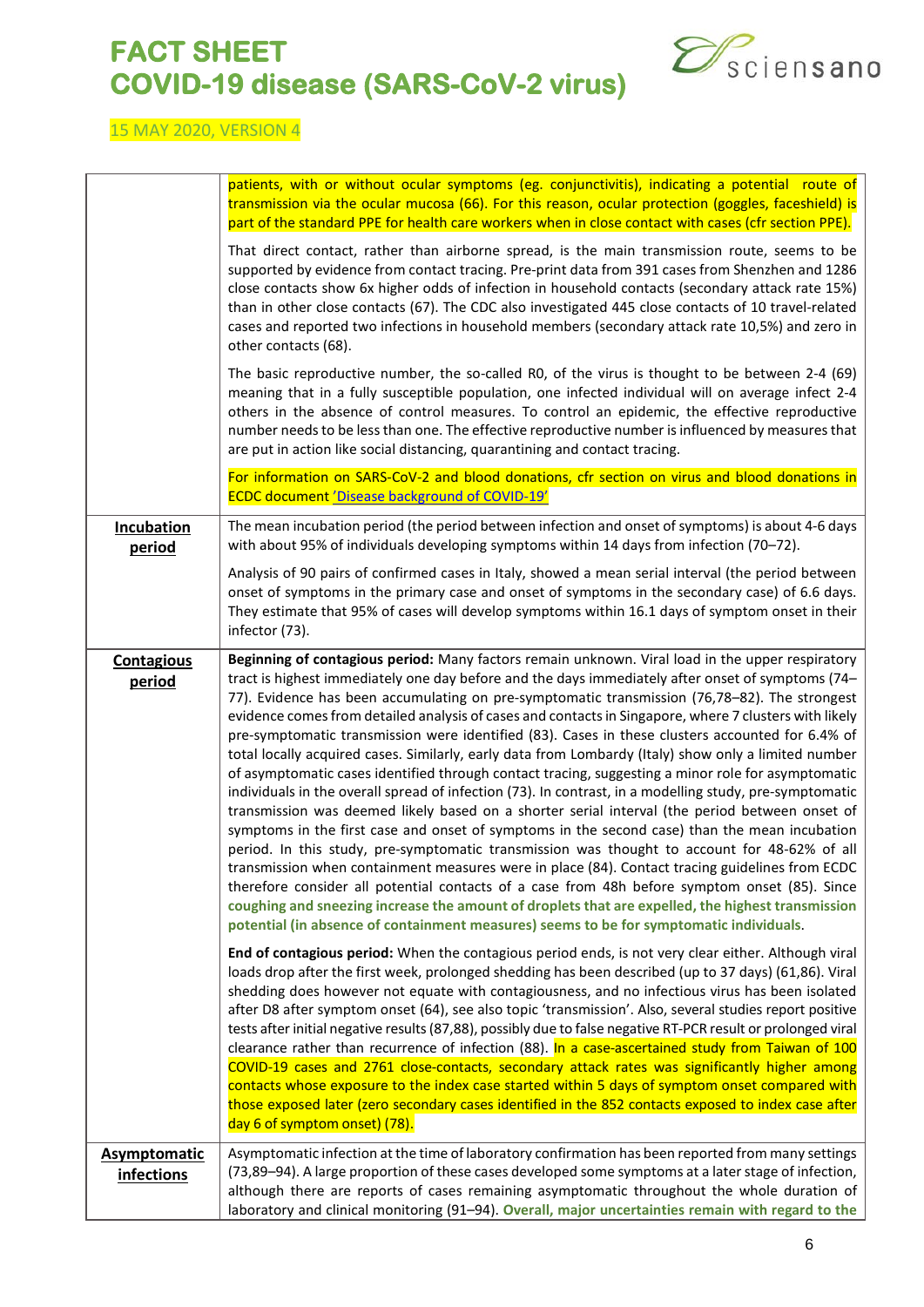

|                                       | influence of asymptomatic infections on the overall transmission dynamics of the pandemic. In<br>clinical studies with broad testing approaches (testing of symptomatic and asymptomatic), the<br>weight of asymptomatic cases varies according to the setting, possibly due to a different age<br>distribution of the study population. In the Diamond Princess Cruise ship, the estimated<br>asymptomatic proportion was 17.9% (95% credible interval (CrI): 15.5-20.2%) (90); according to data<br>from Shenzhen (China), 20% of PCR-positive close contacts were asymptomatic at the time of testing<br>(67); in Japanese nationals evacuated from Wuhan on chartered flights, the percentage of<br>asymptomatic cases was estimated at 30.8% (95% confidence interval (CI): 7.7%, 53.8%) (91). In<br>Iceland, citizens were invited for testing regardless of symptoms. Of all people with positive test<br>results, 43% were asymptomatic (95). The actual number of asymptomatic infections might be even<br>higher since it seemed that symptomatic persons were more likely to respond to the invitation. That<br>young and healthy people have more asymptomatic infections seems to be confirmed by<br>unpublished data from a US Navy ship where 60% of 600 positive tests were in asymptomatic<br>people.(96) However, it is unknown which proportion of these 'asymptomatics' would go on to later<br>develop symptoms. In New York, all 215 women admitted to an obstetric unit were screened for<br>SARS-CoV-2. Of all 33 women who tested positive, only four (12%) presented with symptoms, and<br>three more (9%) developed symptoms during admission (97). Even in an elderly population, the<br>proportion of asymptomatic infections might be higher than previously assumed: data from a nursing<br>home in the US showed that half of all residents who tested positive did not have any symptoms<br>(although difficult to ascertain in a cognitively-impaired population) and viral loads were comparable<br>for symptomatic and asymptomatic residents (98) Similar viral loads in symptomatic vs.<br>asymptomatic cases have also been reported in several other studies (73,74). |
|---------------------------------------|---------------------------------------------------------------------------------------------------------------------------------------------------------------------------------------------------------------------------------------------------------------------------------------------------------------------------------------------------------------------------------------------------------------------------------------------------------------------------------------------------------------------------------------------------------------------------------------------------------------------------------------------------------------------------------------------------------------------------------------------------------------------------------------------------------------------------------------------------------------------------------------------------------------------------------------------------------------------------------------------------------------------------------------------------------------------------------------------------------------------------------------------------------------------------------------------------------------------------------------------------------------------------------------------------------------------------------------------------------------------------------------------------------------------------------------------------------------------------------------------------------------------------------------------------------------------------------------------------------------------------------------------------------------------------------------------------------------------------------------------------------------------------------------------------------------------------------------------------------------------------------------------------------------------------------------------------------------------------------------------------------------------------------------------------------------------------------------------------------------------------------------------------------------------------------------------------------------|
| <b>Symptoms</b>                       | The most frequent symptoms are fever, cough, and shortness of breath. In the analysis of >1000<br>hospitalized patients from China, 44% initially presented with fever (although 89% developed fever<br>at some point during hospitalization) and 68% with cough (72). Other symptoms include fatigue<br>(23%), myalgia (15%), and gastrointestinal symptoms (+-8%) (86). Shortness of breath often develops<br>around day 7 after symptom onset.                                                                                                                                                                                                                                                                                                                                                                                                                                                                                                                                                                                                                                                                                                                                                                                                                                                                                                                                                                                                                                                                                                                                                                                                                                                                                                                                                                                                                                                                                                                                                                                                                                                                                                                                                             |
|                                       | As with other systemic viral infections, a large spectrum of possible clinical manifestations are being<br>reported in COVID-19 patients, including symptoms and signs of neurological involvement (eg.<br>chemosensory dysfunction, viral encephalitis etc), cardiac disease (eg. myocarditis) and cutaneous<br>lesions (eg. erythematous rash, widespread urticaria) (99-102). Chemosensory dysfunction, such as<br>anosmia and dysgeusia (either isolated or in combination with other symptoms) are increasingly<br>reported. Recently, several studies, including a European multicenter study reported a high<br>prevalence of both olfactory and gustatory dysfunctions in the clinical presentation of mild-to-<br>moderate forms of COVID-19 (103,104). Notably, anosmia has been reported after infection with<br>other respiratory or coronaviruses (105).                                                                                                                                                                                                                                                                                                                                                                                                                                                                                                                                                                                                                                                                                                                                                                                                                                                                                                                                                                                                                                                                                                                                                                                                                                                                                                                                         |
|                                       | Data from more than 72,000 cases from China classified cases as mild (81%), severe (14%), or critical<br>(5%) (106). Mild presentations include mild pneumonia. The actual number of mild presentations is<br>probably higher, as due to detection policies this dataset contains only 1,2% asymptomatic cases,<br>much lower than is currently thought to be the case (cfr. supra).                                                                                                                                                                                                                                                                                                                                                                                                                                                                                                                                                                                                                                                                                                                                                                                                                                                                                                                                                                                                                                                                                                                                                                                                                                                                                                                                                                                                                                                                                                                                                                                                                                                                                                                                                                                                                          |
| <b>Complications</b><br>and mortality | As aforementioned, according to the Chinese experience, severe cases and critical cases occur in<br>approximately 14% and 5% respectively. These cases present with severe pneumonia, septic shock, and<br>acute respiratory distress syndrome (ARDS). The critically ill patients requiring intensive care<br>management, as with other severe viral pneumonias, present a large spectrum of complications in<br>addition to ARDS (eg. acute cardiac injury, acute renal injury, acro-ischaemia, disseminated<br>intravascular complications, bacterial or fungal superinfections etc.) (107,108).                                                                                                                                                                                                                                                                                                                                                                                                                                                                                                                                                                                                                                                                                                                                                                                                                                                                                                                                                                                                                                                                                                                                                                                                                                                                                                                                                                                                                                                                                                                                                                                                           |
|                                       | Evidence is emerging that COVID-19 is associated with an increased risk of thromboembolic disease<br>(109,110) and a high rate of cardiovascular complications (102). A high incidence rate of severe<br>pulmonary embolism, exceeding 10%, in COVID-19 ICU (intensive care unit) patients has been observed<br>(pre-published data, Strasbourg, Lille, Grenoble, and Cremona-Italy) (111). In a double-center study in<br>the Netherlands, a 31% incidence of thrombotic complications in ICU patients with COVID-19 infections<br>is reported (112).                                                                                                                                                                                                                                                                                                                                                                                                                                                                                                                                                                                                                                                                                                                                                                                                                                                                                                                                                                                                                                                                                                                                                                                                                                                                                                                                                                                                                                                                                                                                                                                                                                                        |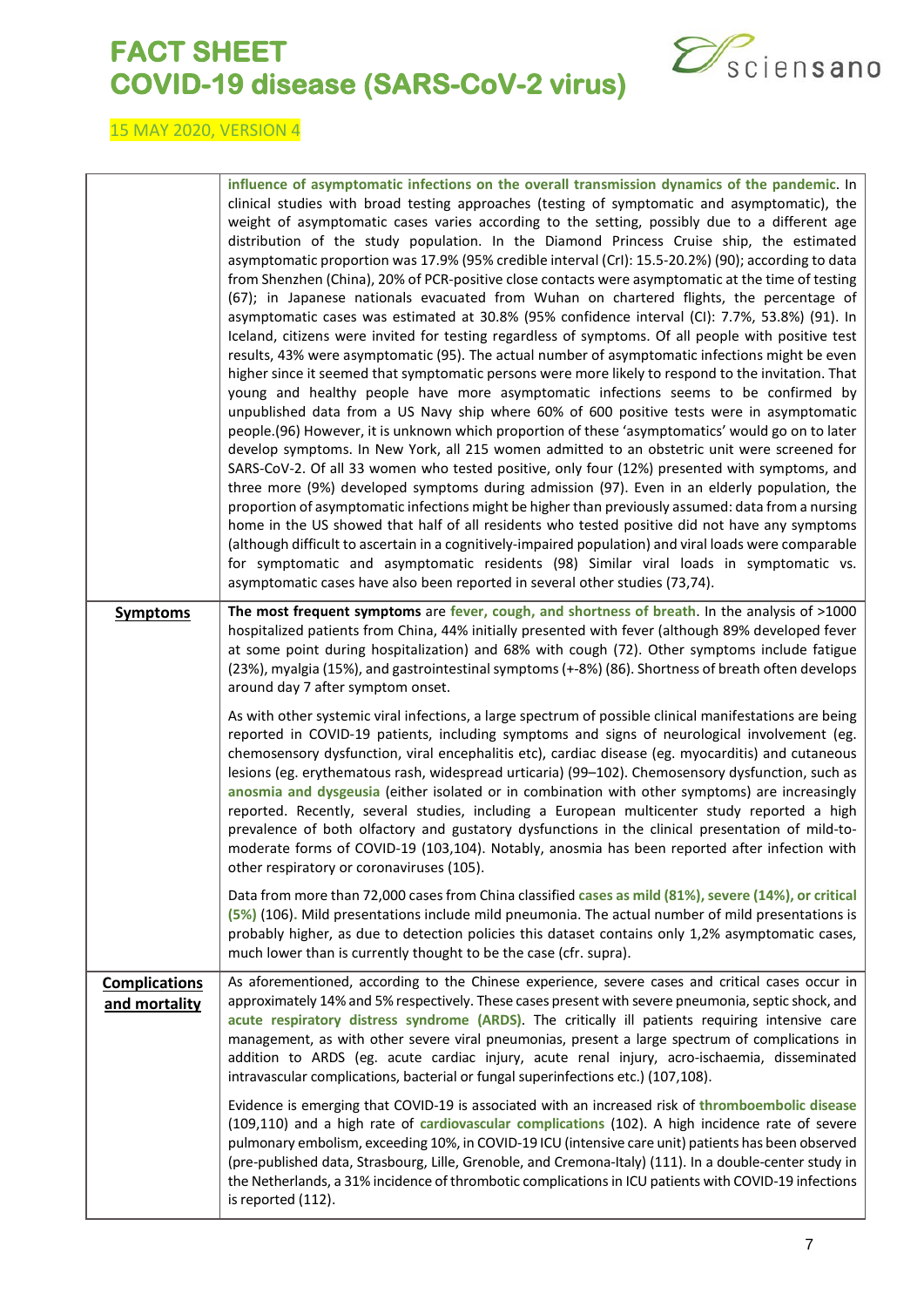

<span id="page-7-0"></span>

|                           | Reported case-fatality rates (CFR) depend on screening policies (which impact the number of<br>asymptomatic/mild cases recorded and hence increase the denominator), clinical management factors<br>(like availability of intensive care), and the underlying population (e.g. age, comorbidities). In early<br>stages of the outbreak, CFR was 17% in China but decreased to 0.7% (42). In Wuhan, in admitted<br>patients, mortality reached 25% in the middle of the epidemic (86). On March 22, the CFR in the oldest<br>age group (>80y) in Italy was 23% (113). Similarly high death rates are recorded in those requiring<br>intensive care: in a large retrospective case series on COVID-19 confirmed patients admitted to<br>intensive care units (Lombardy, Italy), mortality reached 26% (114).                                                                                                                                                                                                                                                                                                                                                                                                                                                                                                                                                                                                                                                                                                                                                                                                                                                                                                                                                                                                                                                                                                                                                                                                        |
|---------------------------|-------------------------------------------------------------------------------------------------------------------------------------------------------------------------------------------------------------------------------------------------------------------------------------------------------------------------------------------------------------------------------------------------------------------------------------------------------------------------------------------------------------------------------------------------------------------------------------------------------------------------------------------------------------------------------------------------------------------------------------------------------------------------------------------------------------------------------------------------------------------------------------------------------------------------------------------------------------------------------------------------------------------------------------------------------------------------------------------------------------------------------------------------------------------------------------------------------------------------------------------------------------------------------------------------------------------------------------------------------------------------------------------------------------------------------------------------------------------------------------------------------------------------------------------------------------------------------------------------------------------------------------------------------------------------------------------------------------------------------------------------------------------------------------------------------------------------------------------------------------------------------------------------------------------------------------------------------------------------------------------------------------------|
| <b>Immunopathogenesis</b> |                                                                                                                                                                                                                                                                                                                                                                                                                                                                                                                                                                                                                                                                                                                                                                                                                                                                                                                                                                                                                                                                                                                                                                                                                                                                                                                                                                                                                                                                                                                                                                                                                                                                                                                                                                                                                                                                                                                                                                                                                   |
| <b>Pathogenesis</b>       | The exact pathogenesis of COVID-19 remains to be elucidated. Reviews on the topic infer from initial<br>data on COVID-19 and knowledge from closely-related infections, such as SARS-CoV and Mers-CoV.<br>Here we focus on the possible mechanisms involved in the development of severe disease.                                                                                                                                                                                                                                                                                                                                                                                                                                                                                                                                                                                                                                                                                                                                                                                                                                                                                                                                                                                                                                                                                                                                                                                                                                                                                                                                                                                                                                                                                                                                                                                                                                                                                                                 |
|                           | The virus presumably enters the body through the mucous membranes, principally the nasal and<br>larynx mucosa, and enters the lungs through the respiratory tract. In a nonhuman primate model<br>(cynomolgus macaque), SARS-CoV-2 replicates efficiently in respiratory epithelial cells throughout<br>the respiratory tract (nasal cavity, bronchi, bronchioles, and alveoli), with replication in lower<br>respiratory tract fitting with the development of lung disease (115). In this animal model, whereas<br>MERS-CoV primarily infects type II pneumocytes, both SARS-CoV and SARS-CoV-2 also infect type I<br>pneumocytes. Injury to type I pneumocytes can result in pulmonary edema, and formation of hyaline<br>membranes (115).                                                                                                                                                                                                                                                                                                                                                                                                                                                                                                                                                                                                                                                                                                                                                                                                                                                                                                                                                                                                                                                                                                                                                                                                                                                                     |
|                           | Persistence of high viral loads has been associated with disease severity (116). In addition to a direct<br>viral cytopathic effect, it is likely that hyper-immune responses to the virus contribute to the<br>development of complicated COVID-19 and end organ damage, in particular to acute respiratory<br>distress syndrome (ARDS). In SARS-CoV and MERS-CoV, a delayed release of interferons (IFNs) is<br>observed in the early stages of infection, hindering the body's antiviral response. This is followed by<br>a rapid increase in cytokines and chemokines, a "cytokine storm", that attracts many inflammatory<br>cells, such as neutrophils and monocytes to the lungs. The excessive infiltration of the lung tissue by<br>inflammatory cells results in lung injury (117). A growing body of evidence indicates a similar disease<br>pathogenesis in SARS-CoV-2 infection. Immune injury was described in the post-mortem biopsies of<br>a patient deceased from COVID-19 related-ARDS, in which interstitial mononuclear inflammatory<br>infiltrates, dominated by lymphocytes, were found in both lungs (118). In addition, in a study by<br>Huang et al, multiple cytokines and chemokines were found at higher concentrations in hospitalized<br>COVID-19 patients than in healthy adults, among which IL2, IL7, IL10, GCSF, IP10, MCP1, MIP1A, and<br>TNF $\alpha$ were significantly higher in intensive care unit (ICU) patients than non-ICU patients (119).<br>Another study reported that the increased expression of IL2R and IL6 in serum appeared to predict<br>the severity and prognosis of patients with COVID-19 (120). A hyper-immune response in COVID-19<br>is also supported by the finding that peripheral CD4 and CD8 T-cells, although being substantially<br>reduced in severe COVID-19, display characteristics of over-activation (increase in HLA-DR/ CD38<br>expression, increase in highly pro-inflammatory Th17, and a high cytotoxicity of CD8 T-cells) (118). |
|                           | Post-mortem autopsies of 3 patients have revealed the presence of viral elements within endothelial<br>cells and an accumulation of inflammatory cells, with evidence of endothelial and inflammatory cell<br>death. SARS-CoV-2 infection may therefore induce endotheliitis in several organs as a direct<br>consequence of viral involvement and of the host inflammatory response, potentially explaining the<br>systemic impaired microcirculatory function found in different vascular beds of patients with COVID-<br>19 (121).                                                                                                                                                                                                                                                                                                                                                                                                                                                                                                                                                                                                                                                                                                                                                                                                                                                                                                                                                                                                                                                                                                                                                                                                                                                                                                                                                                                                                                                                             |
|                           | A hypercoagulable state in severe COVID-19 patients associated with poorer outcome is suspected.<br>High levels of pro-inflammatory markers, fibrinogen, and fibrinogen/fibrin degradation products<br>(including D-dimers), prolonged prothrombin times and disseminated intravascular coagulation are<br>described in cases of COVID-19 (86,107,122,123). In-hospital death has been associated with d-dimer<br>concentrations greater than 1 μg/mL (odds ratio 18.42, 95% CI 2.64-128.55; p=0.0033) on admission<br>(86). In a single center study of 183 hospitalized patients, non-survivors (n=21) revealed significantly                                                                                                                                                                                                                                                                                                                                                                                                                                                                                                                                                                                                                                                                                                                                                                                                                                                                                                                                                                                                                                                                                                                                                                                                                                                                                                                                                                                   |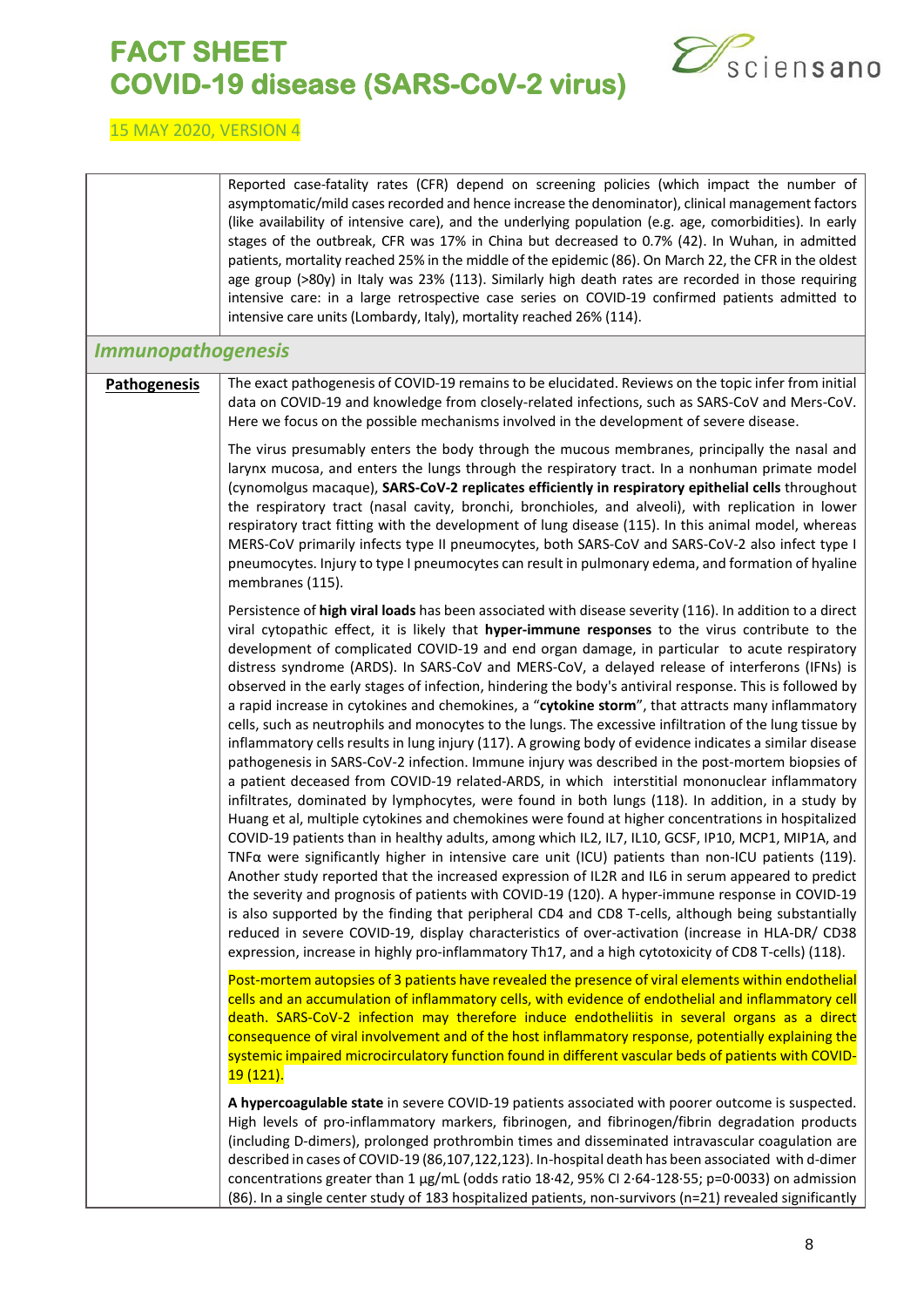

|                                                  | higher D-dimer and fibrinogen/fibrin degradation product levels, and longer prothrombin times<br>compared to survivors (n=162, discharged or hospitalized with stable conditions). Overt<br>disseminated intravascular coagulation was found in 1.4% of non-survivors against 0.6% in survivors<br>(123). Moreover, as mentioned in the section "complications and mortality", an increased risk of<br>thromboembolic disease and a high rate of cardiovascular complications is observed in severe<br>COVID-19 patients.                                                                                                                                                                                                                                                                                                                                                                                                                                                                                                                                                                                                                                                                     |
|--------------------------------------------------|-----------------------------------------------------------------------------------------------------------------------------------------------------------------------------------------------------------------------------------------------------------------------------------------------------------------------------------------------------------------------------------------------------------------------------------------------------------------------------------------------------------------------------------------------------------------------------------------------------------------------------------------------------------------------------------------------------------------------------------------------------------------------------------------------------------------------------------------------------------------------------------------------------------------------------------------------------------------------------------------------------------------------------------------------------------------------------------------------------------------------------------------------------------------------------------------------|
|                                                  | In addition, the activation of complement pathways may play a role in severe disease. In a recent<br>study, complement-mediated microvascular injury was reported in lung and/or skin biopsies of 5<br>individuals with severe COVID-19. In these patients, hallmarks of classic ARDS were not prominent in<br>lung biopsy. However, significant deposits of complement components were found in the<br>microvasculature of the lung and/or the skin (purpuric lesions) that were consistent with systemic<br>activation of the alternative and lectin-based complement pathways (124).                                                                                                                                                                                                                                                                                                                                                                                                                                                                                                                                                                                                       |
|                                                  | An additional mechanism of disease pathogenesis hypothesized by several authors is antibody-<br>dependent enhancement (ADE) (125,126). ADE is a well described phenomenon found with several<br>viral infections, where non-neutralizing antibodies have the potential to mediate enhancement of<br>viral infection or disease, by facilitating virus entry into host cells and increasing infectivity. Briefly,<br>virion-antibody complexes are formed that can infect immune cells (eg. monocytes, macrophages,<br>neutrophils, NK cells or B-cell lymphocytes) via Fc or complement receptors, i.e. independently of a<br>virus specific receptor. ADE can elicit sustained inflammation, lymphopenia, and/or a cytokine storm.<br>The phenomenon requires prior exposure to similar antigenic epitopes (eg. circulating in local<br>viruses). ADE has been reported in SARS-CoV-2 (127). Whether ADE is involved or not in SARS-CoV-2<br>disease pathogenesis is still unknown.                                                                                                                                                                                                          |
| <b>Protective</b><br>immunity & re-<br>infection | A specific humoral response is mounted in a majority of persons after symptomatic COVID-19 infection,<br>as shown by high antibody seroconversion rates (cfr. section on serology). Data on seroconversion rates<br>in pauci- or asymptomatic patients remain scarce, and the duration of persistence of circulating<br>antibodies against SARS-CoV-2 is not yet known. Whether the presence of SARS-CoV-2 specific<br>antibodies confers immunity to subsequent infection (carriage or disease) in humans also remains to<br>be studied.                                                                                                                                                                                                                                                                                                                                                                                                                                                                                                                                                                                                                                                     |
|                                                  | The possibility of early re-infection (or viral re-activation?) was raised following several press-releases<br>on suspected cases of re-infection in China and South Korea. In published literature, re-positivity of PCR<br>on respiratory samples after clinical recovery and/or a series of negative samples are described (87,88),<br>however, false negative RT-PCR result or prolonged viral clearance rather than recurrence of infection<br>are suspected (88). In a rhesus-macaque COVID-19 model, primary infection appeared to protect<br>against early reinfection. After an initial challenge with SARS-CoV-2 resulting in mild to moderate<br>disease, 4 monkeys were re-challenged upon recovery with an identical strain (28 days after initial<br>challenge). No detectable viral dissemination, clinical manifestations nor histopathological changes<br>were found after this second challenge (128). In these macaques, the titers of neutralizing antibodies<br>linearly increased after the primary infection. Authors concluded that this enhanced neutralizing<br>antibody response might contribute to the protection of the monkeys from reinfection by SARS-CoV-2. |
|                                                  | Virus-specific neutralizing antibodies (Nabs) are antibodies that not only bind to a virus, but block viral                                                                                                                                                                                                                                                                                                                                                                                                                                                                                                                                                                                                                                                                                                                                                                                                                                                                                                                                                                                                                                                                                   |
|                                                  | infection of the host cell. Highly effective Nabs protect against future infections and are considered as<br>good correlates of immunity and protection after either infection or vaccination. In a study analyzing<br>plasma samples collected from 175 recovered COVID-19 patients after mild to moderate disease, Nabs<br>were found in a majority of patients between day 10 and 15 of disease onset. Notably, 30% of the<br>recovered patients generated very low titers, and Nabs could not be detected in 10 patients. Titers<br>correlated with markers of severity (older age, low lymphocyte count and high CRP on admission) (129).                                                                                                                                                                                                                                                                                                                                                                                                                                                                                                                                                |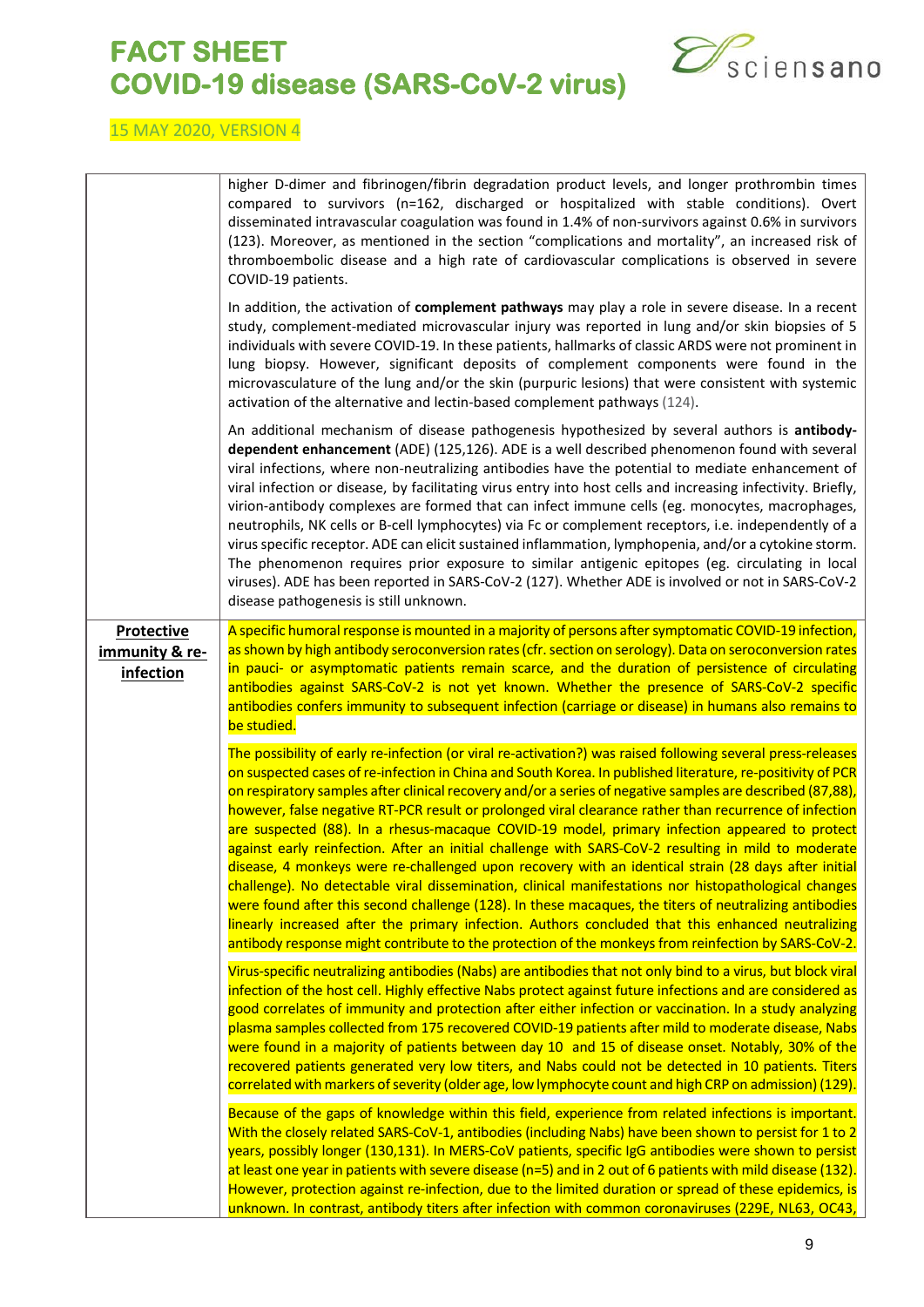

#### 15 MAY 2020, VERSION 4

r

<span id="page-9-0"></span>

|                        | HKU1) rapidly return to baseline levels, within 4 to 12 months. Reinfection with these coronaviruses<br>are frequent, and are possible within the same a year. The weak pathogenicity of these seasonal<br>coronaviruses, with possibly an immune response restricted to the upper respiratory tract mucosa,<br>may be the reason for short-lived immunity (133).                                                                                                                                                                                                                                                                                                                                                                                                                                                                                                                                                                                                                                                                                                                                                                                                                                                                                                                                                                                                                                                                                                                                                                                                               |
|------------------------|---------------------------------------------------------------------------------------------------------------------------------------------------------------------------------------------------------------------------------------------------------------------------------------------------------------------------------------------------------------------------------------------------------------------------------------------------------------------------------------------------------------------------------------------------------------------------------------------------------------------------------------------------------------------------------------------------------------------------------------------------------------------------------------------------------------------------------------------------------------------------------------------------------------------------------------------------------------------------------------------------------------------------------------------------------------------------------------------------------------------------------------------------------------------------------------------------------------------------------------------------------------------------------------------------------------------------------------------------------------------------------------------------------------------------------------------------------------------------------------------------------------------------------------------------------------------------------|
|                        | The potential role of specific T-lymphocyte immunity in protection from re-infection by SARS-CoV-2<br>also warrants investigation. In SARS-CoV-1 recovered patients, specific memory T cells have been<br>shown to persist in the peripheral blood of patients, particularly after severe infection (134).                                                                                                                                                                                                                                                                                                                                                                                                                                                                                                                                                                                                                                                                                                                                                                                                                                                                                                                                                                                                                                                                                                                                                                                                                                                                      |
| <b>Diagnosis</b>       |                                                                                                                                                                                                                                                                                                                                                                                                                                                                                                                                                                                                                                                                                                                                                                                                                                                                                                                                                                                                                                                                                                                                                                                                                                                                                                                                                                                                                                                                                                                                                                                 |
| <b>Overview</b>        | COVID-19 is confirmed by the identification of the SARS-CoV-2 RNA in biological samples.                                                                                                                                                                                                                                                                                                                                                                                                                                                                                                                                                                                                                                                                                                                                                                                                                                                                                                                                                                                                                                                                                                                                                                                                                                                                                                                                                                                                                                                                                        |
|                        | In addition, clinical presentation (cfr. Clinical aspects), biological markers, and imagery contribute to<br>the diagnosis of COVID-19.                                                                                                                                                                                                                                                                                                                                                                                                                                                                                                                                                                                                                                                                                                                                                                                                                                                                                                                                                                                                                                                                                                                                                                                                                                                                                                                                                                                                                                         |
|                        | Nevertheless, there is currently no perfect 'gold standard test' for the diagnosis of COVID-19 to which<br>diagnostic tools can be compared to. Reported sensitivities and specificities should be considered with<br>caution. Moreover, the positive and negative predictive values of the test will depend on the prevalence<br>of the virus and therefore on the stage of the epidemic. In addition, timing of testing with regards to<br>symptom onset is an important factor to consider when comparing the diagnostic tools. Indeed, viral<br>loads in the upper respiratory tract are highest in the day prior and initial days of symptom onset while<br>Chest CT and serology appear to have increased performances later in disease. Knowing the advantages<br>and limitations of each tool is essential, to use tests and interpret results adequately.                                                                                                                                                                                                                                                                                                                                                                                                                                                                                                                                                                                                                                                                                                              |
| Laboratory<br>findings | In a retrospective cohort study including 191 PCR-confirmed adult inpatients (Wuhan, China), 40% had<br>lymphopenia (< 0.8 x10 <sup>9</sup> /L), 67% had elevated Lactate deshydrogenase (LDH > 245 U/L), and 80% had<br>>300 μg/L of serum ferritin on hospital admission (86).                                                                                                                                                                                                                                                                                                                                                                                                                                                                                                                                                                                                                                                                                                                                                                                                                                                                                                                                                                                                                                                                                                                                                                                                                                                                                                |
| <b>RT-PCR</b>          | The majority of molecular diagnostics developed for the detection of SARS-CoV-2 involve real-time RT-<br>PCR. These assays are indicated for the qualitative detection of nucleic acid from SARS-CoV-2 on upper<br>respiratory tract samples (eg. naso-pharyngeal specimens, oro-pharyngeal specimens) and lower<br>respiratory tract samples (eg. bronchoalveolar lavage (BAL) specimens, endotracheal aspirates,<br>expectorated sputum). First line testing generally involves upper respiratory tract samples, which are<br>easier to perform and have lower viral transmission risk. Lower respiratory tract samples are reserved<br>for selected hospitalized or ICU cases. RT-PCR have also been used on other sample types, including<br>blood or faecal samples, but these are not used for diagnostic work-up.                                                                                                                                                                                                                                                                                                                                                                                                                                                                                                                                                                                                                                                                                                                                                        |
|                        | Sensitivity of RT-PCR for the diagnosis of COVID-19 will depend on various factors, including type of<br>specimen, timing of sampling, sampling technique, and also test kit quality.                                                                                                                                                                                                                                                                                                                                                                                                                                                                                                                                                                                                                                                                                                                                                                                                                                                                                                                                                                                                                                                                                                                                                                                                                                                                                                                                                                                           |
|                        | Type and timing of specimen: the overall quality of studies to accurately assess sensitivity of<br>PCR is low: different definitions are used (eg. 'pharyngeal' has been used to refer to both naso-<br>pharyngeal and oro-pharyngeal samples, 'nasal' for either naso-pharyngeal or anterior nares),<br>timing of testing with regards to symptoms are not always addressed, reference used for<br>sensitivity calculation not specified, primer used for assay not described etc. However,<br>comparisons within studies give certain indications. Sensitivity of RT-PCR appears to be higher<br>for lower respiratory samples than for upper respiratory tract samples (60,64,135). In a study<br>including 213 COVID-19 cases and analyzing 866 respiratory tract samples (Shenzhen, China),<br>in the first week of symptom onset, sputum samples showed the highest positive rate in both<br>severe (88.9%) and mild (82.2%) cases, followed by naso-pharyngeal swabs (73.3%, 72.1%)<br>and throat swabs (60.0%, 61.3%). BAL showed 100% sensitivity in severe cases in days 8 to 14<br>of onset. In this time period, positive rate of sputum remained higher than that of naso-<br>pharyngeal swabs, and positive rates of pharyngeal samples dropped to 50% in severe and<br>29.6% in mild cases. This is not unexpected as viral load in the upper respiratory tract is highest<br>one day before and the days immediately after onset of symptoms (74-77). RT-PCR may<br>remain positive longer in lower respiratory samples (64,135). In a prospective cohort of 67 |
|                        | COVID-19 pneumonia cases (Chonqing, China), median duration of SARS-CoV-2 RNA shedding<br>was 12 days (3-38 days) in nasopharyngeal swab versus 19 days (5-37 days) in sputum. In this                                                                                                                                                                                                                                                                                                                                                                                                                                                                                                                                                                                                                                                                                                                                                                                                                                                                                                                                                                                                                                                                                                                                                                                                                                                                                                                                                                                          |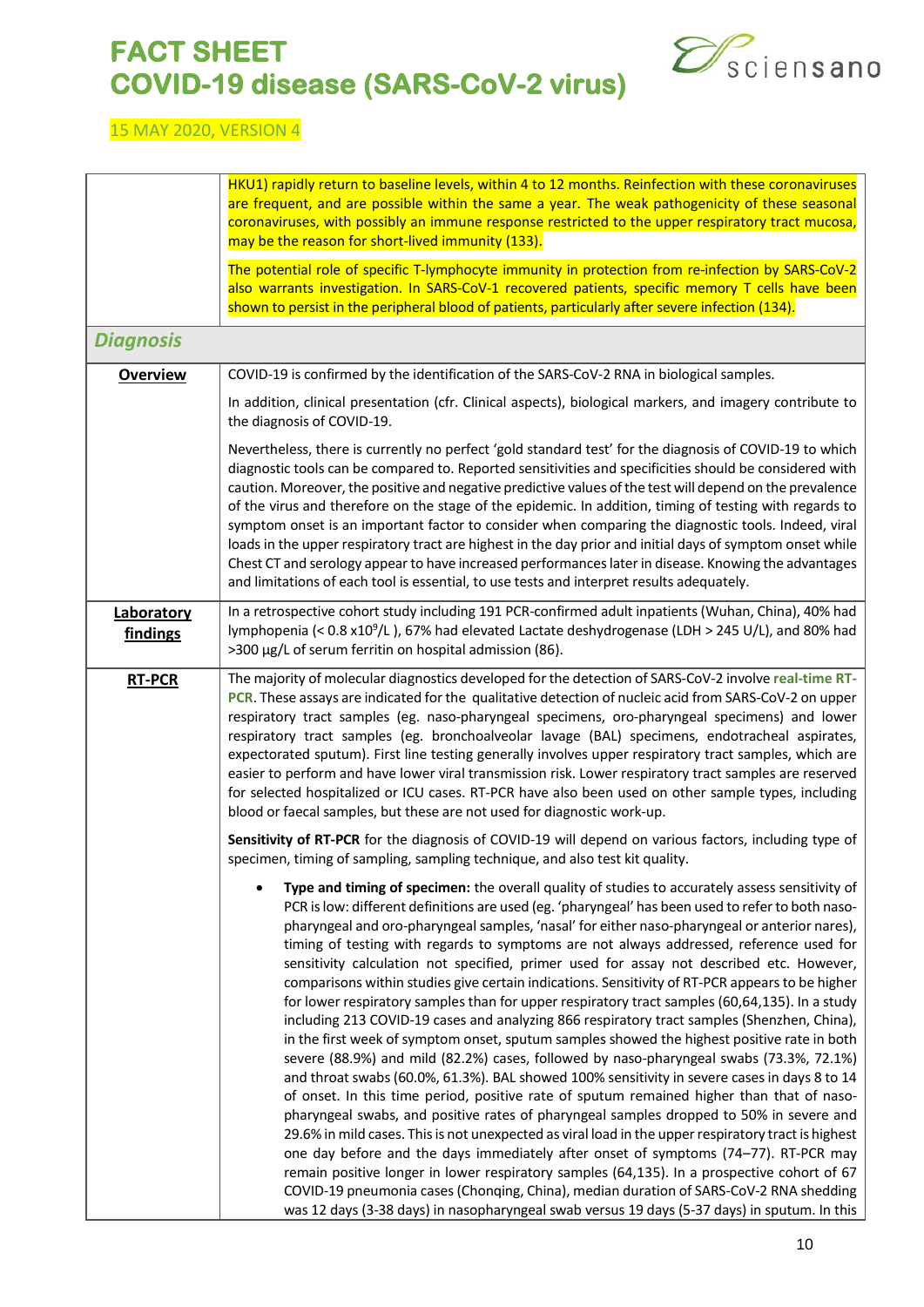

#### 15 MAY 2020, VERSION 4

study, prolonged viral shedding was also observed in severe patients compared to non-severe patients (135). • **Sampling technique and pre-analytical precautions**: correct sample collection technique is essential to ensure best test performance and avoid false-negatives. Guidance is available i[n](https://epidemio.wiv-isp.be/ID/Documents/Covid19/COVID19_procedure_sampling_FR.pdf) [Fr](https://epidemio.wiv-isp.be/ID/Documents/Covid19/COVID19_procedure_sampling_FR.pdf) and [Dutch.](https://epidemio.wiv-isp.be/ID/Documents/Covid19/COVID19_procedure_sampling_NL.pdf) Correct swabs (preferably flocked), transport medium (Universal Transport Medium) and transport precautions to laboratory (ideally immediately after sample collection) must be applied. • **Test kit quality**: several studies have been published comparing SARS-CoV-2 detection assays (136,137),and assays have used different primers. Instructions for test validation in Belgium are available in [Fr](https://epidemio.wiv-isp.be/ID/Documents/Covid19/COVID-19_procedure_lab-accreditation_FR.pdf) and NI. **Specificity of RT-PCR** for the diagnosis of COVID-19 is high. With the exception of SARS-CoV, no crossreactivity is found when tested against a large panel of microorganisms including the common human coronaviruses (138). A false positive would presumably occur only in the case that a non-positive sample is contaminated by viral material during the post-sampling processing of the test. **Chest CT** Chest Computerized Tomography (CT) has been increasingly shown to be a useful tool for the diagnosis of COVID-19. As summarized by the European Society of Radiology, the **typical radiological findings** in the early phase of the disease are bilateral ground glass opacities, with a predominantly peripheral, sub-pleural location. Crazy paving and organizing pneumonia patterns are seen at a later stage, and extensive consolidation is associated with a poor prognosis (139). To help radiologists familiarize themselves with the CT appearance of COVID-19 infection, several online tools compiling and sharing Chest CT images of COVID-19 patients have been developed: eg. [https://bit.ly/BSTICovid19\\_Teaching\\_Library;](https://bit.ly/BSTICovid19_Teaching_Library) https://pubs.rsna.org/2019-nCoV#images; [https://www.bsr-web.be/docs/Imaging\\_Coronavirus\\_BSR\\_chest.pdf;](https://www.bsr-web.be/docs/Imaging_Coronavirus_BSR_chest.pdf) <https://radiologyassistant.nl/chest/covid-19-corads-classification> ). **Chest CT appears to offer a good sensitivity** for COVID-19 diagnosis. In a large retrospective study of patients in Wuhan that underwent both Chest CT and PCR (n=1014), among the 601 patients with a positive PCR, 580 had a positive CT (97%). Positive Chest CT was also found in 380 patients that had negative PCR results, among which 147 were considered 'highly likely' of COVID-19 based on clinical symptoms and typical CT features with dynamic changes (obvious progression or improvement in a short time) on serial CT scans (140). Inversely, negative Chest CT in PCR positive patients has also been reported (141), indicating that a normal CT should not exclude COVID-19 infection. Notably, sensitivity of Chest CT appears to be lower in the initial days after symptom onset. In a small retrospective study, 20 out of 36 PCR-confirmed patients (56%) had normal Chest CT in the first 48h of symptom onset, whilst this percentage dropped to 9% in patients tested between days 3 to 5 (142). In Wang et al's study on temporal changes of Chest CT in COVID-19 pneumonia (n=366), the extent of lung abnormalities on CT peaked in days 6 to 11 after symptom onset. In this study, an approximate sensitivity of 84% (95% confidence interval: 73%-92%) was estimated for illness days 0-5, against 99% (93%-100%) for days 6-11 (143). Notably, positive CT has also been described in asymptomatic and presymptomatic persons. In a small study of 24 asymptomatic carriers of SARS-CoV-2, identified through contact tracing, half showed typical findings on Chest CT, 5 had atypical findings and 7 had normal CT images (94). Similarly, on the "Diamond Princess cruise ship", 41 out of 76 asymptomatic cases (54%) had abnormal CT findings (144). **Chest CT lacks however in specificity**. Indeed, the typical radiological findings of COVID-19 overlap with those of other viral pneumonias. The predictive values of Chest CT will therefore depend on the phase of the epidemic as well as the level of co-circulation of other viruses such as influenza. **Serology** | Immunological assays (via Elisa or immunochromatography techniques) have been developed for the measurement of circulating antibodies of COVID-19 patients. **Total seroconversion rates** are high. According to Zhao et al, among 173 RT-PCR confirmed COVID-19 cases with acute respiratory infection syndromes and/or abnormalities in chest CT images, seroconversion rate was 93.1%, 82.7%, and 64.7% for total Ab, IgM and IgG respectively (145). In the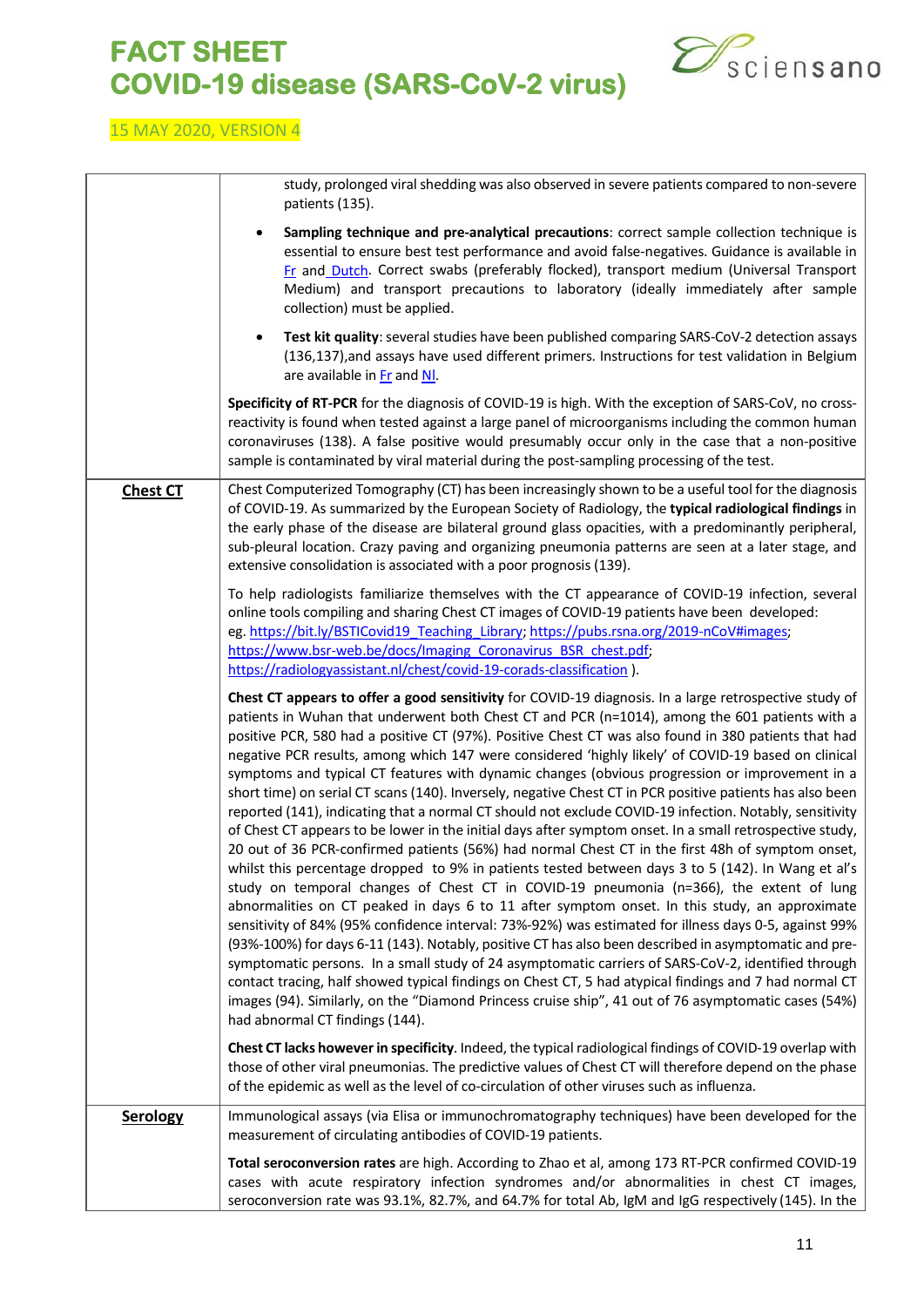

|                    | early phase of illness, within 7-days since onset, the antibody assays only presented a positive rate of<br>38.3%. In days 15 to 39 after onset, seroconversion rates increased to 100.0% for Ab, 94.3% for IgM<br>and 79.8% for IgG. Similarly, in a study by Guo et al, analyzing 208 plasma samples from two cohorts<br>from China, positive rates of 85.4%, 92.7% and 77.9% were reported for IgM, IgA and IgG respectively<br>(146). Higher rates (+/- 95%) are being reported in several pre-print studies (147,148).                                                                                                                                                                                                                                                                                                                                                                                                                                                                                                                              |
|--------------------|----------------------------------------------------------------------------------------------------------------------------------------------------------------------------------------------------------------------------------------------------------------------------------------------------------------------------------------------------------------------------------------------------------------------------------------------------------------------------------------------------------------------------------------------------------------------------------------------------------------------------------------------------------------------------------------------------------------------------------------------------------------------------------------------------------------------------------------------------------------------------------------------------------------------------------------------------------------------------------------------------------------------------------------------------------|
|                    | Time to seroconversion : The median seroconversion time for Ab, IgM and IgG was day-11, day-12 and<br>day-14 after symptom onset in the study by Zhao et al (145,146). In Guo et al's study, the median<br>duration to IgM and IgA antibody detection were 5 days (IQR 3-6) and 14 days for IgG (IQR 10-18) (146).<br>Both studies described higher sensitivities of the serological assays over a repeated RT-PCR after the<br>first week of symptom onset.                                                                                                                                                                                                                                                                                                                                                                                                                                                                                                                                                                                             |
|                    | Following these results, the authors have suggested that serology, in combination with RT-PCR, may<br>have an added value in the diagnostic work-up of suspected COVID-19 cases in the second phase of<br>the disease.                                                                                                                                                                                                                                                                                                                                                                                                                                                                                                                                                                                                                                                                                                                                                                                                                                   |
|                    | Data on seroconversion in asymptomatic and pauci-symptomatic cases is scarce but emerging.<br>Investigation of a family cluster of 2 patients and 4 close contacts, showed IgM detection in all family<br>members, including the 4 close contacts despite absence of significant clinical symptoms (146). In a<br>serological survey of 164 close contacts, among the 16 that screened positive with RT-PCR, all were<br>positive in IgG or/and IgM, including 3 that had no symptoms (148).                                                                                                                                                                                                                                                                                                                                                                                                                                                                                                                                                             |
|                    | Considering specificity, Guo et al found strong cross reactivity of their serological assay with SARS-CoV.<br>In contrast, no cross-reactivity was found with the other human coronaviruses (NL63, 229E, OC43,<br>HKU1). In addition, no anti-SARS-CoV-2 IgM, IgA, or IgG antibodies were detected in 185 control<br>samples (samples from healthy individuals and patients with acute lower respiratory tract infections)<br>(146). Cross-reactivity has been found when sera from SARS-CoV-2 patients are tested using SARS-CoV<br>serological assays (149). Whether false positives occur with other diseases (eg. autoimmune diseases)<br>is not yet clear.                                                                                                                                                                                                                                                                                                                                                                                          |
|                    | Importantly, due to insufficient hindsight, persistence of antibodies after COVID-19 is currently<br>unknown. In SARS-CoV, its closest related human coronavirus, sero-persistance is reported for 1 to 2<br>years (130), possibly longer (131). Nevertheless, correlation between antibody levels and protection<br>against re-infection or disease is currently unknown.                                                                                                                                                                                                                                                                                                                                                                                                                                                                                                                                                                                                                                                                               |
|                    | Test validation: A large number of in-house and commercial tests are being rapidly developed, of<br>different qualities. Prior to implementation, tests must be registered and quality checked by the usual<br>regulatory bodies.                                                                                                                                                                                                                                                                                                                                                                                                                                                                                                                                                                                                                                                                                                                                                                                                                        |
| <b>Rapid tests</b> | Rapid tests have been developed with the idea of a point-of-care approach, offering rapid results<br>(within 10-30 minutes). Two types of rapid tests have been developed:                                                                                                                                                                                                                                                                                                                                                                                                                                                                                                                                                                                                                                                                                                                                                                                                                                                                               |
|                    | Rapid antigen tests: These tests are immune-chromatographic assays, and involve the detection of<br>SARS-CoV-2 antigen in samples such as naso-pharyngeal swabs. Initial test validation in Belgium has<br>shown a high specificity (100%), but lower sensitivity (56-60%). These tests therefore have high<br>positive predictive values, so that a positivity test can be interpreted as a true COVID-19 disease. In<br>contrast, the lower negative predictive value of these tests (64-85% in this evaluation) means that<br>all negative samples should be re-tested using RT-PCR (150).                                                                                                                                                                                                                                                                                                                                                                                                                                                            |
|                    | Rapid antibody tests: These tests are immune-chromatographic assays developed for the detection<br>of circulating SARS-CoV-2 antibodies. The tests provide rapid but only qualitative information<br>(presence or not of IgM and/or IgG antibodies). The first peer-reviewed study in 397 patients with<br>PCR-confirmed COVID-19 reported a sensitivity of 88% and a specificity of 90% (151). A recent<br>comprehensive review indicated that the reported sensitivities of commercial kits vary from 45% to<br>100% (overall average of 91%). The specificity of the assays ranged between 90.3% and 100% (overall<br>average 97%) (152). Positive results require a seroconversion, therefore these tests are not useful<br>for early COVID-19 diagnosis or in the early stage of the disease (see section "serology", in particular<br>'timing to seroconversion'). As currently the correlation between antibody (levels) and protection<br>against re-infection or disease is currently unknown, a positive test result can only inform of a past |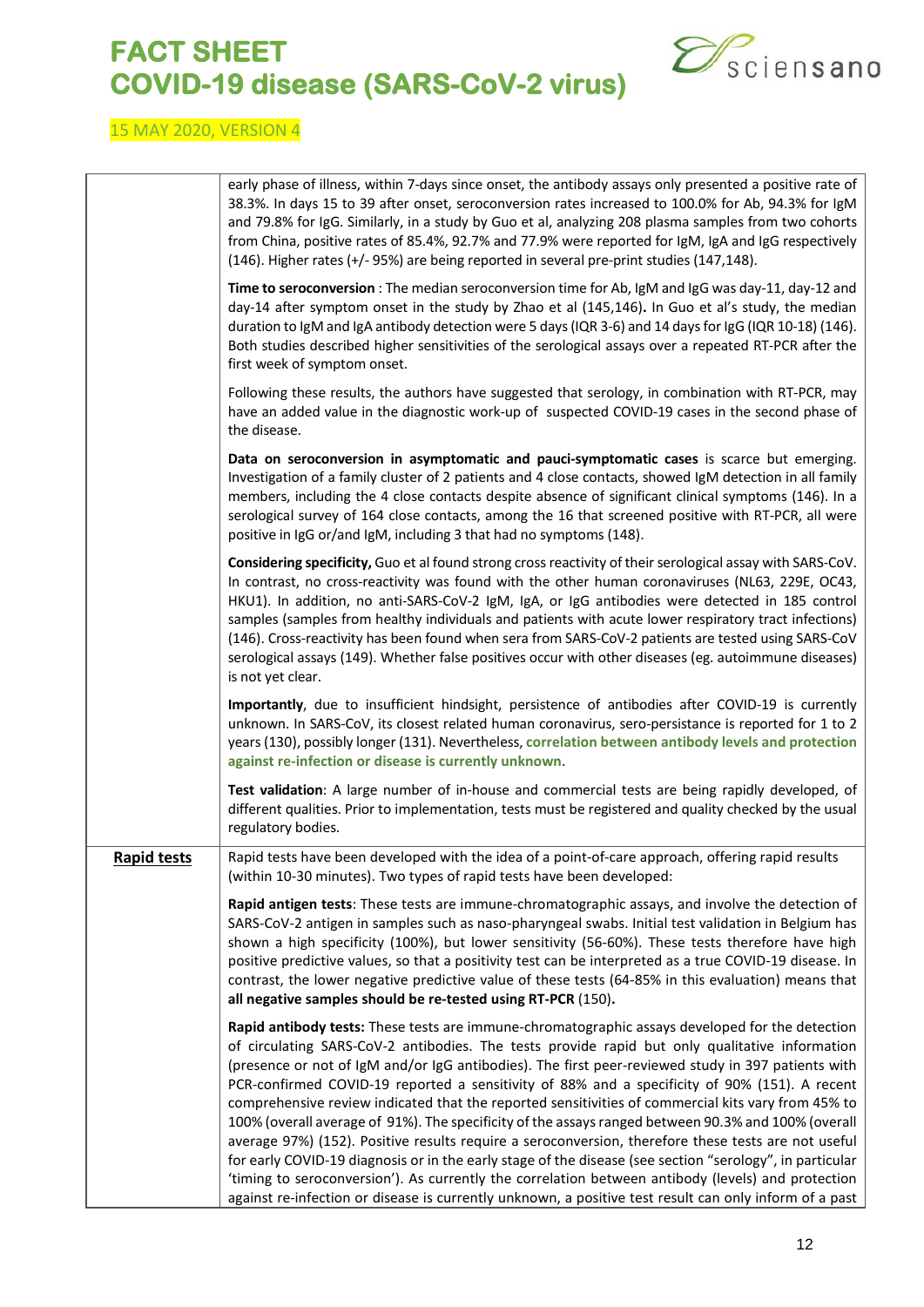

<span id="page-12-0"></span>

|                          | infection. This will have to be taken into consideration when deciding on the clinical application of<br>such tests, which has not yet been clearly defined.                                                                                                                                                                                                                                                                                                                                                                                                                                                                                                                                                                                                                                                                                                                                                                                                                                                                                                                                                                                                                                                                                                                                                                                                                                                                                                                                                                                                                                                                                                                                                                                                   |
|--------------------------|----------------------------------------------------------------------------------------------------------------------------------------------------------------------------------------------------------------------------------------------------------------------------------------------------------------------------------------------------------------------------------------------------------------------------------------------------------------------------------------------------------------------------------------------------------------------------------------------------------------------------------------------------------------------------------------------------------------------------------------------------------------------------------------------------------------------------------------------------------------------------------------------------------------------------------------------------------------------------------------------------------------------------------------------------------------------------------------------------------------------------------------------------------------------------------------------------------------------------------------------------------------------------------------------------------------------------------------------------------------------------------------------------------------------------------------------------------------------------------------------------------------------------------------------------------------------------------------------------------------------------------------------------------------------------------------------------------------------------------------------------------------|
|                          | Over 220 commercial rapid test kits have been developed from 20 countries, of variable performance<br>(152). As with the other in vitro diagnostic medical devices developed for COVID-19 diagnosis, all<br>rapid tests should be registered and quality checked by the usual regulatory bodies.                                                                                                                                                                                                                                                                                                                                                                                                                                                                                                                                                                                                                                                                                                                                                                                                                                                                                                                                                                                                                                                                                                                                                                                                                                                                                                                                                                                                                                                               |
| <b>Epidemiology</b>      |                                                                                                                                                                                                                                                                                                                                                                                                                                                                                                                                                                                                                                                                                                                                                                                                                                                                                                                                                                                                                                                                                                                                                                                                                                                                                                                                                                                                                                                                                                                                                                                                                                                                                                                                                                |
| <b>Overview</b>          | Source ECDC: COVID-19 was first identified in Wuhan City (Hubei province, China) in December 2019:<br>on the 31 December 2019 a cluster of 27 pneumonia cases of unknown aetiology, including 7 severe<br>cases, was reported, with a common link to Wuhan's Huanan Seafood Wholesale Market, a wholesale<br>fish and live animal market. By the 20 January 2020, cases imported from China were confirmed in<br>Thailand, Japan, and South Korea.                                                                                                                                                                                                                                                                                                                                                                                                                                                                                                                                                                                                                                                                                                                                                                                                                                                                                                                                                                                                                                                                                                                                                                                                                                                                                                             |
|                          | The first imported European case was reported from France on the 24 January 2020. In Germany,<br>cases were reported on 28 January 2020, related to a person visiting from China.                                                                                                                                                                                                                                                                                                                                                                                                                                                                                                                                                                                                                                                                                                                                                                                                                                                                                                                                                                                                                                                                                                                                                                                                                                                                                                                                                                                                                                                                                                                                                                              |
|                          | On the 30 January 2020, the WHO declared the outbreak a public health emergency of international<br>concern.                                                                                                                                                                                                                                                                                                                                                                                                                                                                                                                                                                                                                                                                                                                                                                                                                                                                                                                                                                                                                                                                                                                                                                                                                                                                                                                                                                                                                                                                                                                                                                                                                                                   |
|                          | In Belgium, the first confirmed case was reported on 03 February 2020, an asymptomatic person<br>repatriated from Wuhan.                                                                                                                                                                                                                                                                                                                                                                                                                                                                                                                                                                                                                                                                                                                                                                                                                                                                                                                                                                                                                                                                                                                                                                                                                                                                                                                                                                                                                                                                                                                                                                                                                                       |
|                          | On 22 February, the Italian authorities reported clusters of cases in Lombardy and cases in Piedmont<br>and Veneto regions. During the following 2 weeks, several European countries, including Belgium,<br>reported cases of COVID-19 in travelers from the affected areas in Italy, as well as cases without<br>epidemiological links to Italy, China or other countries with ongoing transmission.                                                                                                                                                                                                                                                                                                                                                                                                                                                                                                                                                                                                                                                                                                                                                                                                                                                                                                                                                                                                                                                                                                                                                                                                                                                                                                                                                          |
|                          | On the 11 March 2020 the Director-General of the World Health Organization declared COVID-19 a<br>global pandemic and on the 13 March 2020, that Europe was the new epicenter of the disease.                                                                                                                                                                                                                                                                                                                                                                                                                                                                                                                                                                                                                                                                                                                                                                                                                                                                                                                                                                                                                                                                                                                                                                                                                                                                                                                                                                                                                                                                                                                                                                  |
|                          | The epidemiological reports for Belgium can be found here: https://epidemio.wiv-<br>isp.be/ID/Pages/2019-nCoV epidemiological situation.aspx. A more detailed report is published<br>weekly on Thursdays.                                                                                                                                                                                                                                                                                                                                                                                                                                                                                                                                                                                                                                                                                                                                                                                                                                                                                                                                                                                                                                                                                                                                                                                                                                                                                                                                                                                                                                                                                                                                                      |
|                          | For international epidemiological updates:                                                                                                                                                                                                                                                                                                                                                                                                                                                                                                                                                                                                                                                                                                                                                                                                                                                                                                                                                                                                                                                                                                                                                                                                                                                                                                                                                                                                                                                                                                                                                                                                                                                                                                                     |
|                          | WHO: https://www.who.int/emergencies/diseases/novel-coronavirus-2019/situation-reports<br>$\bullet$<br>ECDC: https://www.ecdc.europa.eu/en/novel-coronavirus-china<br>$\bullet$<br>John Hopkins Coronavirus Resource Center: https://coronavirus.jhu.edu/map.html<br>$\bullet$                                                                                                                                                                                                                                                                                                                                                                                                                                                                                                                                                                                                                                                                                                                                                                                                                                                                                                                                                                                                                                                                                                                                                                                                                                                                                                                                                                                                                                                                                 |
| <b>Effect of climate</b> | Impact of meteorological conditions on the transmission dynamics of SARS-CoV-2 is currently under<br>investigation. Seasonality is known for other beta-coronaviruses. OC43 and HKU1 cause annual<br>wintertime outbreaks of respiratory illness in temperate regions suggesting that wintertime climate<br>and host behaviors may facilitate transmission. Dissemination of MERS-CoV and SARS-CoV have also<br>been associated with climate factors, possibly increased with lower temperatures and dry conditions<br>(153-155). Concerning SARS-CoV-2, data is too preliminary to conclude. Studies evaluating effect of<br>climate on outbreak dynamics across several countries have not taken into consideration country<br>differences with regards to containment measures or disease-reporting system (156,157). Moreover,<br>certain studies have considered meteorological parameters only, without correcting for other<br>parameters impacting disease dynamics, such as population density, population age distribution, etc<br>(158). However, in a Japanese study, the relationship between the accumulated number of patients<br>per 1,000,000 population and the average temperature in each of the country's prefectures was<br>evaluated. Monthly number of inbound visitors from China and an old-age dependency ratio were<br>added as additional explanatory variables in the model. A possible association between low<br>temperature and increased risk of COVID-19 infection was found (159). Inversely, a spatio-temporal<br>analysis exploring the effect of daily temperature on the accumulated number of COVID-19 cases in<br>the different Spanish provinces found no evidence suggesting a reduction in case numbers at warmer |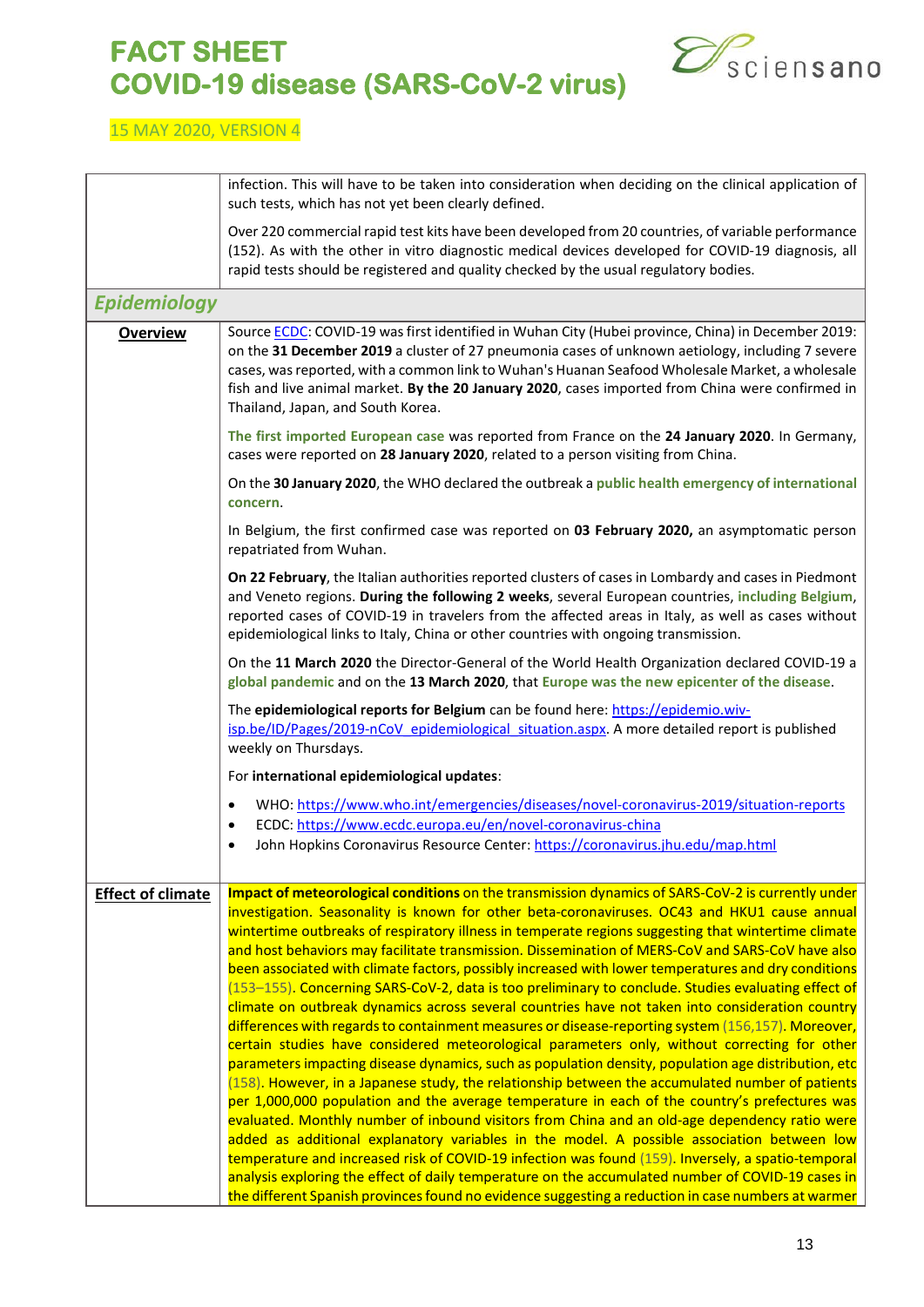

|                    | temperatures. Non-meteorological factors such as population density, population by age, number of<br>travelers were considered in the analysis (160).                                                                                                                                                                                                                                                                                                                                                                                                                                                                                                                                                                                                                                                                                                                                                                                                                                                                                                                                                                                                                            |
|--------------------|----------------------------------------------------------------------------------------------------------------------------------------------------------------------------------------------------------------------------------------------------------------------------------------------------------------------------------------------------------------------------------------------------------------------------------------------------------------------------------------------------------------------------------------------------------------------------------------------------------------------------------------------------------------------------------------------------------------------------------------------------------------------------------------------------------------------------------------------------------------------------------------------------------------------------------------------------------------------------------------------------------------------------------------------------------------------------------------------------------------------------------------------------------------------------------|
| <b>Risk groups</b> | Older age: has been repeatedly identified as the most important risk factor for severe COVID-19<br>disease. Out of a total of 44,672 confirmed cases in China (reported in China CDC Weekly), 87% of<br>confirmed cases were aged between 30 and 79 years, and 3% were ≥80 years of age. Confirmed cases<br>≥80 years of age had the highest case fatality rate (CFR= 14.8%), followed by 70-79 year-olds<br>(CFR=8.0%), and 60-69 year-olds (CFR= 3.6%) (106). In a retrospective cohort study by Zhou et al,<br>including 191 hospitalized COVID-19 patients in Wuhan, multivariable regression showed increasing<br>odds of in-hospital death associated with older age (odds ratio 1.10, 95% CI 1.03-1.17, per year<br>increase; $p=0.0043$ ) (86). Liu et al have reported on another retrospective cohort study of<br>hospitalized patients in Wuhan. Among 109 COVID-19 confirmed patients, 53 (48.6%) of them<br>developed Acute Respiratory Distress Syndrome (ARDS). Compared with non-ARDS patients, in<br>univariate analysis, patients with ARDS were elder (mean age, 61 years vs. 49 years; p< 0.001), and<br>more likely to have underlying comorbidities (161). |
|                    | Co-morbidities: In a recent meta-analysis (10 articles, 76993 patients overall), the most prevalent<br>underlying diseases found among hospitalized COVID-19 patients were hypertension, cardiovascular<br>diseases, diabetes mellitus, smoking, chronic obstructive pulmonary disease (COPD), malignancy,<br>and chronic kidney disease (162)                                                                                                                                                                                                                                                                                                                                                                                                                                                                                                                                                                                                                                                                                                                                                                                                                                   |
|                    | In Liu et al's study introduced above, ARDS-patients compared with non-ARDS patients were, in<br>univariate analysis, more likely to have coexisting diabetes (20.8% vs. 1.8%; p=0.02), cerebrovascular<br>disease (11.3% vs. 0%; p=0.01), and chronic kidney disease (15.1% vs. 3.6%; p=0.049) (of note,<br>malignant disorders were excluded from this study) (161). In Zhou et al's study, out of the 191 COVID-<br>19 hospitalized patients included, 91 (48%) had a comorbidity, with hypertension being the most<br>common (30% of patients), followed by diabetes (19%), and coronary heart disease (8%). All these<br>co-morbidities, as well as chronic obstructive lung disease (3% of cases) and chronic kidney disease<br>(1% of cases) were associated with non-survival in univariate analysis, but were not associated with<br>increased odds of in-hospital mortality with multivariable regression (86).                                                                                                                                                                                                                                                        |
|                    | Gender: In the above-mentioned report from China CDC weekly, males represented 51% of the<br>confirmed cases (M:F ratio 1.06:1). CFR for men was 2.8% versus 1.7% for women (106). In the<br>Lombardy (Italy) outbreak, a large retrospective case-series on 1591 COVID-19 patients admitted to<br>ICU, 82% were male (114). In Zhou et al's study, 62% of the 191 hospitalized patients were males.<br>However, male gender was not identified as a risk factor for in-hospital death (86). Similarly, in Liu et<br>al's study of 109 admitted COVID-19 patients, 54% were males and no association with gender was<br>found when comparing non-ARDS and ARDS patients (161).                                                                                                                                                                                                                                                                                                                                                                                                                                                                                                   |
|                    | Smoking: Various observational studies have included "smoking" among variables assessed for<br>association with severe COVID-19 or progression to death. However, definitions used have varied,<br>with some researchers using "current smoking" and others "history of smoking" as potential risk<br>factor. In Zhou et al's study described above, current smoker (versus non-smoker) was not<br>significantly associated with in-hospital death (86). In another retrospective cohort study including<br>78 patients with COVID-19-induced pneumonia, an efficacy evaluation at 2 weeks after<br>hospitalization indicated that 11 patients (14.1%) had deteriorated, and 67 patients (85.9%) had<br>improved/stabilized. The progression group had a significantly higher proportion of patients with a<br>history of smoking than the improvement/stabilization group (27.3% vs. 3.0%, $\chi$ 2 = 9.291, p = 0.018).<br>Multivariate logistic analysis indicated that, like age, history of smoking (OR, 14.285; 95% CI: 1.577-<br>25.000; P = 0.018) was among the risk factors for disease progression (163).                                                             |
|                    | Ethnicity: Role of ethnicity has been insufficiently studied and reported in COVID-19 surveillance, and<br>concerns with regards to morbidity and mortality in black and minority ethnic communities have<br>been recently raised (164,165), warranting investigation. Ethnicity is a complex entity composed of<br>genetic make-up, social constructs, cultural identity, and behavioural patterns, that all may influence<br>COVID-19 disease.                                                                                                                                                                                                                                                                                                                                                                                                                                                                                                                                                                                                                                                                                                                                 |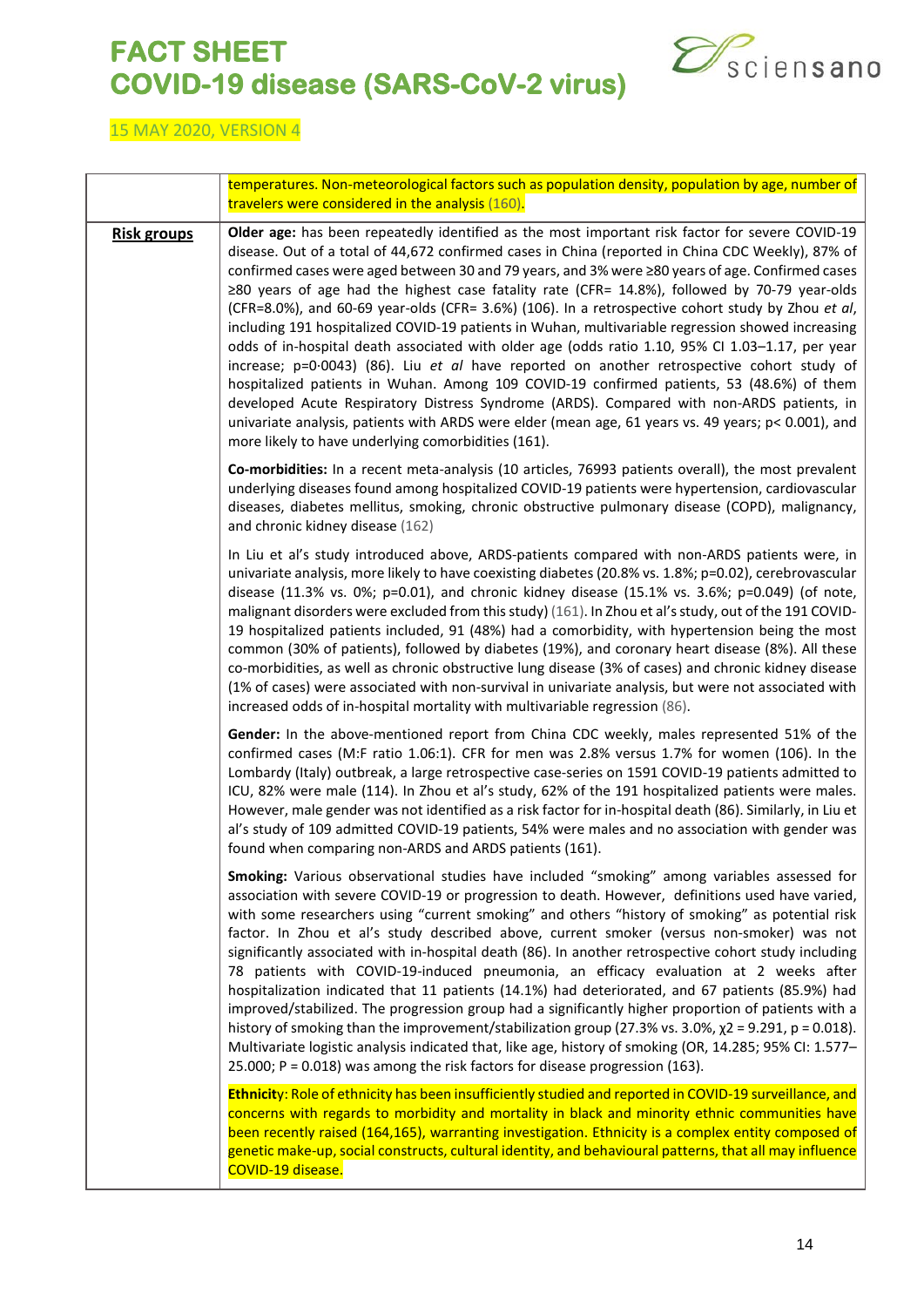

|                              | Health-care workers: cfr section on health-care workers in ECDC document <i>'Disease background of</i><br>COVID-19'.                                                                                                                                                                                                                                                                                                                                                                                                                                                                                                                                                                                                                                                                                                                                                                                                                                                                                                                                                                                                                                                                                                                                                                                                                                                                                                                                                                                                                           |
|------------------------------|------------------------------------------------------------------------------------------------------------------------------------------------------------------------------------------------------------------------------------------------------------------------------------------------------------------------------------------------------------------------------------------------------------------------------------------------------------------------------------------------------------------------------------------------------------------------------------------------------------------------------------------------------------------------------------------------------------------------------------------------------------------------------------------------------------------------------------------------------------------------------------------------------------------------------------------------------------------------------------------------------------------------------------------------------------------------------------------------------------------------------------------------------------------------------------------------------------------------------------------------------------------------------------------------------------------------------------------------------------------------------------------------------------------------------------------------------------------------------------------------------------------------------------------------|
| Children                     | Children seem to be less affected by COVID-19 than adults. Analysis of 72,314 confirmed cases in<br>China showed only 0.6% of cases occurred in <10y and 0.7% of cases in children 10-19y (106). Very<br>importantly, the same analysis reported zero deaths in children <10 years and one out of 549 children<br>between 10 and 19 years. Similarly, low case numbers are reported in children in Europe: as of 13<br>May 2020, only 0.7% of the 576 024 laboratory-confirmed cases reported to the ECDC was <4 year<br>old, 0.6% was 5-9 years and 0.9% was 10-14 years (166). Some have argued that children are less<br>likely to get infected due to a difference in receptors (167) or immune imprinting by other viruses<br>(168). Whilst some data seem to show that children are equally likely to get infected (67), several<br>studies have shown lower attack rates in children (169-171). Additionally, the low reported numbers<br>for children could partly be due to restrictive testing strategies limited to severe presentations, whilst<br>it seems clear that children -even neonates- generally present no or mild symptoms (61,94,167,172-<br>177). Most children were infected within their households (178) and rarely seem to be the index case<br>of a cluster (179,180). The World Health Organization also noted in their Report of the WHO-China<br>Joint Mission that "people interviewed by the Joint Mission Team could not recall episodes in which<br>transmission occurred from a child to an adult" (42). |
|                              | Mid-April, various sources including public health institutions alerted on an observed increase in the<br>number of children presenting with a toxic shock-like syndrome with clinical features similar to<br>Kawasaki disease, in both children with and without confirmed COVID-19 disease. Small case-series<br>and case reports on such cases have also been published (181,182). Kawasaki disease is a<br>multisystem vasculitis of unknown origin affecting young children. Previously, trigger of the disease<br>by various infections has been suspected, including common coronaviruses (183,184). Kawasaki<br>disease has epidemicity and seasonality, supporting the hypothesis that infection is involved (183).<br>Although the disease is rare and that a large majority of children recover, awareness of its possibility<br>and clinical presentation by first-line physicians and pediatricians is essential. Indeed early diagnosis<br>and prompt treatment is critical to avoid complications, particularly those affecting the coronary<br>arteries (g. aneurysms) (185).                                                                                                                                                                                                                                                                                                                                                                                                                                                  |
| Pregnant<br>women            | Both SARS and MERS had high case-fatality rates in pregnant women who were therefore considered<br>key at-risk populations for COVID-19 based on theoretical concerns (186). However, currently<br>available data, albeit limited and based on small case series, reports similar clinical characteristics<br>in pregnant women as in the general population (187-192). PCR testing on amniotic fluid, cord<br>blood, and breast milk has been found to be negative in 15 cases (189,191) However, vertical<br>transmission, be it very rare, might be possible. ACE2 receptors are highly expressed in maternal-<br>fetal interface cells (193). A review of case reports identified 64 newborns born to COVID+ pregnant<br>women, of which two infants tested positive 36h after cesarean delivery, indicating likely vertical<br>transmission (192). A case series of 33 newborns in Wuhan, reported 3 infants with positive<br>nasopharyngeal swabs on day two of life (194). Another 3 possible vertical transmissions have been<br>reported based on presence of IgM in cord blood (195,196). In two out of three infants, PCR testing<br>was also carried out and was negative. Importantly, all infants were clinically well and had normal<br>birth weights. More evidence is needed to confirm the potential of in utero infection, as IgM-<br>detection alone has known several technical constraints in the diagnosis of other congenital<br>infections (197).                                                                     |
| Other special<br>populations | HIV patients: Initial case reports and small uncontrolled case-series suggest that the clinical spectrum<br>and disease course of COVID-19 in people living with HIV (PLHIV) is similar to that in HIV-negative<br>persons(198-202). Even in severely immunocompromised PLHIV (although underrepresented in<br>these publications), mild presentation and recovery from severe disease has been described<br>(199,202). Similarly, the few available case-reports of SARS-CoV or MERS-CoV infection in patients<br>with AIDS described mild disease symptoms and recovery (203,204). Thus, at present, there is no<br>evidence to suggest that there is an increased risk of infection nor of developing severe COVID-19 in<br>PLHIV who have achieved viral suppression through antiretroviral treatment and do not have a low<br>CD4 count. Considering untreated PLHIV or those with advanced disease, data is still too scarce to                                                                                                                                                                                                                                                                                                                                                                                                                                                                                                                                                                                                          |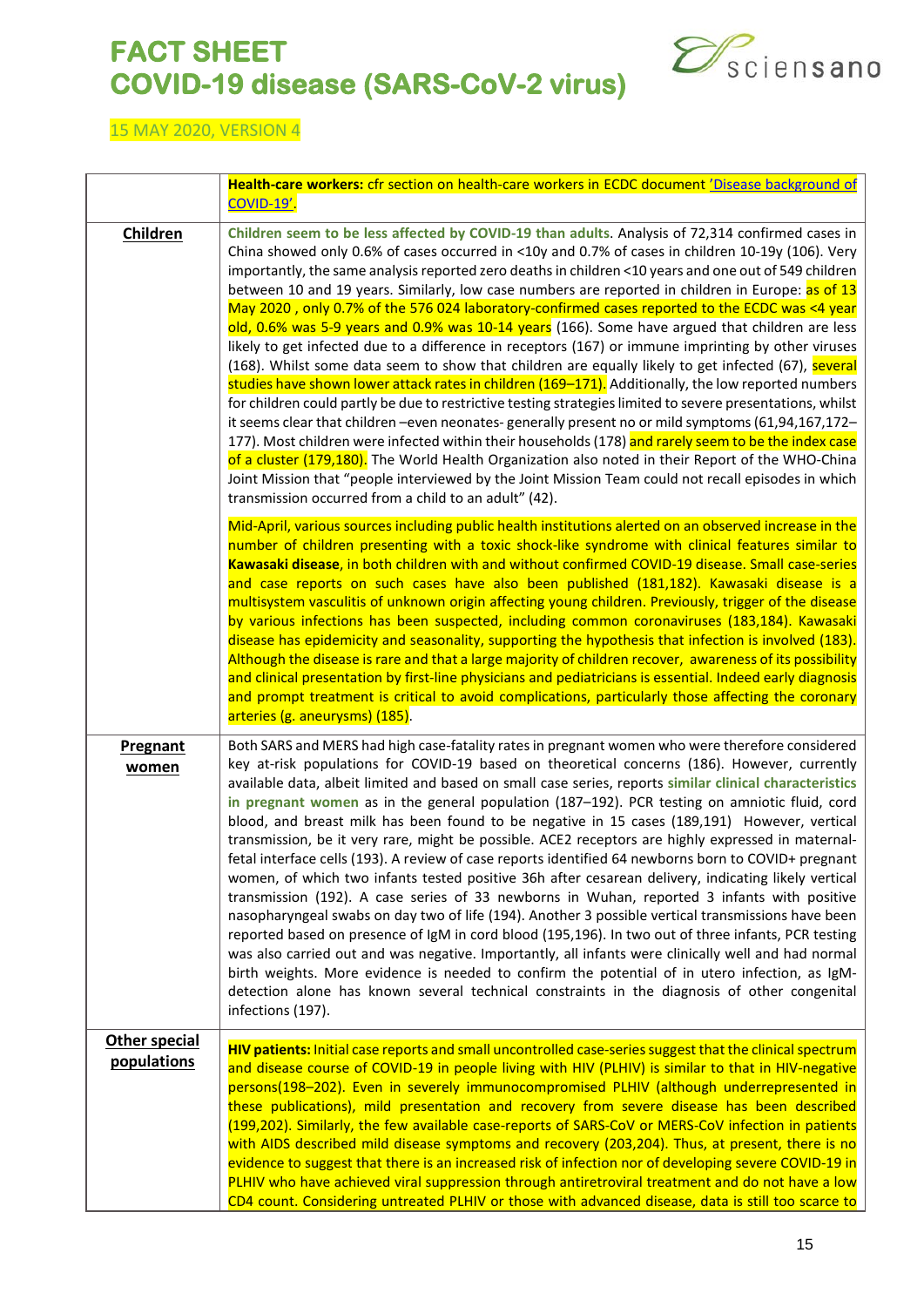

<span id="page-15-0"></span>

|                           | conclude, although no alarming signals have been notified so far. Notably, the fatal cases of COVID-<br>19 in PLHIV that have been reported frequently present additional risk factors, such as age and<br>cardiovascular disease. As expressed in the <b>EACS</b> and BHIVA statement of the 30th April, "almost half<br>of people living with HIV in Europe are older than 50 years and chronic medical problems, such as<br>cardiovascular and chronic lung disease, are more common in people living with HIV". PLHIV may<br>therefore be at increased risk of complications because of additional COVID-19 risk factors. Finally,<br>concerns have been raised with regards to the impact the COVID-19 outbreak on the HIV continuum<br>of care, with risks of limited access to testing, care and treatment, related to lockdown measures<br>(205, 206).                                                                                                                                                                                                                                                                                                                                                                                                  |
|---------------------------|-----------------------------------------------------------------------------------------------------------------------------------------------------------------------------------------------------------------------------------------------------------------------------------------------------------------------------------------------------------------------------------------------------------------------------------------------------------------------------------------------------------------------------------------------------------------------------------------------------------------------------------------------------------------------------------------------------------------------------------------------------------------------------------------------------------------------------------------------------------------------------------------------------------------------------------------------------------------------------------------------------------------------------------------------------------------------------------------------------------------------------------------------------------------------------------------------------------------------------------------------------------------|
|                           | Solid cancer patients: Initial studies from China reported a high prevalence of patients with solid<br>cancer among COVID-19 cases, as well as greater risk of progression to severe disease in these<br>patients (207-210). Higher proportions of patients with lung cancer (209-211) and colorectal cancer<br>(208) were also reported. However, these studies had major limitations in terms of study set-up and<br>analysis (212,213). With relatively small sample sizes and a high heterogeneity of cancer type and<br>course of disease included, current evidence remains insufficient to conclude on an association<br>between solid cancer and an increased risk for COVID-19 and/or a poorer prognosis. Confounders,<br>such as additional risk factors including older age (208,209,211), higher rates of smoking history (212)<br>and significant comorbidities may play a greater role that factors related to the cancer itself<br>(214,215), but reminds us that these patients represent a vulnerable population. Importantly, a<br>higher risk of clinically severe events for patients who underwent anti-tumor treatment, like<br>chemotherapy or surgery in 2-4 weeks has been suggested (209,210), and warrants further<br>investigation. |
| <b>Patient management</b> |                                                                                                                                                                                                                                                                                                                                                                                                                                                                                                                                                                                                                                                                                                                                                                                                                                                                                                                                                                                                                                                                                                                                                                                                                                                                 |
| <b>Treatment</b>          | Symptomatic and optimal supportive care is currently the mainstay of treatment for COVID-19 (e.g.<br>antipyretics, oxygenation, ventilation, fluid management, treatment of co-infections or<br>superinfection), and no COVID-19-specific treatment has been identified to date.                                                                                                                                                                                                                                                                                                                                                                                                                                                                                                                                                                                                                                                                                                                                                                                                                                                                                                                                                                                |
|                           | However, multiple treatment strategies, including re-purposing of older drugs, are under<br>investigation. An interim guidance for the treatment of hospitalized cases in Belgium is available<br>here and includes a review of literature and a summary of the ongoing clinical trials in Belgium.                                                                                                                                                                                                                                                                                                                                                                                                                                                                                                                                                                                                                                                                                                                                                                                                                                                                                                                                                             |
|                           | Many questions have also arisen with regards to the use of Non-steroid anti-inflammatory drugs<br>(NSAIDs), Angiotensin-converting enzyme inhibitors (ACEi)/Angiotensin receptor blockers (ARBs),<br>and corticosteroids in patients. Self-medication & the interruption of chronic treatments without<br>medical advice is strongly discouraged.                                                                                                                                                                                                                                                                                                                                                                                                                                                                                                                                                                                                                                                                                                                                                                                                                                                                                                               |
|                           | <b>NSAIDs:</b><br>There is currently no scientific evidence establishing a link between NSAIDs and worsening of<br>COVID-19. This was confirmed by EMA (European Medicines Agency) and FDA (Food and Drug<br>administration) on the 18 <sup>th</sup> and 19 <sup>th</sup> of March respectively (216,217). Both agencies will continue to<br>monitor events. Belgium's treatment guidelines indicate that "As a precautionary measure, whilst<br>awaiting pending results, paracetamol may be preferred as first-line symptomatic treatment of pain<br>and fever (at usual dosage), while NSAIDs should be used with caution and according to common<br>practice (contra-indicated in case of renal failure for example)" link.                                                                                                                                                                                                                                                                                                                                                                                                                                                                                                                                 |
|                           | <b>ACEI/ARBs:</b><br>A hypothesis has emerged on a potential increased risk of severe COVID-19 in patients taking ACE is<br>and ARBs (218,219). This hypothesis is based on (i) ACE2 is the principal functional receptor used by<br>SARS-CoV-2 for cell invasion, (ii) expression and activity of ACE2 receptor in various organs is<br>increased after intravenous infusions of ACEi and ARBs in animal experiments, (iii) the identification<br>of hypertension, diabetes, and cardiovascular disease as potential risk factors for severe SARS-CoV-<br>2 (220), (iv) the knowledge that patients with these conditions are frequently treated with ACEi and<br>ARBs (221). However, there is currently no data proving a causal relationship between ACE2 activity<br>and SARS-CoV-2 associated mortality, and various counter-arguments to this hypothesis have been                                                                                                                                                                                                                                                                                                                                                                                       |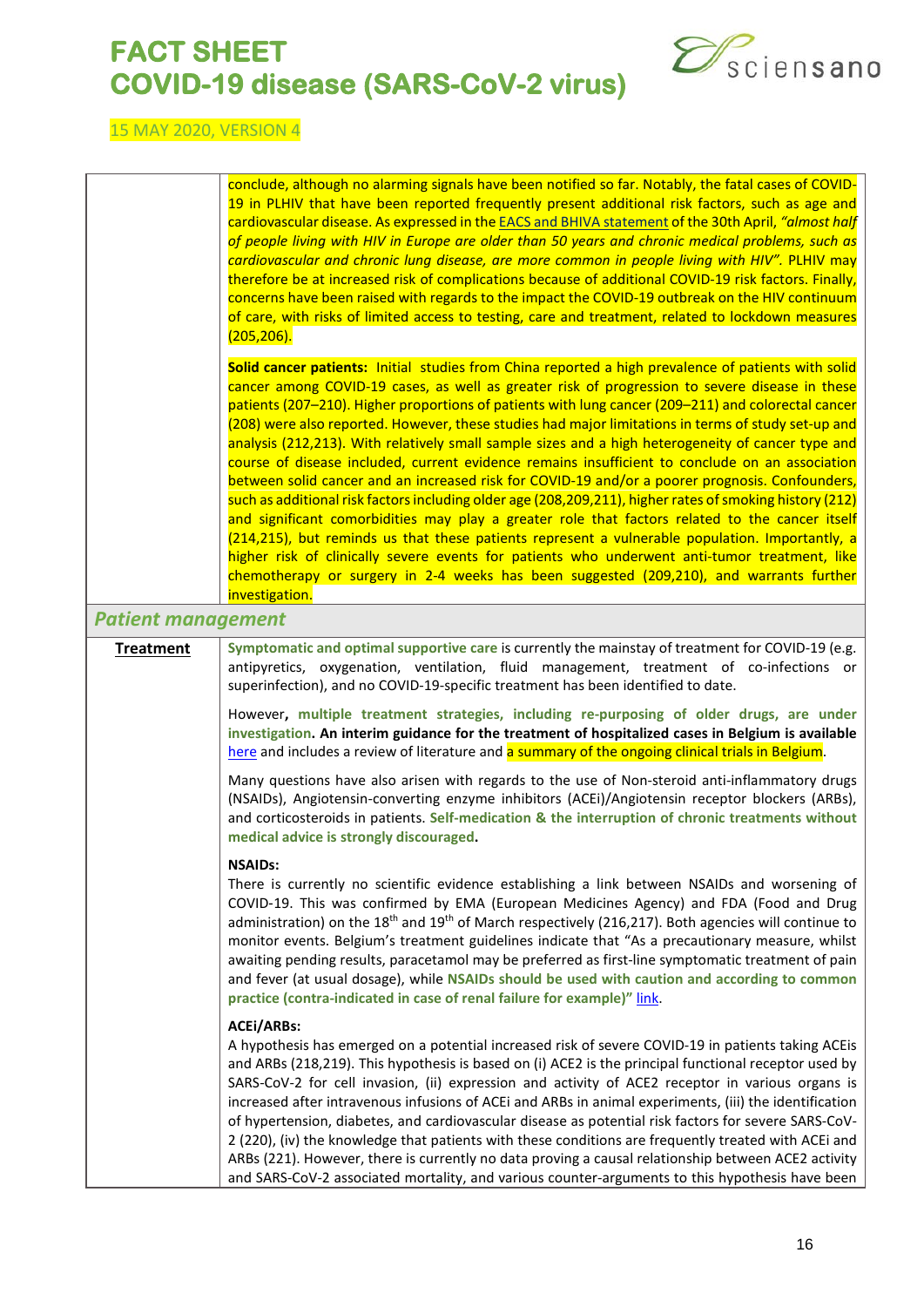

#### 15 MAY 2020, VERSION 4

| advanced (222). A recent large cohort study has not found any impact of ACE/ARB use on mortality                                                                                                                                                                                                                                                                                                                                                                                                                                                                                                                                                                                                                                                                                                                                                                                                                  |
|-------------------------------------------------------------------------------------------------------------------------------------------------------------------------------------------------------------------------------------------------------------------------------------------------------------------------------------------------------------------------------------------------------------------------------------------------------------------------------------------------------------------------------------------------------------------------------------------------------------------------------------------------------------------------------------------------------------------------------------------------------------------------------------------------------------------------------------------------------------------------------------------------------------------|
| of patients hospitalized with COVID-19 in different countries (223)                                                                                                                                                                                                                                                                                                                                                                                                                                                                                                                                                                                                                                                                                                                                                                                                                                               |
| On the 13 <sup>th</sup> March, the Council on Hypertension of the European Society of Cardiology strongly<br>recommended that "physicians and patients should continue treatment with their usual anti-<br>hypertensive therapy because there is no clinical or scientific evidence to suggest that treatment with<br>ACEI or ARBs should be discontinued because of the Covid-19 infection" (224). Belgian treatment<br>guidelines currently state "there is currently no evidence from clinical or epidemiological studies that<br>establishes a link between their use and worsening of COVID 19 []. It is important that patients do<br>not interrupt their treatment with ACE inhibitors or ARBs nor be switched to other medicines, in spite<br>of concerns raised in the social media related to the theoretical interferences between ACE2<br>receptors" link.                                            |
| Corticosteroids: WHO guidance (13 <sup>th</sup> March 2020) states the following: "Do not routinely give<br>systemic corticosteroids for treatment of viral pneumonia outside of clinical trials", including COVID-<br>19 for which "given the lack of effectiveness and possible harm, routine corticosteroids should be<br>avoided unless they are indicated for another reason. Other reasons may include exacerbation of<br>asthma or COPD, septic shock, and risk and benefit analysis needs to be conducted for individual<br>patients" (225). However, there is currently no clinical or scientific evidence to support<br>discontinuation of systemic or inhaled corticosteroid treatment indicated for a chronic pathology<br>(inflammatory diseases, adrenal insufficiency, asthma* etc.). The clinical benefits of such treatments<br>and the risks related to interruption being clearly established. |
| *The pneumology department of the University Hospital of Geneva has made a review on corticosteroids in<br>suspected or confirmed COVID-19, with regards to pneumonia, acute asthma, acute exacerbation of COPD and<br>ARDS (in French): link                                                                                                                                                                                                                                                                                                                                                                                                                                                                                                                                                                                                                                                                     |

#### <span id="page-16-0"></span>**References**

- 1. Zhou P, Yang X-L, Wang X-G, Hu B, Zhang L, Zhang W, et al. A pneumonia outbreak associated with a new coronavirus of probable bat origin. Nature. 2020 Mar;579(7798):270–3.
- 2. Adnan Shereen M, Khan S, Kazmi A, Bashir N, Siddique R. COVID-19 infection: origin, transmission, and characteristics of human coronaviruses. Journal of Advanced Research<br>[Internet]. 2020 Mar 16 [cited 2020 Mar 29]; Available from: [Internet]. 2020 Mar 16 [cited 2020 Mar 29]; Available from: http://www.sciencedirect.com/science/article/pii/S2090123220300540
- 3. Fehr AR, Perlman S. Coronaviruses: An Overview of Their Replication and Pathogenesis. Coronaviruses. 2015 Feb 12;1282:1–23.
- 4. Hoffmann M, Kleine-Weber H, Schroeder S, Krüger N, Herrler T, Erichsen S, et al. SARS-CoV-2 Cell Entry Depends on ACE2 and TMPRSS2 and Is Blocked by a Clinically Proven Protease Inhibitor. Cell. 2020 Apr 16;181(2):271-280.e8.
- 5. Malik YS, Sircar S, Bhat S, Sharun K, Dhama K, Dadar M, et al. Emerging novel coronavirus (2019 nCoV)-current scenario, evolutionary perspective based on genome analysis and recent developments. Vet Q. 2020 Dec;40(1):68–76.
- 6. Wu F, Zhao S, Yu B, Chen Y-M, Wang W, Song Z-G, et al. A new coronavirus associated with human respiratory disease in China. Nature [Internet]. 2020 Feb 3 [cited 2020 Feb 5]; Available from: http://www.nature.com/articles/s41586-020-2008-3
- 7. Guo Y-R, Cao Q-D, Hong Z-S, Tan Y-Y, Chen S-D, Jin H-J, et al. The origin, transmission and clinical therapies on coronavirus disease 2019 (COVID-19) outbreak – an update on the status. Military Medical Research. 2020 Mar 13;7(1):11.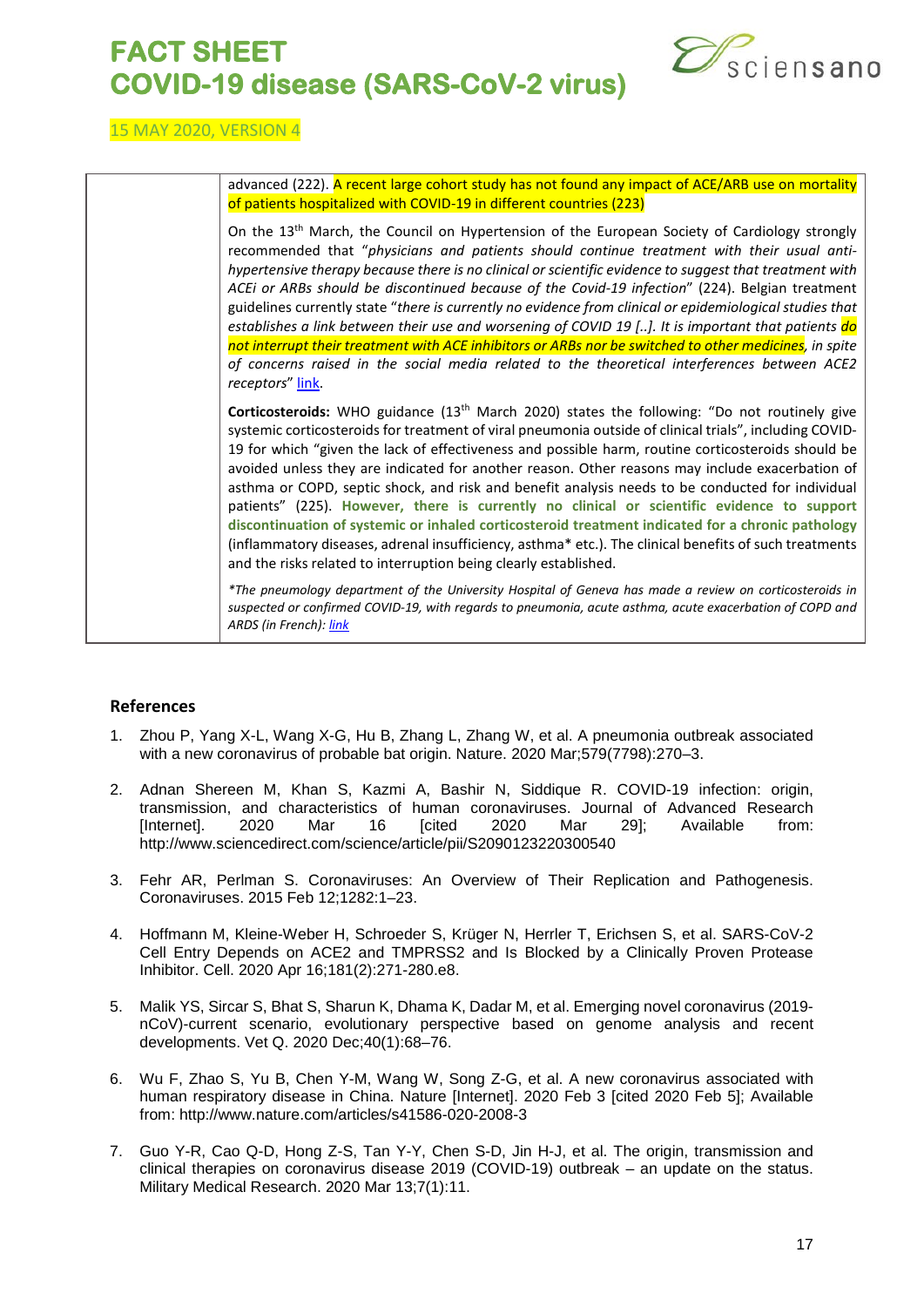

- 8. Liu Z, Xiao X, Wei X, Li J, Yang J, Tan H, et al. Composition and divergence of coronavirus spike proteins and host ACE2 receptors predict potential intermediate hosts of SARS-CoV-2. J Med Virol. 2020 Feb 26;
- 9. Luan J, Lu Y, Jin X, Zhang L. Spike protein recognition of mammalian ACE2 predicts the host range and an optimized ACE2 for SARS-CoV-2 infection. Biochemical and Biophysical Research Communications [Internet]. 2020 Mar 19 [cited 2020 Mar 25]; Available from: http://www.sciencedirect.com/science/article/pii/S0006291X2030526X
- 10. Qiu Y, Zhao Y-B, Wang Q, Li J-Y, Zhou Z-J, Liao C-H, et al. Predicting the angiotensin converting enzyme 2 (ACE2) utilizing capability as the receptor of SARS-CoV-2. Microbes and Infection<br>[Internet]. 2020 Mar 19 [cited 2020 Mar 24]; Available from: [Internet]. 2020 Mar 19 [cited 2020 Mar 24]; Available from: http://www.sciencedirect.com/science/article/pii/S1286457920300496
- 11. Doremalen N van, Bushmaker T, Morris DH, Holbrook MG, Gamble A, Williamson BN, et al. Aerosol and surface stability of SARS-CoV-2 as compared with SARS-CoV-1. New England Journal of Medicine [Internet]. 2020 Mar 17 [cited 2020 Mar 19]; Available from: https://www.nejm.org/doi/10.1056/NEJMc2004973
- 12. Chin AWH, Chu JTS, Perera MRA, Hui KPY, Yen H-L, Chan MCW, et al. Stability of SARS-CoV-2 in different environmental conditions. The Lancet Microbe. 2020 May 1;1(1):e10.
- 13. Cascella M, Rajnik M, Cuomo A, Dulebohn SC, Di Napoli R. Features, Evaluation and Treatment Coronavirus (COVID-19). In: StatPearls [Internet]. Treasure Island (FL): StatPearls Publishing; 2020 [cited 2020 Mar 23]. Available from: http://www.ncbi.nlm.nih.gov/books/NBK554776/
- 14. Hergebruik mondmaskers en isolatiekleding | RIVM [Internet]. [cited 2020 Apr 8]. Available from: https://www.rivm.nl/documenten/hergebruik-mondmaskers-isolatiekleding
- 15. FDA. Battelle Decontamination System Letter of Authorization [Internet]. [cited 2020 Apr 8]. Available from: https://www.fda.gov/media/136529/download
- 16. RKI Coronavirus SARS-CoV-2 Hinweise zur Verwendung von Masken (MNS-, FFP- sowie Mund-<br>Nasen-Bedeckung) (2.4.2020) [Internet]. [cited 2020 Apr 8]. Available from: Nasen-Bedeckung) (2.4.2020) [Internet]. [cited 2020 Apr 8]. Available from: https://www.rki.de/DE/Content/InfAZ/N/Neuartiges\_Coronavirus/Arbeitsschutz\_Tab.html?nn=1349 0888
- 17. World Health Organization. Rational use of personal protective equipment for coronavirus disease (COVID-19) and considerations during severe shortages [Internet]. 6th April [cited 2020 Apr 17]. Available from: https://apps.who.int/iris/bitstream/handle/10665/331695/WHO-2019-nCov-IPC\_PPE\_use-2020.3-eng.pdf
- 18. Xie X, Li Y, Chwang ATY, Ho PL, Seto WH. How far droplets can move in indoor environments- revisiting the Wells evaporation-falling curve. Indoor Air. 2007 Jun;17(3):211–25.
- 19. Johnson GR, Morawska L, Ristovski ZD, Hargreaves M, Mengersen K, Chao CYH, et al. Modality of human expired aerosol size distributions. Journal of Aerosol Science. 42(12):839–51.
- 20. Mathematical Modeling of the Effectiveness of Facemasks in Reducing the Spread of Novel Influenza A (H1N1) [Internet]. [cited 2020 Apr 8]. Available from: https://journals.plos.org/plosone/article?id=10.1371/journal.pone.0009018
- 21. Brienen NCJ, Timen A, Wallinga J, van Steenbergen JE, Teunis PFM. The effect of mask use on the spread of influenza during a pandemic. Risk Anal. 2010 Aug;30(8):1210–8.
- 22. Yan J, Guha S, Hariharan P, Myers M. Modeling the Effectiveness of Respiratory Protective Devices in Reducing Influenza Outbreak. Risk Analysis. 2019 Mar 1;39(3):647–61.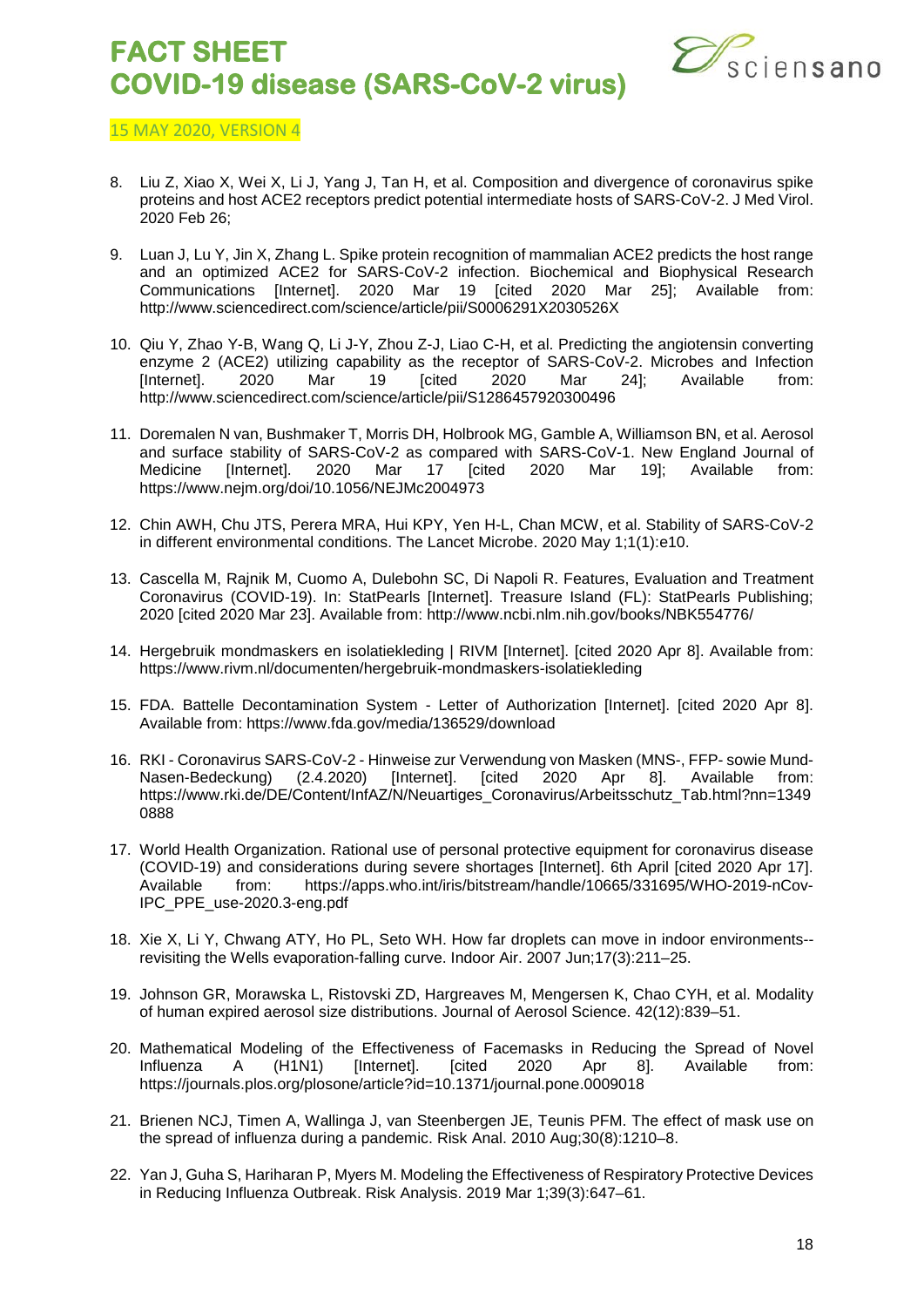

- 23. Sande M van der, Teunis P, Sabel R. Professional and Home-Made Face Masks Reduce Exposure to Respiratory Infections among the General Population. PLOS ONE. 2008 Jul 9;3(7):e2618.
- 24. Dato VM, Hostler D, Hahn ME. Simple Respiratory Mask. Emerg Infect Dis. 2006 Jun;12(6):1033– 4.
- 25. Davies A, Thompson K-A, Giri K, Kafatos G, Walker J, Bennett A. Testing the Efficacy of Homemade Masks: Would They Protect in an Influenza Pandemic? Disaster Med Public Health Prep. 2013 May 22;7(4):413–8.
- 26. Chughtai AA, Seale H, MacIntyre CR. Use of cloth masks in the practice of infection control evidence and policy gaps. Int j infect control [Internet]. 2013 Jun 19 [cited 2020 Apr 15];9(3). Available from: http://www.ijic.info/article/view/11366
- 27. Anfinrud P, Stadnytskyi V, Bax CE, Bax A. Visualizing Speech-Generated Oral Fluid Droplets with Laser Light Scattering. New England Journal of Medicine. 2020 Apr 15;0(0):null.
- 28. Advice on the use of masks in the community, during home care and in healthcare settings in the context of the novel coronavirus (COVID-19) outbreak [Internet]. [cited 2020 Apr 8]. Available from: https://www.who.int/publications-detail/advice-on-the-use-of-masks-in-the-community-duringhome-care-and-in-healthcare-settings-in-the-context-of-the-novel-coronavirus-(2019-ncov) outbreak
- 29. Using face masks in the community Reducing COVID-19 transmission from potentially asymptomatic or pre-symptomatic people through the use of face masks [Internet]. European Centre for Disease Prevention and Control. 2020 [cited 2020 Apr 9]. Available from: https://www.ecdc.europa.eu/en/publications-data/using-face-masks-community-reducing-covid-19-transmission
- 30. BfArM Empfehlungen des BfArM Hinweise des BfArM zur Verwendung von selbst hergestellten Masken (sog. "Community-Masken"), medizinischem Mund-Nasen-Schutz (MNS) sowie filtrierenden Halbmasken (FFP2 und FFP3) im Zusammenhang mit dem Coronavirus (SARS-CoV-2 / Covid-19) [Internet]. [cited 2020 Apr 8]. Available from: https://www.bfarm.de/SharedDocs/Risikoinformationen/Medizinprodukte/DE/schutzmasken.html
- 31. CDC. Coronavirus Disease 2019 (COVID-19) [Internet]. Centers for Disease Control and Prevention. 2020 [cited 2020 Apr 8]. Available from: https://www.cdc.gov/coronavirus/2019 ncov/prevent-getting-sick/cloth-face-cover.html
- 32. Leung CC, Lam TH, Cheng KK. Mass masking in the COVID-19 epidemic: people need guidance. The Lancet. 2020 Mar 21;395(10228):945.
- 33. Klompas M, Morris CA, Sinclair J, Pearson M, Shenoy ES. Universal Masking in Hospitals in the Covid-19 Era. New England Journal of Medicine. 2020 Apr 1;0(0):null.
- 34. Howard J, Huang A, Li Z, Tufekci Z, Vladimir Z. Face Masks Against COVID-19: An Evidence Review. :8.
- 35. Javid B, Weekes MP, Matheson NJ. Covid-19: should the public wear face masks? BMJ [Internet]. 2020 Apr 9 [cited 2020 Apr 12];369. Available from: https://www.bmj.com/content/369/bmj.m1442
- 36. Organization WH. Rational use of personal protective equipment for coronavirus disease (COVID-19): interim guidance, 27 February 2020. 2020 [cited 2020 Mar 24]; Available from: https://apps.who.int/iris/handle/10665/331215
- 37. Seto W, Tsang D, Yung R, Ching T, Ng T, Ho M, et al. Effectiveness of precautions against droplets and contact in prevention of nosocomial transmission of severe acute respiratory syndrome (SARS). The Lancet. 2003 May 3;361(9368):1519–20.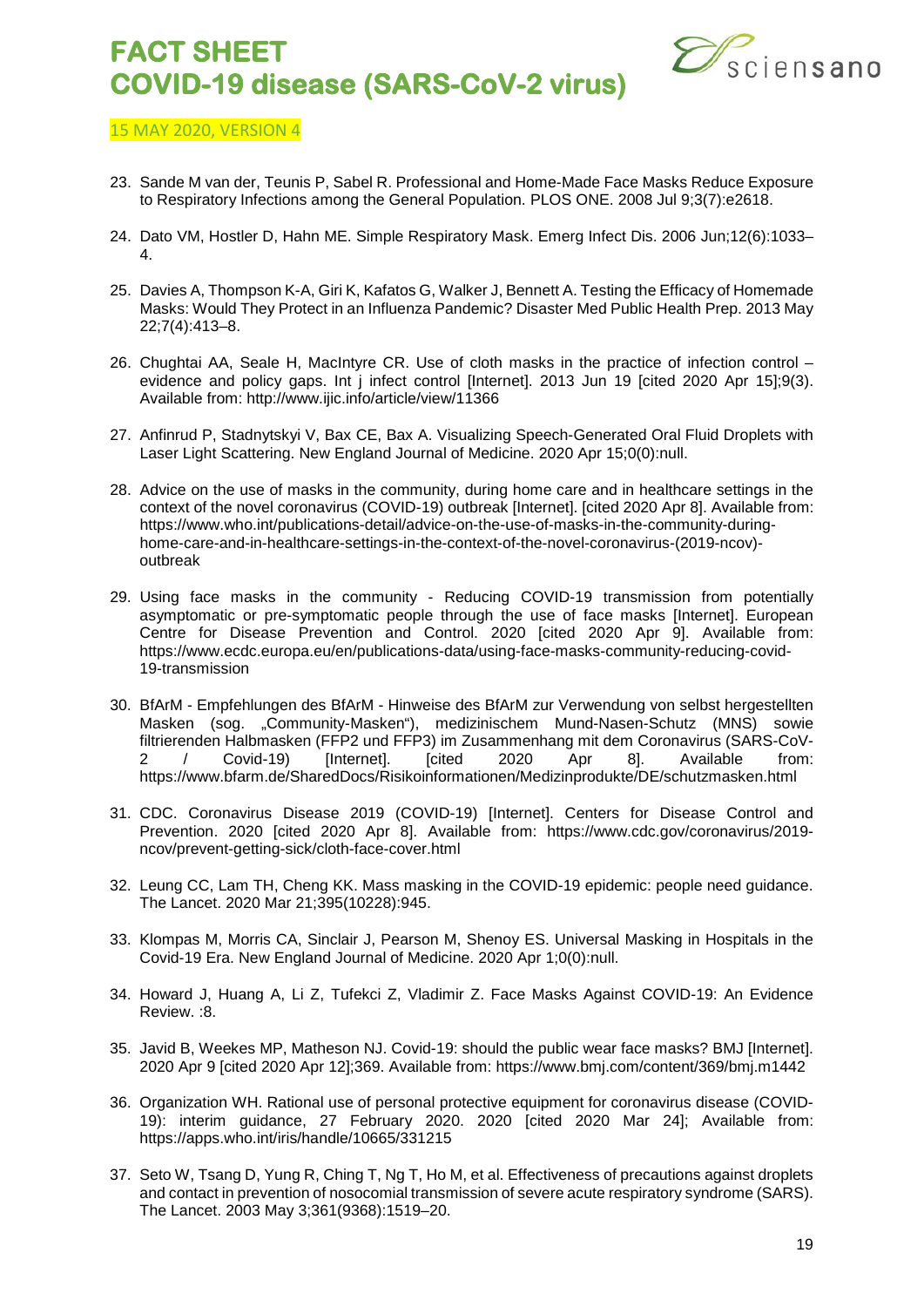

- 38. Modes of transmission of virus causing COVID-19: implications for IPC precaution recommendations [Internet]. [cited 2020 Mar 31]. Available from: https://www.who.int/newsroom/commentaries/detail/modes-of-transmission-of-virus-causing-covid-19-implications-for-ipcprecaution-recommendations
- 39. Loeb M, Dafoe N, Mahony J, John M, Sarabia A, Glavin V, et al. Surgical Mask vs N95 Respirator for Preventing Influenza Among Health Care Workers: A Randomized Trial. JAMA. 2009 Nov 4;302(17):1865–71.
- 40. Radonovich LJ, Simberkoff MS, Bessesen MT, Brown AC, Cummings DAT, Gaydos CA, et al. N95 Respirators vs Medical Masks for Preventing Influenza Among Health Care Personnel: A Randomized Clinical Trial. JAMA. 2019 03;322(9):824–33.
- 41. Long Y, Hu T, Liu L, Chen R, Guo Q, Yang L, et al. Effectiveness of N95 respirators versus surgical masks against influenza: A systematic review and meta-analysis. Journal of Evidence-Based Medicine [Internet]. [cited 2020 Mar 25];n/a(n/a). Available from: https://onlinelibrary.wiley.com/doi/abs/10.1111/jebm.12381
- 42. Report of the WHO-China Joint Mission on Coronavirus Disease 2019 (COVID-19) [Internet]. [cited 2020 Mar 24]. Available from: https://www.who.int/publications-detail/report-of-the-who-china-jointmission-on-coronavirus-disease-2019-(covid-19)
- 43. Seto WH. Airborne transmission and precautions: facts and myths. Journal of Hospital Infection. 2015 Apr 1;89(4):225–8.
- 44. Tran K, Cimon K, Severn M, Pessoa-Silva CL, Conly J. Aerosol generating procedures and risk of transmission of acute respiratory infections to healthcare workers: a systematic review. PLoS ONE. 2012;7(4):e35797.
- 45. WHO | Infection prevention and control of epidemic-and pandemic prone acute respiratory infections in health care [Internet]. WHO. [cited 2020 Mar 26]. Available from: https://www.who.int/csr/bioriskreduction/infection\_control/publication/en/
- 46. Infection\_prevention\_and\_control\_guidance\_for\_pandemic\_coronavirus.pdf [Internet]. [cited 2020 Mar 26]. Available from: https://assets.publishing.service.gov.uk/government/uploads/system/uploads/attachment\_data/file /874316/Infection\_prevention\_and\_control\_guidance\_for\_pandemic\_coronavirus.pdf
- 47. Le TT, Andreadakis Z, Kumar A, Román RG, Tollefsen S, Saville M, et al. The COVID-19 vaccine development landscape. Nature Reviews Drug Discovery [Internet]. 2020 Apr 9 [cited 2020 Apr 13]; Available from: https://www.nature.com/articles/d41573-020-00073-5
- 48. Bourouiba L. Turbulent Gas Clouds and Respiratory Pathogen Emissions: Potential Implications for Reducing Transmission of COVID-19. JAMA [Internet]. 2020 Mar 26 [cited 2020 Apr 3]; Available from: https://jamanetwork.com/journals/jama/fullarticle/2763852
- 49. CDC. Guidelines for preventing the transmission of Mycobacterium tuberculosis in health-care facilities. MMWR. 1994;43(13):1–132.
- 50. HCSP. Réduction du risque de transmission du coronavirus SARS-CoV-2 par la ventilation et gestion des effluents des patients [Internet]. Paris: Haut Conseil de la Santé Publique; 2020 Mar [cited 2020 May 14]. Available from: https://www.hcsp.fr/Explore.cgi/avisrapportsdomaine?clefr=783
- 51. Escombe AR, Oeser CC, Gilman RH, Navincopa M, Ticona E, Pan W, et al. Natural ventilation for the prevention of airborne contagion. PLoS Med. 2007 Feb;4(2):e68.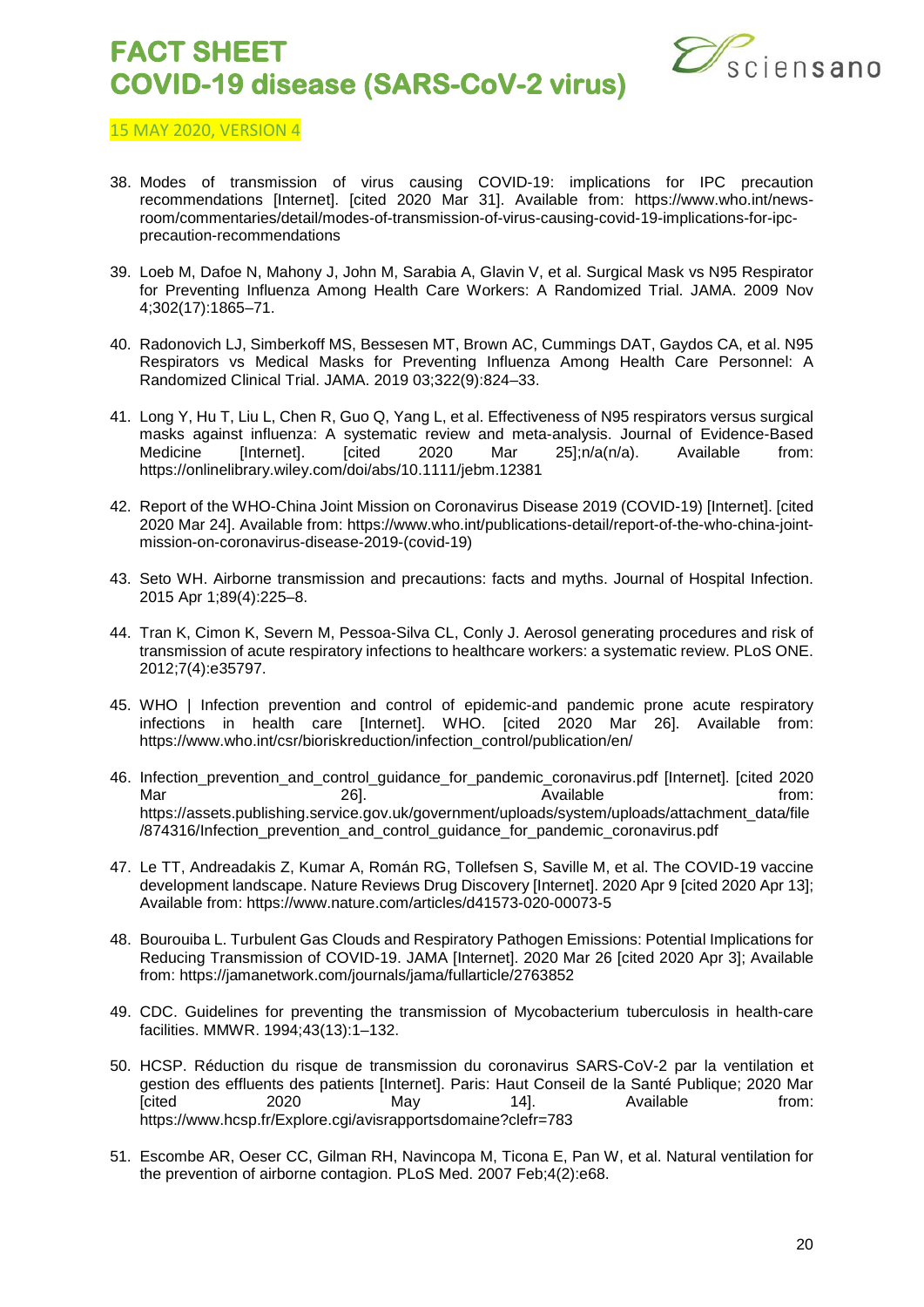

- 52. Federation of European Heating, Ventilation and Air Conditioning Associations. COVID-19 quidance [Internet]. REHVA. April 3 [cited 2020 May 15]. Available from: https://www.rehva.eu/activities/covid-19-guidance
- 53. Q&A on coronaviruses (COVID-19) [Internet]. [cited 2020 Mar 24]. Available from: https://www.who.int/news-room/q-a-detail/q-a-coronaviruses
- 54. Xiao S, Li Y, Wong T, Hui DSC. Role of fomites in SARS transmission during the largest hospital outbreak in Hong Kong. PLOS ONE. 2017 Jul 20;12(7):e0181558.
- 55. Yu IT-S, Qiu H, Tse LA, Wong TW. Severe Acute Respiratory Syndrome Beyond Amoy Gardens: Completing the Incomplete Legacy. Clin Infect Dis. 2014 Mar 1;58(5):683–6.
- 56. Booth TF, Kournikakis B, Bastien N, Ho J, Kobasa D, Stadnyk L, et al. Detection of Airborne Severe Acute Respiratory Syndrome (SARS) Coronavirus and Environmental Contamination in SARS Outbreak Units. J Infect Dis. 2005 May 1;191(9):1472–7.
- 57. Ong SWX, Tan YK, Chia PY, Lee TH, Ng OT, Wong MSY, et al. Air, Surface Environmental, and Personal Protective Equipment Contamination by Severe Acute Respiratory Syndrome Coronavirus 2 (SARS-CoV-2) From a Symptomatic Patient. JAMA [Internet]. 2020 Mar 4 [cited 2020 Mar 15]; Available from: https://jamanetwork.com/journals/jama/fullarticle/2762692
- 58. Santarpia JL, Rivera DN, Herrera V, Morwitzer MJ, Creager H, Santarpia GW, et al. Transmission Potential of SARS-CoV-2 in Viral Shedding Observed at the University of Nebraska Medical Center. medRxiv. 2020 Mar 26;2020.03.23.20039446.
- 59. Guo Z-D, Wang Z-Y, Zhang S-F, Li X, Li L, Li C, et al. Early Release Aerosol and Surface Distribution of Severe Acute Respiratory Syndrome Coronavirus 2 in Hospital Wards, Wuhan, China, 2020 - Volume 26, Number 7—July 2020 - Emerging Infectious Diseases journal - CDC. [cited 2020 May 12]; Available from: https://wwwnc.cdc.gov/eid/article/26/7/20-0885\_article
- 60. Wang W, Xu Y, Gao R, Lu R, Han K, Wu G, et al. Detection of SARS-CoV-2 in Different Types of Clinical Specimens. JAMA [Internet]. 2020 Mar 11 [cited 2020 Mar 15]; Available from: https://jamanetwork.com/journals/jama/fullarticle/2762997
- 61. Cai J, Xu J, Lin D, Yang zhi, Xu L, Qu Z, et al. A Case Series of children with 2019 novel coronavirus infection: clinical and epidemiological features. Clinical Infectious Diseases. 2020 Feb 28;ciaa198.
- 62. Peng L, Liu J, Xu W, Luo Q, Deng K, Lin B, et al. 2019 Novel Coronavirus can be detected in urine, blood, anal swabs and oropharyngeal swabs samples. medRxiv. 2020 Feb 25;2020.02.21.20026179.
- 63. Wu Y, Guo C, Tang L, Hong Z, Zhou J, Dong X, et al. Prolonged presence of SARS-CoV-2 viral RNA in faecal samples. The Lancet Gastroenterology & Hepatology [Internet]. 2020 Mar 19 [cited 2020 Mar 26];0(0). Available from: https://www.thelancet.com/journals/langas/article/PIIS2468- 1253(20)30083-2/abstract
- 64. Woelfel R, Corman VM, Guggemos W, Seilmaier M, Zange S, Mueller MA, et al. Clinical presentation and virological assessment of hospitalized cases of coronavirus disease 2019 in a travel-associated transmission cluster. medRxiv. 2020 Mar 8;2020.03.05.20030502.
- 65. World Health Organization. Modes of transmission of virus causing COVID-19: implications for IPC precaution recommendations (Scientific Brief) 29th March [Internet]. [cited 2020 Apr 8]. Available from: https://www.who.int/news-room/commentaries/detail/modes-of-transmission-of-viruscausing-covid-19-implications-for-ipc-precaution-recommendations
- 66. Dockery DM, Rowe SG, Murphy MA, Krzystolik MG. The Ocular Manifestations and Transmission of COVID-19; Recommendations for Prevention. The Journal of Emergency Medicine [Internet].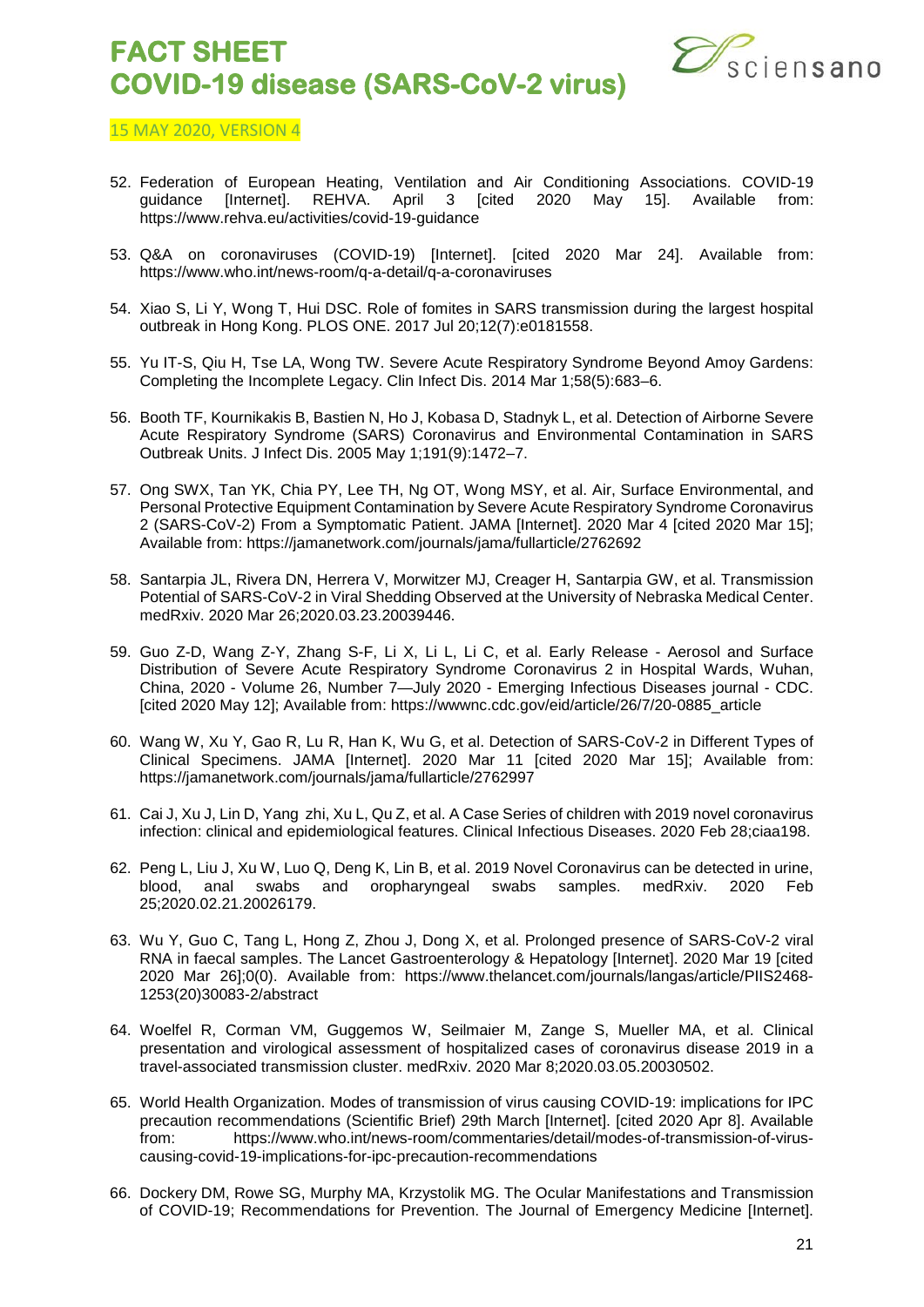

15 MAY 2020, VERSION 4

2020 May 8 [cited 2020 May 11]; Available from: http://www.sciencedirect.com/science/article/pii/S073646792030398X

- 67. Bi Q, Wu Y, Mei S, Ye C, Zou X, Zhang Z, et al. Epidemiology and Transmission of COVID-19 in Shenzhen China: Analysis of 391 cases and 1,286 of their close contacts. medRxiv. 2020 Mar 4;2020.03.03.20028423.
- 68. Burke RM. Active Monitoring of Persons Exposed to Patients with Confirmed COVID-19 United States, January–February 2020. MMWR Morb Mortal Wkly Rep [Internet]. 2020 [cited 2020 Mar 17];69. Available from: https://www.cdc.gov/mmwr/volumes/69/wr/mm6909e1.htm
- 69. Liu Y, Gayle AA, Wilder-Smith A, Rocklöv J. The reproductive number of COVID-19 is higher compared to SARS coronavirus. Journal of Travel Medicine. 2020 Feb 13;taaa021.
- 70. Lauer SA, Grantz KH, Bi Q, Jones FK, Zheng Q, Meredith HR, et al. The Incubation Period of Coronavirus Disease 2019 (COVID-19) From Publicly Reported Confirmed Cases: Estimation and Application. Ann Intern Med. 2020 Mar 10;
- 71. Backer JA, Klinkenberg D, Wallinga J. Incubation period of 2019 novel coronavirus (2019-nCoV) infections among travellers from Wuhan, China, 20–28 January 2020. Eurosurveillance [Internet].<br>2020 Feb 6 [cited 2020 Feb 10];25(5). Available from: 2020 Feb 6 [cited 2020 Feb 10];25(5). Available from: https://www.eurosurveillance.org/content/10.2807/1560-7917.ES.2020.25.5.2000062
- 72. Guan W, Ni Z, Hu Y, Liang W, Ou C, He J, et al. Clinical characteristics of 2019 novel coronavirus infection in China. New England Journal of Medicine [Internet]. 2020 Feb 28;e-publish. Available from: https://www.nejm.org/doi/10.1056/NEJMoa2002032
- 73. Cereda D, Tirani M, Rovida F, V D, M A, P P, et al. The early phase of the COVID-19 outbreak in Lombardy, Italy. arXiv:200309320 [q-bio] [Internet]. 2020 Mar 20 [cited 2020 Mar 26]; Available from: http://arxiv.org/abs/2003.09320
- 74. Zou L, Ruan F, Huang M, Liang L, Huang H, Hong Z, et al. SARS-CoV-2 Viral Load in Upper Respiratory Specimens of Infected Patients. New England Journal of Medicine. 2020 Feb 19;0(0):null.
- 75. Xu T, Chen C, Zhu Z, Cui M, Chen C, Dai H, et al. Clinical features and dynamics of viral load in imported and non-imported patients with COVID-19. International Journal of Infectious Diseases. 2020 Mar;S1201971220301417.
- 76. Young BE, Ong SWX, Kalimuddin S, Low JG, Tan SY, Loh J, et al. Epidemiologic Features and Clinical Course of Patients Infected With SARS-CoV-2 in Singapore. JAMA [Internet]. 2020 Mar 3 [cited 2020 Mar 26]; Available from: https://jamanetwork.com/journals/jama/fullarticle/2762688
- 77. To KK-W, Tsang OT-Y, Leung W-S, Tam AR, Wu T-C, Lung DC, et al. Temporal profiles of viral load in posterior oropharyngeal saliva samples and serum antibody responses during infection by SARS-CoV-2: an observational cohort study. The Lancet Infectious Diseases [Internet]. 2020 Mar 23 [cited 2020 Mar 26]; Available from: http://www.sciencedirect.com/science/article/pii/S1473309920301961
- 78. Cheng H-Y, Jian S-W, Liu D-P, Ng T-C, Huang W-T, Lin H-H. Contact Tracing Assessment of COVID-19 Transmission Dynamics in Taiwan and Risk at Different Exposure Periods Before and After Symptom Onset. JAMA Intern Med [Internet]. 2020 May 1 [cited 2020 May 11]; Available from: https://jamanetwork.com/journals/jamainternalmedicine/fullarticle/2765641
- 79. Nishiura H, Linton NM, Akhmetzhanov AR. Serial interval of novel coronavirus (COVID-19) infections. Int J Infect Dis. 2020 Mar 4;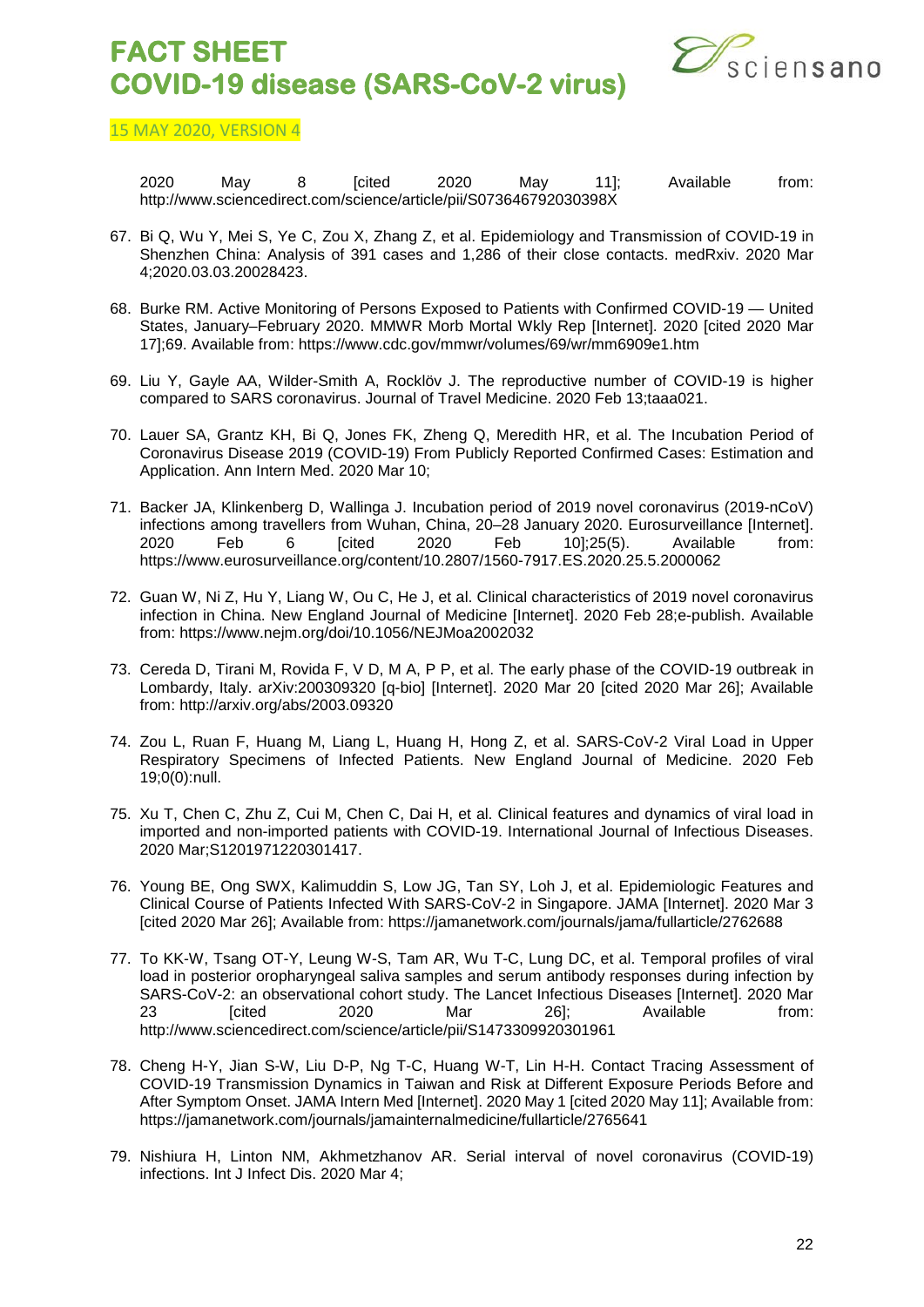

- 80. Du Z, Wang L, Xu X, Wu Y, Cowling BJ, Meyers LA. The serial interval of COVID-19 from publicly reported confirmed cases. Emerging Infectious Diseases. 2020 Feb reported confirmed cases. Emerging Infectious Diseases. 2020 Feb 23;20(6):2020.02.19.20025452.
- 81. Qian G, Yang N, Ma AHY, Wang L, Li G, Chen X, et al. A COVID-19 Transmission within a family cluster by presymptomatic infectors in China. Clin Infect Dis. 2020 Mar 23;
- 82. He X, Lau EHY, Wu P, Deng X, Wang J, Hao X, et al. Temporal dynamics in viral shedding and transmissibility of COVID-19. Nature Medicine. 2020 Apr 15;1–4.
- 83. Wei WE. Presymptomatic Transmission of SARS-CoV-2 Singapore, January 23–March 16, 2020. MMWR Morb Mortal Wkly Rep [Internet]. 2020 [cited 2020 Apr 6];69. Available from: https://www.cdc.gov/mmwr/volumes/69/wr/mm6914e1.htm
- 84. Estimating the generation interval for COVID-19 based on symptom onset data | medRxiv [Internet].<br>[from: 2020 Mar 261. Available from: [cited 2020 Mar 26]. Available from: https://www.medrxiv.org/content/10.1101/2020.03.05.20031815v1
- 85. Contact tracing: Public health management of persons, including healthcare workers, having had contact with COVID-19 cases in the European Union - second update [Internet]. European Centre for Disease Prevention and Control. 2020 [cited 2020 Apr 17]. Available from: https://www.ecdc.europa.eu/en/covid-19-contact-tracing-public-health-management
- 86. Zhou F, Yu T, Du R, Fan G, Liu Y, Liu Z, et al. Clinical course and risk factors for mortality of adult inpatients with COVID-19 in Wuhan, China: a retrospective cohort study. The Lancet. 2020 Mar;S0140673620305663.
- 87. Yuan J, Kou S, Liang Y, Zeng J, Pan Y, Liu L. PCR Assays Turned Positive in 25 Discharged COVID-19 Patients. Clin Infect Dis [Internet]. [cited 2020 Apr 8]; Available from: http://academic.oup.com/cid/advance-article/doi/10.1093/cid/ciaa398/5817588
- 88. Xiao AT, Tong YX, Zhang S. False-negative of RT-PCR and prolonged nucleic acid conversion in COVID-19: Rather than recurrence. Journal of Medical Virology [Internet]. [cited 2020 Apr 10];n/a(n/a). Available from: https://onlinelibrary.wiley.com/doi/abs/10.1002/jmv.25855
- 89. Kam K, Yung CF, Cui L, Lin Tzer Pin R, Mak TM, Maiwald M, et al. A Well Infant with Coronavirus Disease 2019 (COVID-19) with High Viral Load. Clin Infect Dis [Internet]. [cited 2020 Mar 4]: Available from: https://academic.oup.com/cid/advance-article/doi/10.1093/cid/ciaa201/5766416
- 90. Mizumoto K, Chowell G. Transmission potential of the novel coronavirus (COVID-19) onboard the diamond Princess Cruises Ship, 2020. Infectious Disease Modelling. 2020;5:264–70.
- 91. Nishiura H, Kobayashi T, Suzuki A, Jung S-M, Hayashi K, Kinoshita R, et al. Estimation of the asymptomatic ratio of novel coronavirus infections (COVID-19). International Journal of Infectious Diseases. 2020 Mar;S1201971220301399.
- 92. Luo S-H, Liu W, Liu Z-J, Zheng X-Y, Hong C-X, Liu Z-R, et al. A confirmed asymptomatic carrier of 2019 novel coronavirus (SARS-CoV-2). Chinese Medical Journal [Internet]. 2020 Mar 23 [cited 2020 Mar 26];Publish Ahead of Print. Available from: https://journals.lww.com/cmj/Citation/publishahead/A\_confirmed\_asymptomatic\_carrier\_of\_2019\_ novel.99353.aspx
- 93. Kimball A. Asymptomatic and Presymptomatic SARS-CoV-2 Infections in Residents of a Long-Term Care Skilled Nursing Facility — King County, Washington, March 2020. MMWR Morb Mortal Wkly<br>Rep [Internet]. 2020 [cited 2020 Apr 12];69. Available from: Rep [Internet]. 2020 [cited 2020 Apr 12];69. Available from: https://www.cdc.gov/mmwr/volumes/69/wr/mm6913e1.htm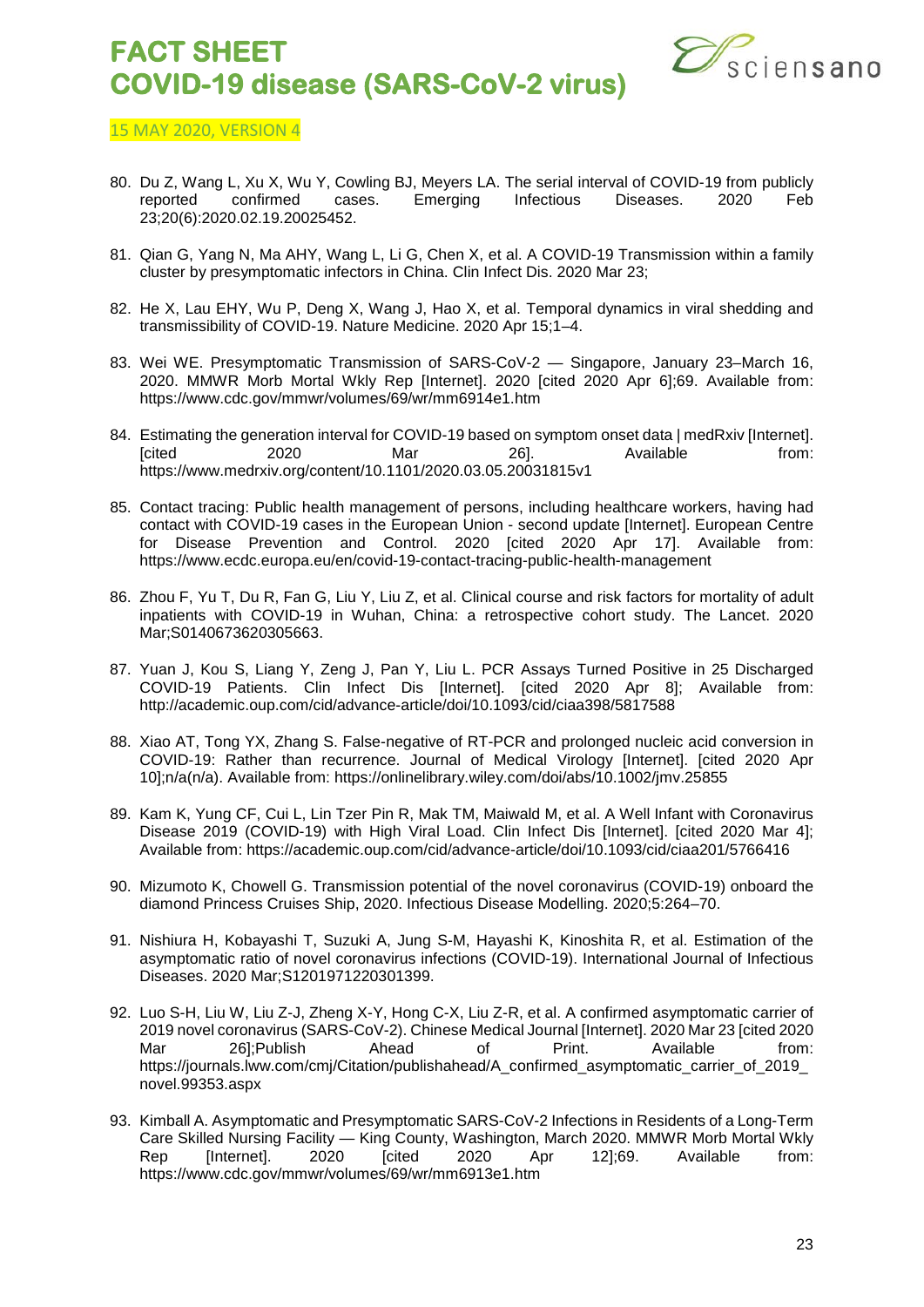

- 94. Hu Z, Song C, Xu C, Jin G, Chen Y, Xu X, et al. Clinical characteristics of 24 asymptomatic infections with COVID-19 screened among close contacts in Nanjing, China. Sci China Life Sci. 2020 Mar 4;
- 95. Gudbjartsson DF, Helgason A, Jonsson H, Magnusson OT, Melsted P, Norddahl GL, et al. Spread of SARS-CoV-2 in the Icelandic Population. New England Journal of Medicine. 2020 Apr 14;0(0):null.
- 96. Coronavirus clue? Most cases aboard U.S. aircraft carrier are symptom-free. Reuters [Internet]. 2020 Apr 16 [cited 2020 Apr 18]; Available from: https://www.reuters.com/article/us-healthcoronavirus-usa-military-sympt-idUSKCN21Y2GB
- 97. Sutton D, Fuchs K, D'Alton M, Goffman D. Universal Screening for SARS-CoV-2 in Women Admitted for Delivery. New England Journal of Medicine. 2020 Apr 13;0(0):null.
- 98. Kimball A, Hatfield KM, Arons M, James A, Taylor J, Spicer K, et al. Asymptomatic and Presymptomatic SARS-CoV-2 Infections in Residents of a Long-Term Care Skilled Nursing Facility - King County, Washington, March 2020. MMWR Morb Mortal Wkly Rep. 2020 Apr 3;69(13):377– 81.
- 99. Mao L, Jin H, Wang M, Hu Y, Chen S, He Q, et al. Neurologic Manifestations of Hospitalized Patients With Coronavirus Disease 2019 in Wuhan, China. JAMA Neurol [Internet]. 2020 Apr 10 [cited 2020 Apr 13]; Available from: https://jamanetwork.com/journals/jamaneurology/fullarticle/2764549
- 100. Wu Y, Xu X, Chen Z, Duan J, Hashimoto K, Yang L, et al. Nervous system involvement after infection with COVID-19 and other coronaviruses. Brain Behav Immun. 2020 Mar 30;
- 101. Recalcati S. Cutaneous manifestations in COVID-19: a first perspective. Journal of the European Academy of Dermatology and Venereology [Internet]. [cited 2020 Apr 16];n/a(n/a). Available from: https://onlinelibrary.wiley.com/doi/abs/10.1111/jdv.16387
- 102. Atri D, Siddiqi HK, Lang J, Nauffal V, Morrow DA, Bohula EA. COVID-19 for the Cardiologist: A Current Review of the Virology, Clinical Epidemiology, Cardiac and Other Clinical Manifestations and Potential Therapeutic Strategies. JACC Basic Transl Sci. 2020 Apr 10;
- 103. Lechien JR, Chiesa-Estomba CM, De Siati DR, Horoi M, Le Bon SD, Rodriguez A, et al. Olfactory and gustatory dysfunctions as a clinical presentation of mild-to-moderate forms of the coronavirus disease (COVID-19): a multicenter European study. Eur Arch Otorhinolaryngol. 2020 Apr 6;
- 104. Yan CH, Faraji F, Prajapati DP, Boone CE, DeConde AS. Association of chemosensory dysfunction and Covid-19 in patients presenting with influenza-like symptoms. Int Forum Allergy Rhinol. 2020 Apr 12;
- 105. Suzuki M, Saito K, Min W-P, Vladau C, Toida K, Itoh H, et al. Identification of viruses in patients with postviral olfactory dysfunction. Laryngoscope. 2007 Feb: 117(2): 272-7.
- 106. Team TNCPERE. The Epidemiological Characteristics of an Outbreak of 2019 Novel Coronavirus Diseases (COVID-19) — China, 2020. CCDCW. 2020 Feb 1;2:1–10.
- 107. Deng Y, Liu W, Liu K, Fang Y-Y, Shang J, Zhou L, et al. Clinical characteristics of fatal and recovered cases of coronavirus disease 2019 (COVID-19) in Wuhan, China: a retrospective study. Chin Med J. 2020 Mar 20;
- 108. Yang X, Yu Y, Xu J, Shu H, Xia J, Liu H, et al. Clinical course and outcomes of critically ill patients with SARS-CoV-2 pneumonia in Wuhan, China: a single-centered, retrospective, observational study. The Lancet Respiratory Medicine [Internet]. 2020 Feb 24 [cited 2020 Mar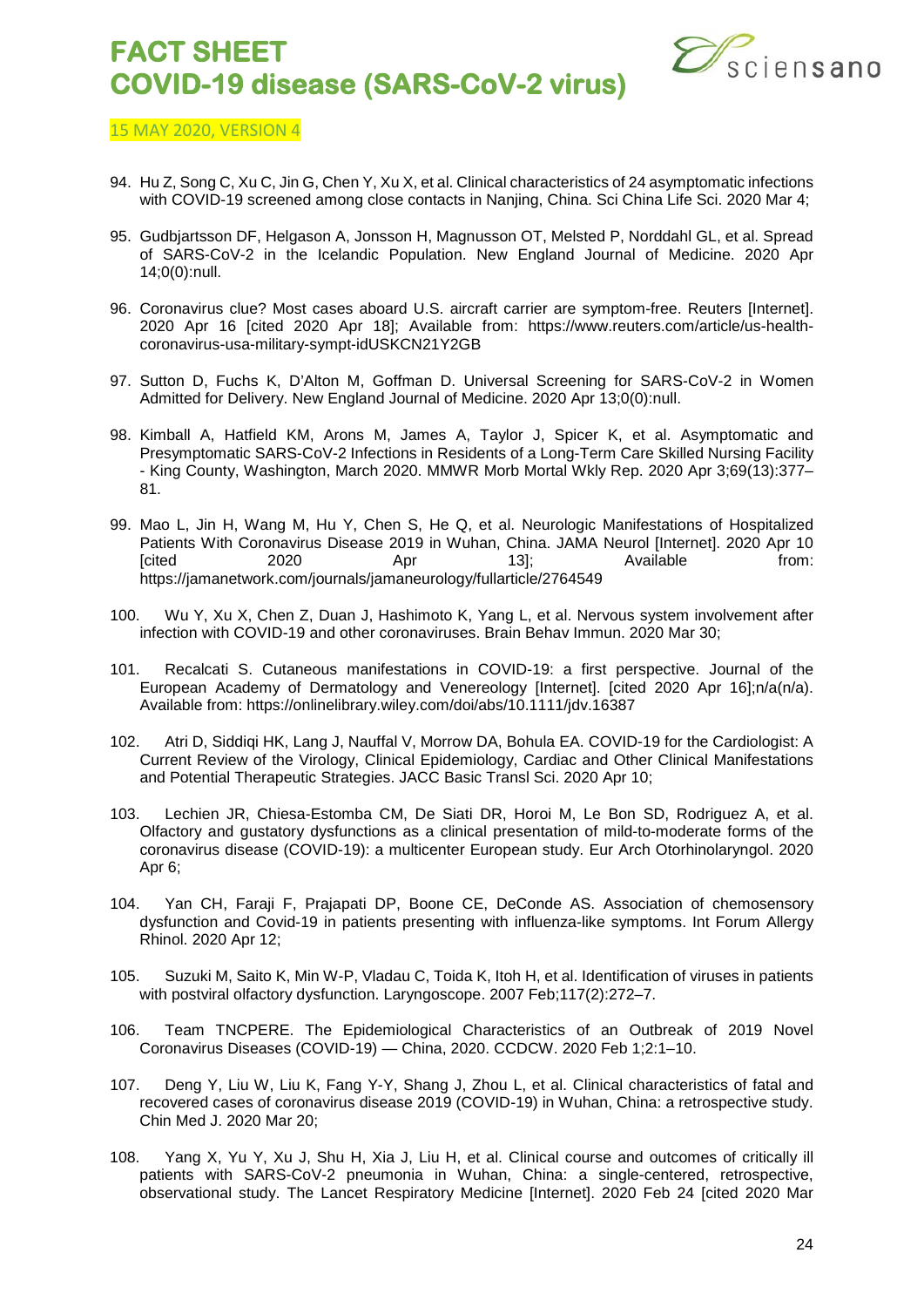

#### 15 MAY 2020, VERSION 4

2];0(0). Available from: https://www.thelancet.com/journals/lanres/article/PIIS2213-2600(20)30079- 5/abstract

- 109. Xie Y, Wang X, Yang P, Zhang S. COVID-19 Complicated by Acute Pulmonary Embolism. Radiology: Cardiothoracic Imaging. 2020 Mar 16;2(2):e200067.
- 110. Chen J, Wang X, Zhang S, Liu B, Wu X, Wang Y, et al. Findings of Acute Pulmonary Embolism in COVID-19 Patients [Internet]. Rochester, NY: Social Science Research Network; 2020 Mar [cited 2020 Apr 6]. Report No.: ID 3548771. Available from: https://papers.ssrn.com/abstract=3548771
- 111. Traitement anticoagulant pour la prévention du risque thrombotique chez un patient hospitalisé avec Covid-19 et surveillance de l'hémostase - La SFAR [Internet]. Société Française d'Anesthésie et de Réanimation. 2020 [cited 2020 Apr 4]. Available from: https://sfar.org/traitementanticoagulant-pour-la-prevention-du-risque-thrombotique-chez-un-patient-hospitalise-avec-covid-19-et-surveillance-de-lhemostase/
- 112. Klok FA, Kruip MJHA, van der Meer NJM, Arbous MS, Gommers DAMPJ, Kant KM, et al. Incidence of thrombotic complications in critically ill ICU patients with COVID-19. Thrombosis Research. 2020 Apr;S0049384820301201.
- 113. Rapid risk assessment: Coronavirus disease 2019 (COVID-19) pandemic: increased transmission in the EU/EEA and the UK – seventh update [Internet]. European Centre for Disease Prevention and Control. 2020 [cited 2020 Mar 26]. Available from: https://www.ecdc.europa.eu/en/publications-data/rapid-risk-assessment-coronavirus-disease-2019-covid-19-pandemic
- 114. Grasselli G, Zangrillo A, Zanella A, Antonelli M, Cabrini L, Castelli A, et al. Baseline Characteristics and Outcomes of 1591 Patients Infected With SARS-CoV-2 Admitted to ICUs of the Lombardy Region, Italy. JAMA [Internet]. 2020 Apr 6 [cited 2020 Apr 7]; Available from: https://doi.org/10.1001/jama.2020.5394
- 115. Rockx B, Kuiken T, Herfst S, Bestebroer T, Lamers MM, Munnink BBO, et al. Comparative pathogenesis of COVID-19, MERS, and SARS in a nonhuman primate model. Science [Internet].<br>2020 Apr 19]; Available from: 2020 Apr 17 [cited 2020 Apr 19]; Available from: https://science.sciencemag.org/content/early/2020/04/16/science.abb7314
- 116. Liu Y, Yan L-M, Wan L, Xiang T-X, Le A, Liu J-M, et al. Viral dynamics in mild and severe cases of COVID-19. The Lancet Infectious Diseases [Internet]. 2020 Mar 19 [cited 2020 Mar 25]; Available from: http://www.sciencedirect.com/science/article/pii/S1473309920302322
- 117. Ye Q, Wang B, Mao J. The pathogenesis and treatment of the `Cytokine Storm' in COVID-19. Journal of Infection [Internet]. 2020 Apr 10 [cited 2020 Apr 20]; Available from: http://www.sciencedirect.com/science/article/pii/S0163445320301651
- 118. Xu Z, Shi L, Wang Y, Zhang J, Huang L, Zhang C, et al. Pathological findings of COVID-19 associated with acute respiratory distress syndrome. The Lancet Respiratory Medicine. 2020 Apr 1;8(4):420–2.
- 119. Huang C, Wang Y, Li X, Ren L, Zhao J, Hu Y, et al. Clinical features of patients infected with 2019 novel coronavirus in Wuhan, China. The Lancet. 2020 Feb;395(10223):497–506.
- 120. [Analysis of clinical features of 29 patients with 2019 novel coronavirus pneumonia]. Abstract - Europe PMC [Internet]. [cited 2020 Apr 20]. Available from: https://europepmc.org/article/med/32026671
- 121. Varga Z, Flammer AJ, Steiger P, Haberecker M, Andermatt R, Zinkernagel AS, et al. Endothelial cell infection and endotheliitis in COVID-19. The Lancet. 2020 May 2;395(10234):1417–8.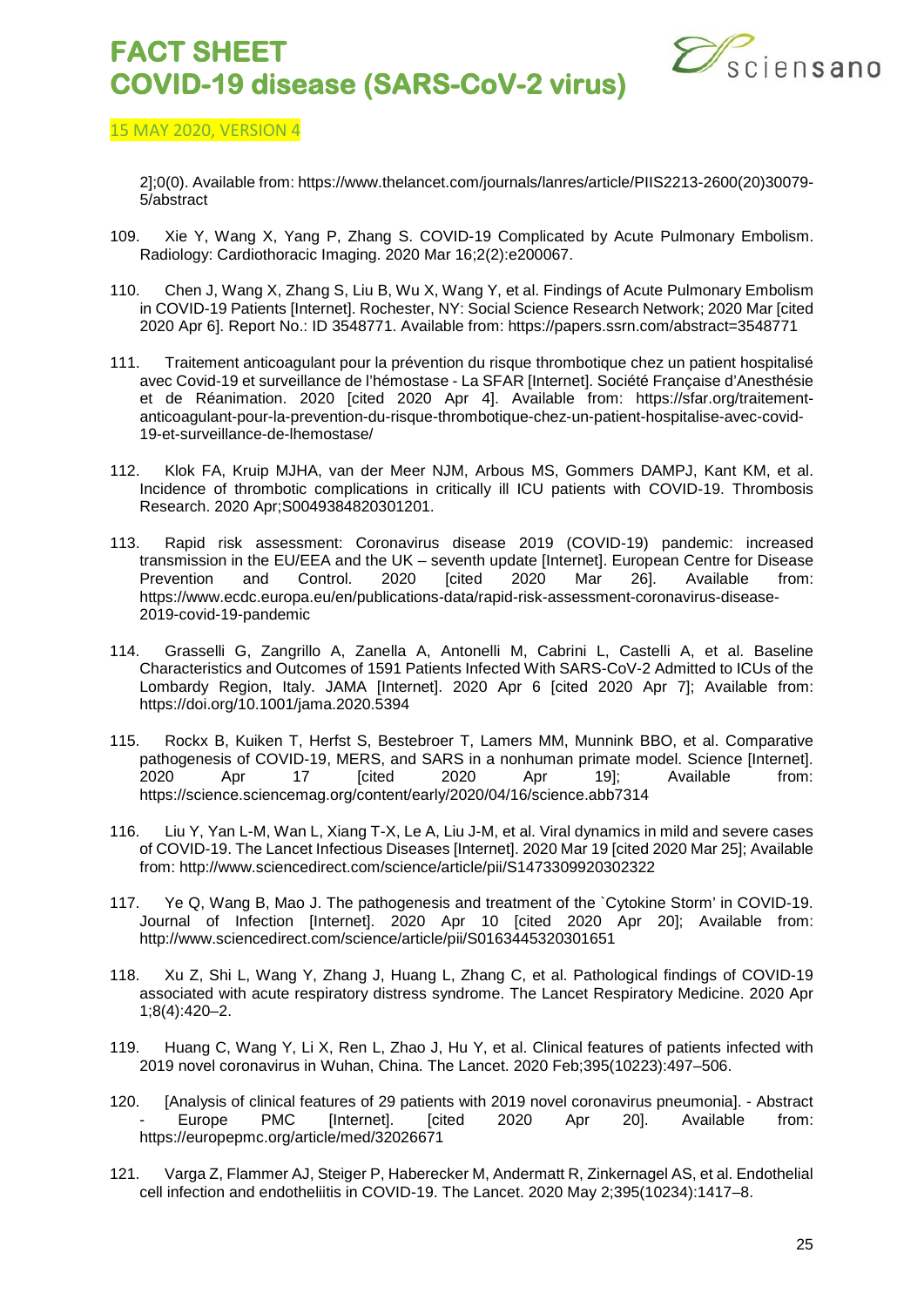

- 122. Zhang Y, Cao W, Xiao M, Li YJ, Yang Y, Zhao J, et al. [Clinical and coagulation characteristics of 7 patients with critical COVID-2019 pneumonia and acro-ischemia]. Zhonghua Xue Ye Xue Za Zhi. 2020 Mar 28;41(0):E006.
- 123. Tang N, Li D, Wang X, Sun Z. Abnormal coagulation parameters are associated with poor prognosis in patients with novel coronavirus pneumonia. Journal of Thrombosis and Haemostasis. 2020;18(4):844–7.
- 124. Magro C, Mulvey JJ, Berlin D, Nuovo G, Salvatore S, Harp J, et al. Complement associated microvascular injury and thrombosis in the pathogenesis of severe COVID-19 infection: A report of five cases. Transl Res. 2020 Apr 15;
- 125. Tetro JA. Is COVID-19 receiving ADE from other coronaviruses? Microbes and Infection. 2020 Mar 1;22(2):72–3.
- 126. Tilocca B, Soggiu A, Musella V, Britti D, Sanguinetti M, Urbani A, et al. Molecular basis of COVID-19 relationships in different species: a one health perspective. Microbes Infect. 2020 Mar 17;
- 127. Du L, He Y, Zhou Y, Liu S, Zheng B-J, Jiang S. The spike protein of SARS-CoV a target for vaccine and therapeutic development. Nature Reviews Microbiology. 2009 Mar;7(3):226–36.
- 128. Lack of Reinfection in Rhesus Macaques Infected with SARS-CoV-2 | bioRxiv [Internet]. [cited 2020 May 11]. Available from: https://www.biorxiv.org/content/10.1101/2020.03.13.990226v2
- 129. Wu F, Wang A, Liu M, Wang Q, Chen J, Xia S, et al. Neutralizing Antibody Responses to SARS-CoV-2 in a COVID-19 Recovered Patient Cohort and Their Implications [Internet]. Rochester, NY: Social Science Research Network; 2020 Mar [cited 2020 May 11]. Report No.: ID 3566211. Available from: https://papers.ssrn.com/abstract=3566211
- 130. Yuchun N, Guangwen W, Xuanling S, Hong Z, Yan Q, Zhongping H, et al. Neutralizing Antibodies in Patients with Severe Acute Respiratory Syndrome-Associated Coronavirus Infection. J Infect Dis. 2004 Sep 15;190(6):1119–26.
- 131. Guo X, Guo Z, Duan C, Chen Z, Wang G, Lu Y, et al. Long-Term Persistence of IgG Antibodies in SARS-CoV Infected Healthcare Workers. medRxiv. 2020 Feb 14;2020.02.12.20021386.
- 132. Choe PG, Perera R a. PM, Park WB, Song K-H, Bang JH, Kim ES, et al. MERS-CoV Antibody Responses 1 Year after Symptom Onset, South Korea, 2015. Emerging Infect Dis. 2017;23(7):1079–84.
- 133. Galanti M, Shaman J. Direct observation of repeated infections with endemic coronaviruses [Internet]. Infectious Diseases (except HIV/AIDS); 2020 May [cited 2020 May 11]. Available from: http://medrxiv.org/lookup/doi/10.1101/2020.04.27.20082032
- 134. Tang F, Quan Y, Xin Z-T, Wrammert J, Ma M-J, Lv H, et al. Lack of peripheral memory B cell responses in recovered patients with severe acute respiratory syndrome: a six-year follow-up study. J Immunol. 2011 Jun 15;186(12):7264–8.
- 135. Yang Y, Yang M, Shen C, Wang F, Yuan J, Li J, et al. Evaluating the accuracy of different respiratory specimens in the laboratory diagnosis and monitoring the viral shedding of 2019-nCoV infections [Internet]. Infectious Diseases (except HIV/AIDS); 2020 Feb [cited 2020 Apr 17]. Available from: http://medrxiv.org/lookup/doi/10.1101/2020.02.11.20021493
- 136. Nalla AK, Casto AM, Huang M-LW, Perchetti GA, Sampoleo R, Shrestha L, et al. Comparative Performance of SARS-CoV-2 Detection Assays using Seven Different Primer/Probe Sets and One Assay Kit. J Clin Microbiol. 2020 Apr 8;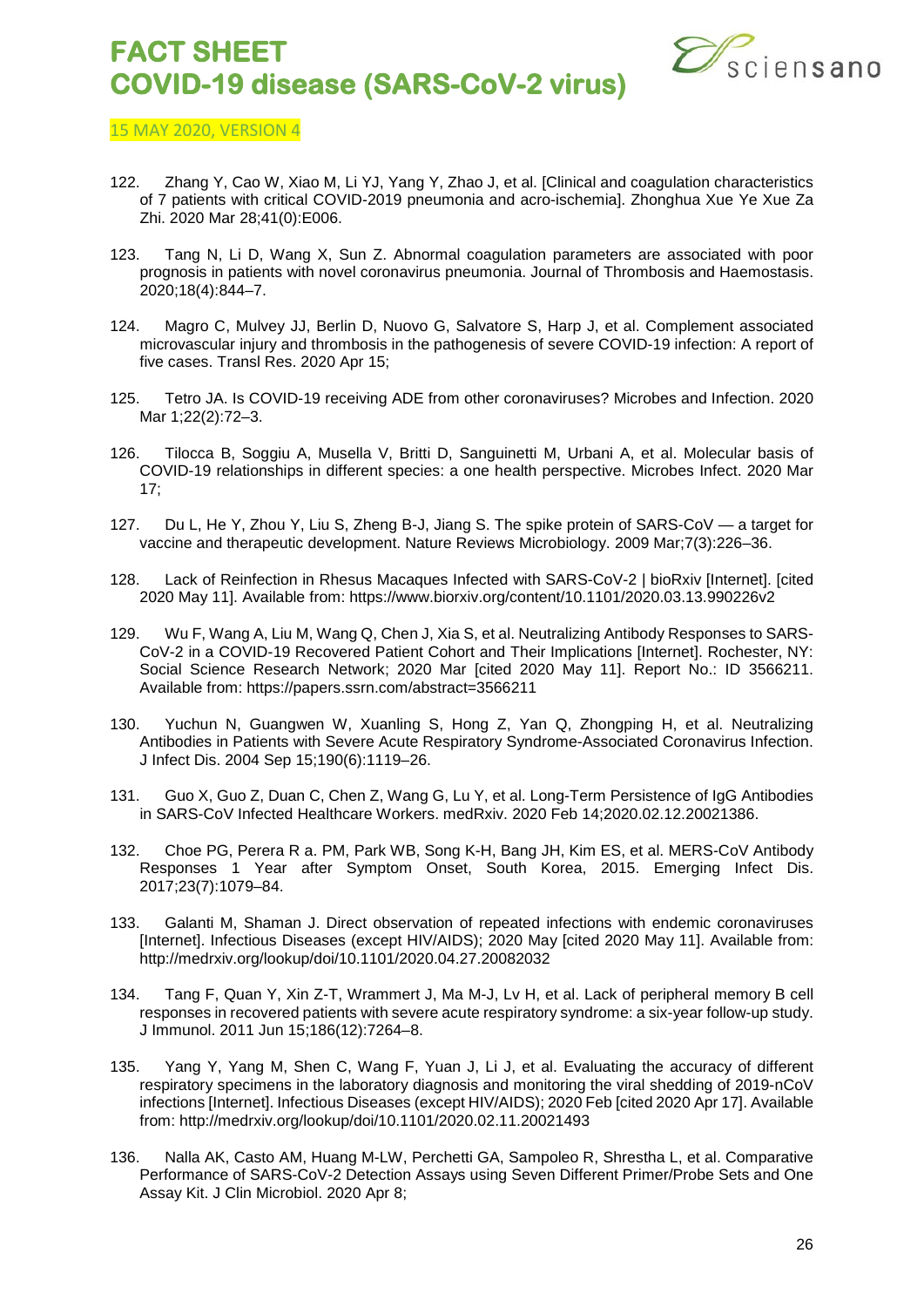

- 137. Wang X, Yao H, Xu X, Zhang P, Zhang M, Shao J, et al. Limits of Detection of Six Approved RT-PCR Kits for the Novel SARS-coronavirus-2 (SARS-CoV-2). Clin Chem. 2020 Apr 13;
- 138. Covid L. ACCELERATED EMERGENCY USE AUTHORIZATION (EUA) SUMMARY COVID-19 RT-PCR TEST (LABORATORY CORPORATION OF AMERICA). :9.
- 139. Revel M-P, Parkar AP, Prosch H, Silva M, Sverzellati N, Gleeson F, et al. COVID-19 patients and the Radiology department – advice from the European Society of Radiology (ESR) and the European Society of Thoracic Imaging (ESTI). 2020;11.
- 140. Ai T, Yang Z, Hou H, Zhan C, Chen C, Lv W, et al. Correlation of Chest CT and RT-PCR Testing<br>in Coronavirus Disease 2019 (COVID-19) in China: A Report of 1014 Cases. Radiology. 2019 (COVID-19) in China: A Report of 1014 Cases. Radiology. 2020 Feb 26;200642.
- 141. Xie X, Zhong Z, Zhao W, Zheng C, Wang F, Liu J. Chest CT for Typical 2019-nCoV Pneumonia: Relationship to Negative RT-PCR Testing. Radiology. 2020 Feb 12;200343.
- 142. Bernheim A, Mei X, Huang M, Yang Y, Fayad ZA, Zhang N, et al. Chest CT Findings in Coronavirus Disease-19 (COVID-19): Relationship to Duration of Infection. Radiology. 2020 Feb 20;200463.
- 143. Wang Y, Dong C, Hu Y, Li C, Ren Q, Zhang X, et al. Temporal Changes of CT Findings in 90 Patients with COVID-19 Pneumonia: A Longitudinal Study. Radiology. 2020 Mar 19;200843.
- 144. Inui S, Fujikawa A, Jitsu M, Kunishima N, Watanabe S, Suzuki Y, et al. Chest CT Findings in Princess" with Coronavirus Disease 2019 (COVID-19). Radiology: Cardiothoracic Imaging. 2020 Mar 17;2(2):e200110.
- 145. Zhao J, Yuan Q, Wang H, Liu W, Liao X, Su Y, et al. Antibody responses to SARS-CoV-2 in patients of novel coronavirus disease 2019. medRxiv. 2020 Mar 3;2020.03.02.20030189.
- 146. Guo L, Ren L, Yang S, Xiao M, Chang D, Yang F, et al. Profiling Early Humoral Response to Diagnose Novel Coronavirus Disease (COVID-19). Clin Infect Dis. 2020 Mar 21;
- 147. Lou B, Li T, Zheng S, Su Y, Li Z, Liu W, et al. Serology characteristics of SARS-CoV-2 infection since the exposure and post symptoms onset. medRxiv. 2020 Mar 27;2020.03.23.20041707.
- 148. Antibody responses to SARS-CoV-2 in COVID-19 patients: the perspective application of serological tests in clinical practice | medRxiv [Internet]. [cited 2020 Apr 14]. Available from: https://www.medrxiv.org/content/10.1101/2020.03.18.20038018v1
- 149. Wan WY, Lim SH, Seng EH. Cross-reaction of sera from COVID-19 patients with SARS-CoV assays. medRxiv. 2020 Mar 23;2020.03.17.20034454.
- 150. sars-covid-19-detection-test-leaflet.pdf [Internet]. [cited 2020 Apr 21]. Available from: https://v3.globalcube.net/clients/beldico/content/medias/products/microbiology/sars-covid-19 detection-test-leaflet.pdf
- 151. Li Z, Yi Y, Luo X, Xiong N, Liu Y, Li S, et al. Development and clinical application of a rapid IgM-IgG combined antibody test for SARS-CoV-2 infection diagnosis. Journal of Medical Virology [Internet].  $[{\text{cited}} 2020$  Apr  $21]$ ;n/a(n/a). Available from: https://onlinelibrary.wiley.com/doi/abs/10.1002/jmv.25727
- 152. Gonzalez JM, Shelton JW, Diaz-Vallejo M, Rodriguez-Castellanos VE, Zuluaga JDH, Chamorro DF, et al. Immunological assays for SARS-CoV-2: an analysis of available commercial tests to measure antigen and antibodies [Internet]. Infectious Diseases (except HIV/AIDS); 2020 Apr [cited 2020 Apr 21]. Available from: http://medrxiv.org/lookup/doi/10.1101/2020.04.10.20061150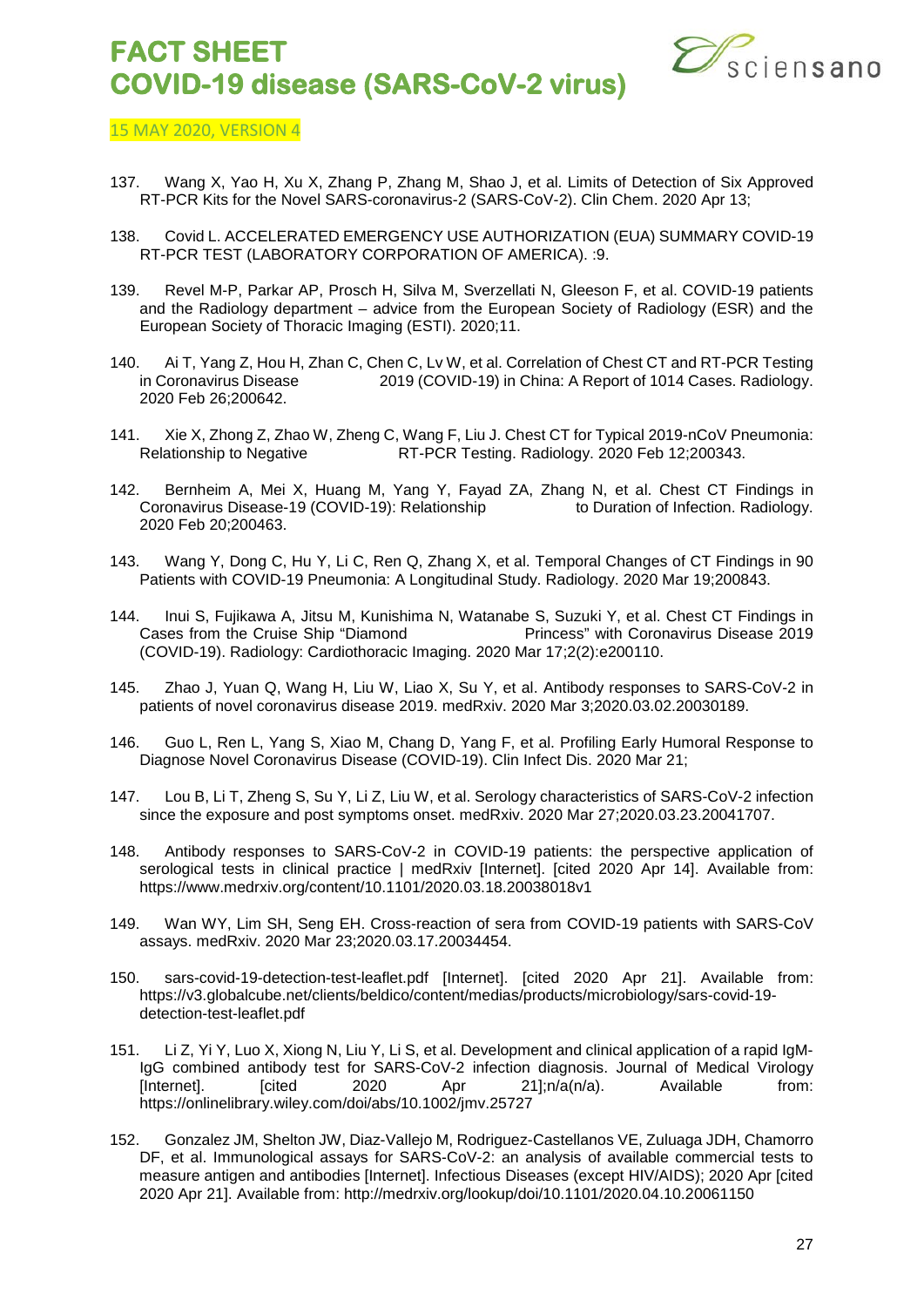

- 153. Chan KH, Peiris JSM, Lam SY, Poon LLM, Yuen KY, Seto WH. The Effects of Temperature and Relative Humidity on the Viability of the SARS Coronavirus. Adv Virol. 2011;2011:734690.
- 154. Gardner EG, Kelton D, Poljak Z, Van Kerkhove M, von Dobschuetz S, Greer AL. A casecrossover analysis of the impact of weather on primary cases of Middle East respiratory syndrome. BMC Infectious Diseases. 2019 Feb 4;19(1):113.
- 155. Lin K, Yee-Tak Fong D, Zhu B, Karlberg J. Environmental factors on the SARS epidemic: air temperature, passage of time and multiplicative effect of hospital infection. Epidemiol Infect. 2006 Apr;134(2):223–30.
- 156. Demongeot J, Flet-Berliac Y, Seligmann H. Temperature Decreases Spread Parameters of the New Covid-19 Case Dynamics. Biology. 2020 May;9(5):94.
- 157. Navel V, Chiambaretta F, Dutheil F. Will environmental impacts of social distancing due to the SARS-CoV-2 pandemic decrease allergic disease? J Allergy Clin Immunol. 2020 Apr 26;
- 158. Xie J, Zhu Y. Association between ambient temperature and COVID-19 infection in 122 cities from China. Science of The Total Environment. 2020 Jul 1;724:138201.
- 159. Ujiie M, Tsuzuki S, Ohmagari N. Effect of temperature on the infectivity of COVID-19. International Journal of Infectious Diseases. 2020 Jun 1;95:301–3.
- 160. Yang W, Deng M, Li C, Huang J. Spatio-Temporal Patterns of the 2019-nCoV Epidemic at the County Level in Hubei Province, China. International Journal of Environmental Research and Public Health. 2020 Apr 7;17:2563–73.
- 161. Liu Y, Sun W, Li J, Chen L, Wang Y, Zhang L, et al. Clinical features and progression of acute respiratory distress syndrome in coronavirus disease 2019. medRxiv. 2020 Feb 27;2020.02.17.20024166.
- 162. Emami A, Javanmardi F, Pirbonyeh N, Akbari A. Prevalence of Underlying Diseases in Hospitalized Patients with COVID-19: a Systematic Review and Meta-Analysis. Arch Acad Emerg Med. 2020;8(1):e35.
- 163. Liu W, Tao Z-W, Lei W, Ming-Li Y, Kui L, Ling Z, et al. Analysis of factors associated with disease outcomes in hospitalized patients with 2019 novel coronavirus disease. Chin Med J. 2020 Feb 28;
- 164. Pareek M, Bangash MN, Pareek N, Pan D, Sze S, Minhas JS, et al. Ethnicity and COVID-19: an urgent public health research priority. The Lancet. 2020 May 2;395(10234):1421–2.
- 165. Khunti K, Singh AK, Pareek M, Hanif W. Is ethnicity linked to incidence or outcomes of covid-19? BMJ. 2020 Apr 20;369:m1548.
- 166. Rapid risk assessment: Paediatric inflammatory multisystem syndrome and SARS -CoV-2 infection in children [Internet]. European Centre for Disease Prevention and Control. 2020 [cited 2020 May 15]. Available from: https://www.ecdc.europa.eu/en/publications-data/paediatricinflammatory-multisystem-syndrome-and-sars-cov-2-rapid-risk-assessment
- 167. Lee P-I, Hu Y-L, Chen P-Y, Huang Y-C, Hsueh P-R. Are children less susceptible to COVID-19? Journal of Microbiology, Immunology and Infection [Internet]. 2020 Feb 25 [cited 2020 Mar 11]; Available from: http://www.sciencedirect.com/science/article/pii/S1684118220300396
- 168. Mizumoto K, Omori R, Nishiura H. Age specificity of cases and attack rate of novel coronavirus disease (COVID-19) [Internet]. Infectious Diseases (except HIV/AIDS); 2020 Mar [cited 2020 Mar 31]. Available from: http://medrxiv.org/lookup/doi/10.1101/2020.03.09.20033142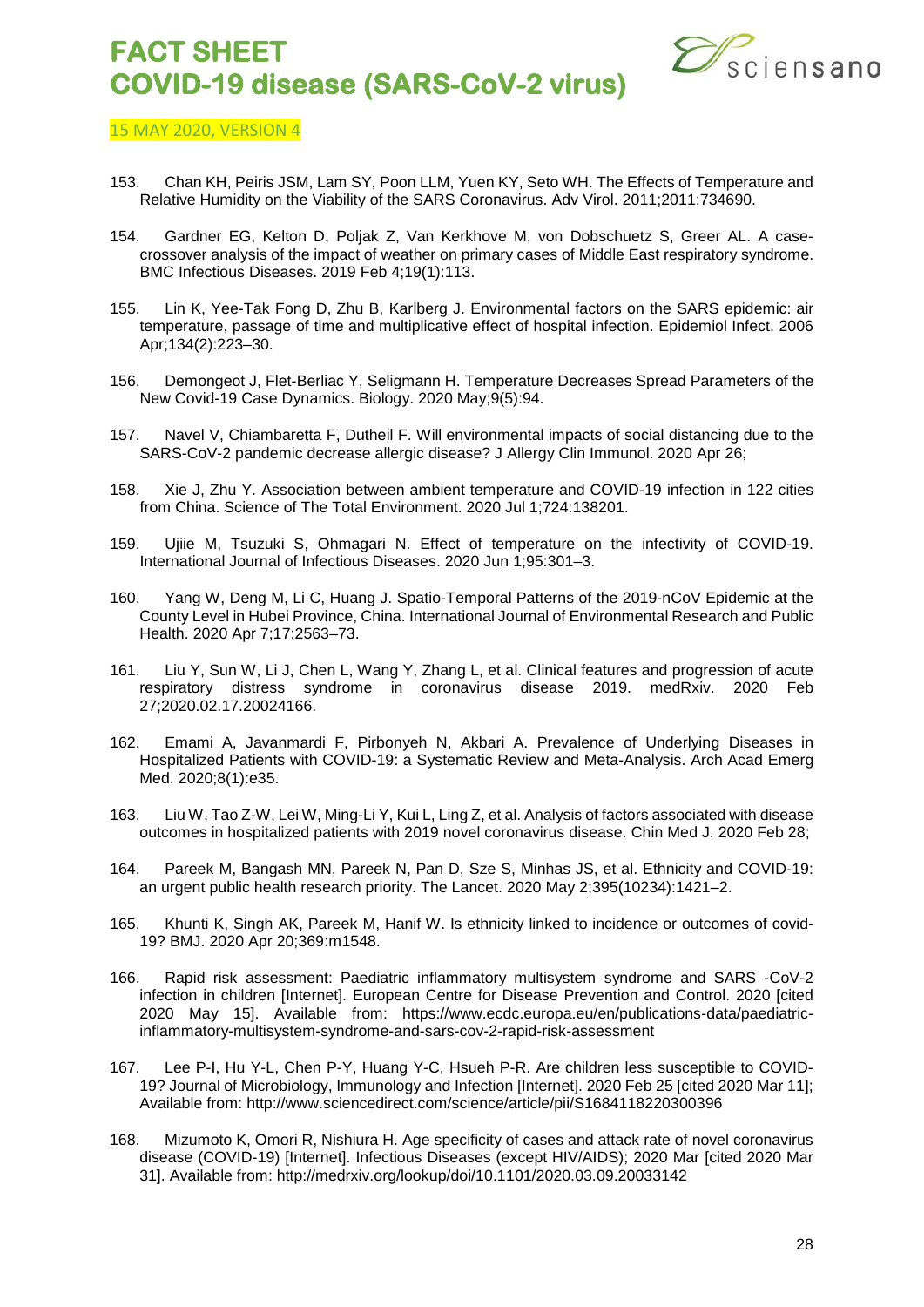

- 169. Zhang J, Litvinova M, Liang Y, Wang Y, Wang W, Zhao S, et al. Changes in contact patterns shape the dynamics of the COVID-19 outbreak in China. Science [Internet]. 2020 Apr 29 [cited 2020 May 15]; Available from: 15]; https://science.sciencemag.org/content/early/2020/05/04/science.abb8001
- 170. Li W, Zhang B, Lu J, Liu S, Chang Z, Cao P, et al. The characteristics of household transmission of COVID-19. Clin Infect Dis [Internet]. [cited 2020 May 15]; Available from: https://academic.oup.com/cid/advance-article/doi/10.1093/cid/ciaa450/5821281
- 171. Mizumoto K, Omori R, Nishiura H. Age specificity of cases and attack rate of novel coronavirus disease (COVID-19). medRxiv. 2020 Mar 13;2020.03.09.20033142.
- 172. Zhang YH, Lin DJ, Xiao MF, Wang JC, Wei Y, Lei ZX, et al. [2019-novel coronavirus infection in a three-month-old baby]. Zhonghua Er Ke Za Zhi. 2020 Feb 11;58(0):E006.
- 173. Tang A, Xu W, shen min, Chen P, Li G, Liu Y, et al. A retrospective study of the clinical characteristics of COVID-19 infection in 26 children [Internet]. Infectious Diseases (except<br>
HIV/AIDS): 2020 Mar Ford: 2020 Mar 11. Available from: HIV/AIDS); 2020 Mar [cited 2020 Mar 11]. Available from: http://medrxiv.org/lookup/doi/10.1101/2020.03.08.20029710
- 174. Xia W, Shao J, Guo Y, Peng X, Li Z, Hu D. Clinical and CT features in pediatric patients with COVID-19 infection: Different points from adults. Pediatric Pulmonology [Internet]. [cited 2020 Mar 11];n/a(n/a). Available from: http://onlinelibrary.wiley.com/doi/abs/10.1002/ppul.24718
- 175. Wei M, Yuan J, Liu Y, Fu T, Yu X, Zhang Z-J. Novel Coronavirus Infection in Hospitalized Infants Under 1 Year of Age in China. JAMA [Internet]. 2020 Feb 14 [cited 2020 Mar 4]; Available from: https://jamanetwork.com/journals/jama/fullarticle/2761659
- 176. Ludvigsson JF. Systematic review of COVID-19 in children show milder cases and a better prognosis than adults. Acta Paediatr. 2020 Mar 23;
- 177. Dong Y, Mo X, Hu Y, Qi X, Jiang F, Jiang Z, et al. Epidemiological Characteristics of 2143 Pediatric Patients With 2019 Coronavirus Disease in China. Pediatrics. 2020 Mar 16;e20200702.
- 178. Qiu H, Wu J, Hong L, Luo Y, Song Q, Chen D. Clinical and epidemiological features of 36 children with coronavirus disease 2019 (COVID-19) in Zhejiang, China: an observational cohort study. The Lancet Infectious Diseases [Internet]. 2020 Mar 25 [cited 2020 Mar 26];0(0). Available from: https://www.thelancet.com/journals/laninf/article/PIIS1473-3099(20)30198-5/abstract
- 179. Zhu Y, Bloxham CJ, Hulme KD, Sinclair JE, Tong ZWM, Steele LE, et al. Children are unlikely to have been the primary source of household SARS-CoV-2 infections. medRxiv. 2020 Mar 30;2020.03.26.20044826.
- 180. Danis K, Epaulard O, Bénet T, Gaymard A, Campoy S, Bothelo-Nevers E, et al. Cluster of coronavirus disease 2019 (Covid-19) in the French Alps, 2020. Clin Infect Dis [Internet]. [cited 2020 Apr 27]; Available from: https://academic.oup.com/cid/advancearticle/doi/10.1093/cid/ciaa424/5819060
- 181. Riphagen S, Gomez X, Gonzalez-Martinez C, Wilkinson N, Theocharis P. Hyperinflammatory shock in children during COVID-19 pandemic. Lancet [Internet]. 2020 May 7 [cited 2020 May 12]; Available from: https://www.ncbi.nlm.nih.gov/pmc/articles/PMC7204765/
- 182. Larson K. COVID-19 and Kawasaki Disease: Novel Virus and Novel Case. :11.
- 183. Nagata S. Causes of Kawasaki Disease—From Past to Present. Front Pediatr [Internet]. 2019 [cited 2020 May 13];7. Available from: https://www.frontiersin.org/articles/10.3389/fped.2019.00018/full#B54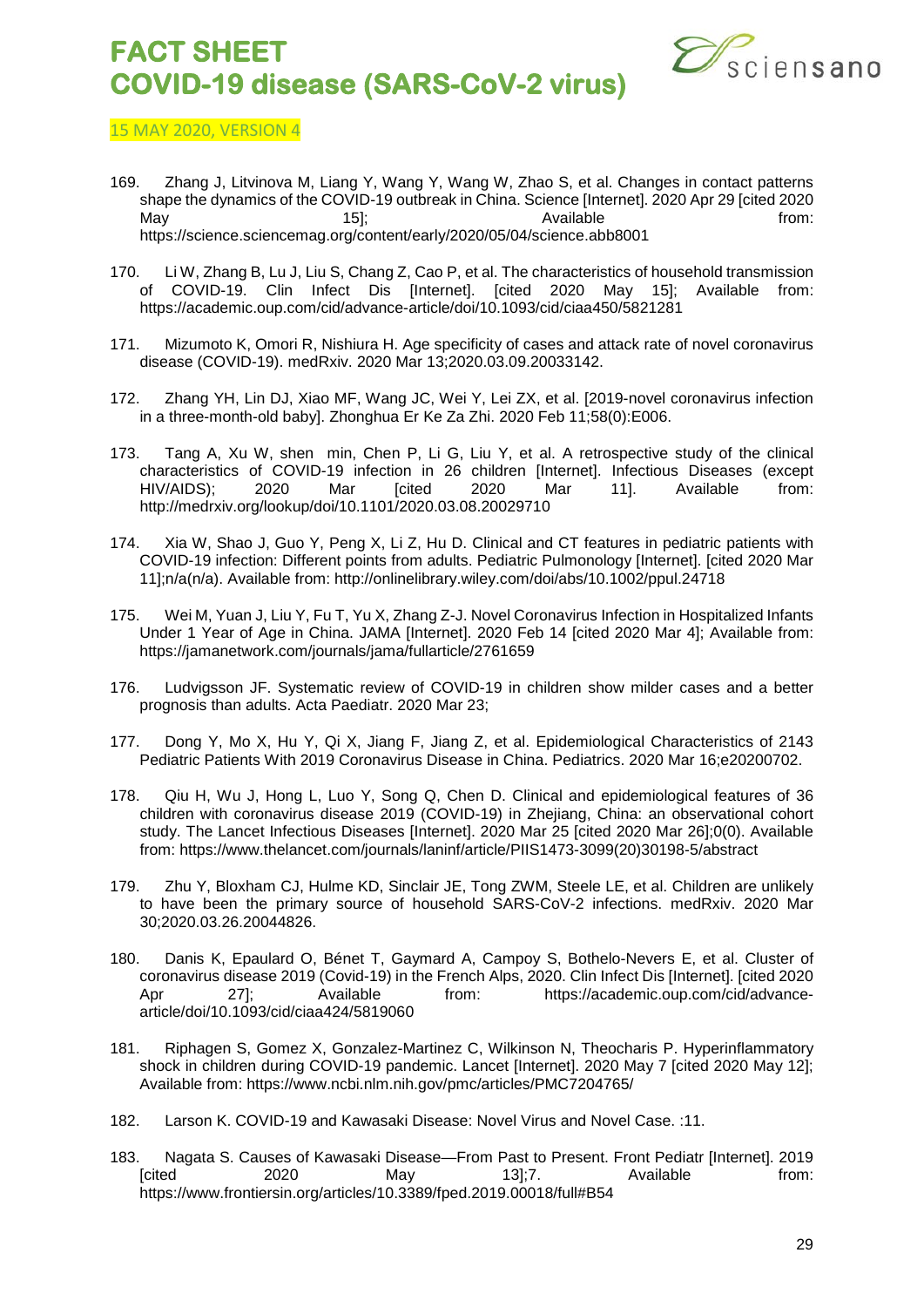

- 184. Shirato K, Imada Y, Kawase M, Nakagaki K, Matsuyama S, Taguchi F. Possible involvement of infection with human coronavirus 229E, but not NL63, in Kawasaki disease. J Med Virol. 2014 Dec;86(12):2146–53.
- 185. Harahsheh AS, Dahdah N, Newburger JW, Portman MA, Piram M, Tulloh R, et al. Missed or Delayed Diagnosis of Kawasaki Disease During the 2019 Novel Coronavirus Disease (COVID-19) Pandemic. J Pediatr [Internet]. 2020 May 3 [cited 2020 May 12]; Available from: https://www.ncbi.nlm.nih.gov/pmc/articles/PMC7196408/
- 186. Qiao J. What are the risks of COVID-19 infection in pregnant women? The Lancet. 2020 Mar 7;395(10226):760–2.
- 187. Chen S, Liao E, Shao Y. Clinical analysis of pregnant women with 2019 novel coronavirus pneumonia. Journal of Medical Virology [Internet]. [cited 2020 Mar 29];n/a(n/a). Available from: http://onlinelibrary.wiley.com/doi/abs/10.1002/jmv.25789
- 188. Schwartz DA. An Analysis of 38 Pregnant Women with COVID-19, Their Newborn Infants, and Maternal-Fetal Transmission of SARS-CoV-2: Maternal Coronavirus Infections and Pregnancy Outcomes. Arch Pathol Lab Med. 2020 Mar 17;
- 189. Chen H, Guo J, Wang C, Luo F, Yu X, Zhang W, et al. Clinical characteristics and intrauterine vertical transmission potential of COVID-19 infection in nine pregnant women: a retrospective review of medical records. The Lancet. 2020 Mar 7;395(10226):809–15.
- 190. Rasmussen SA, Smulian JC, Lednicky JA, Wen TS, Jamieson DJ. Coronavirus Disease 2019 (COVID-19) and Pregnancy: What obstetricians need to know. American Journal of Obstetrics and Gynecology. 2020 Feb;S0002937820301976.
- 191. Mullins E, Evans D, Viner RM, O'Brien P, Morris E. Coronavirus in pregnancy and delivery: rapid review. Ultrasound in Obstetrics & Gynecology [Internet]. [cited 2020 Mar 17];n/a(n/a). Available from: https://obgyn.onlinelibrary.wiley.com/doi/abs/10.1002/uog.22014
- 192. Parazzini F, Bortolus R, Mauri PA, Favilli A, Gerli S, Ferrazzi E. Delivery in pregnant women infected with SARS-CoV-2: A fast review. International Journal of Gynecology & Obstetrics<br>
[Internet]. [cited 2020 Apr 18]:n/a(n/a). Available from: [Internet].  $[{\text{cited}} 2020$  Apr  $18$ ];n/a(n/a). Available from: https://obgyn.onlinelibrary.wiley.com/doi/abs/10.1002/ijgo.13166
- 193. Li M, Chen L, Zhang J, Xiong C, Li X. The SARS-CoV-2 receptor ACE2 expression of maternalfetal interface and fetal organs by single-cell transcriptome study. PLoS ONE. 2020;15(4):e0230295.
- 194. Zeng L, Xia S, Yuan W, Yan K, Xiao F, Shao J, et al. Neonatal Early-Onset Infection With SARS-CoV-2 in 33 Neonates Born to Mothers With COVID-19 in Wuhan, China. JAMA Pediatr [Internet].<br>2020 Mar 26 [cited 2020 Apr 7]; Available from: 2020 Mar 26 [cited 2020 Apr 7]; Available from: https://jamanetwork.com/journals/jamapediatrics/fullarticle/2763787
- 195. Zeng H, Xu C, Fan J, Tang Y, Deng Q, Zhang W, et al. Antibodies in Infants Born to Mothers With COVID-19 Pneumonia. JAMA [Internet]. 2020 Mar 26 [cited 2020 Mar 31]; Available from: https://jamanetwork.com/journals/jama/fullarticle/2763854
- 196. Dong L, Tian J, He S, Zhu C, Wang J, Liu C, et al. Possible Vertical Transmission of SARS-CoV-2 From an Infected Mother to Her Newborn. JAMA [Internet]. 2020 Mar 26 [cited 2020 Mar 31]; Available from: https://jamanetwork.com/journals/jama/fullarticle/2763853
- 197. Kimberlin DW, Stagno S. Can SARS-CoV-2 Infection Be Acquired In Utero?: More Definitive Evidence Is Needed. JAMA [Internet]. 2020 Mar 26 [cited 2020 Mar 31]; Available from: https://jamanetwork.com/journals/jama/fullarticle/2763851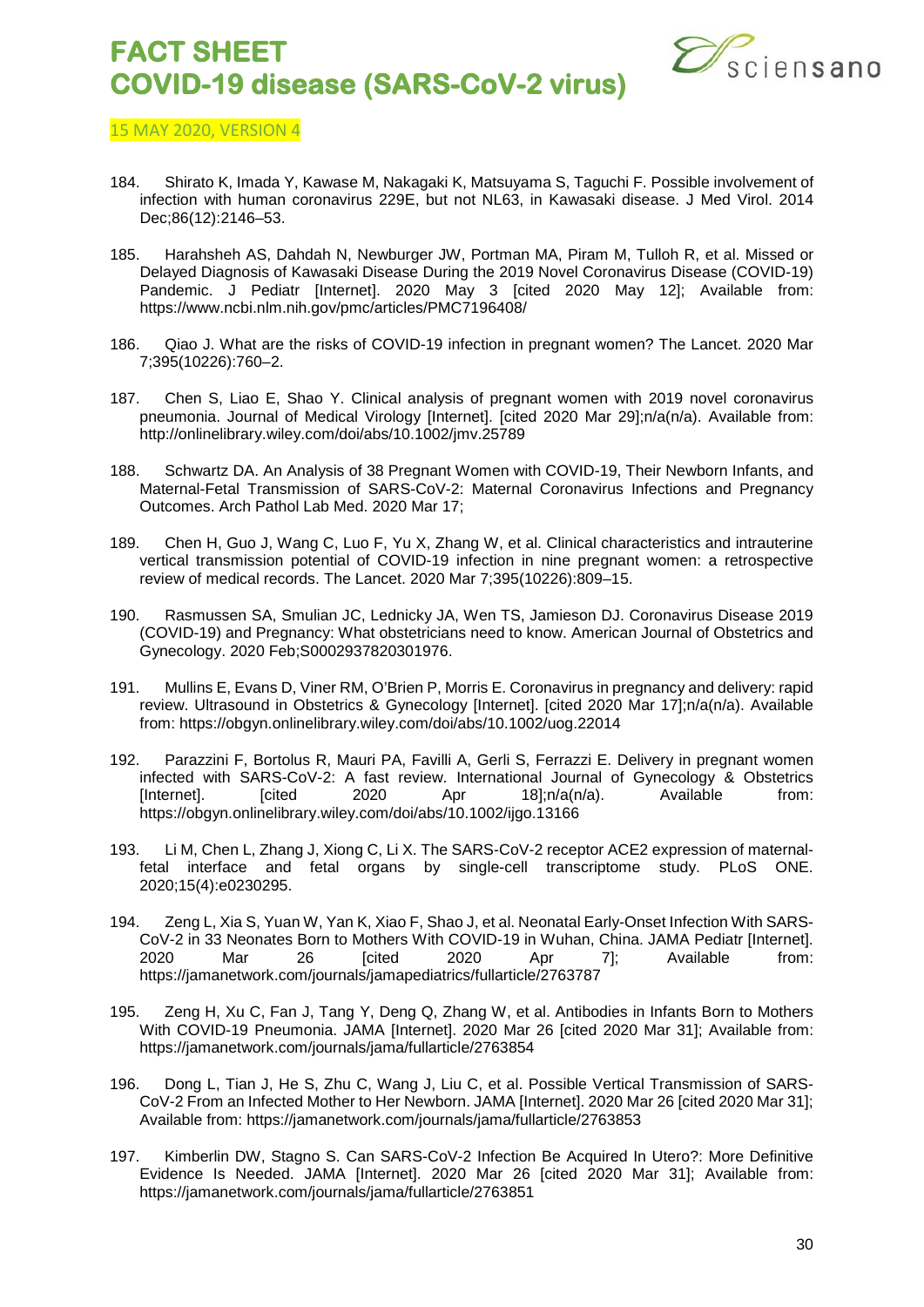

- 198. Guo W, Ming F, Dong Y, Zhang Q, Zhang X, Mo P, et al. A Survey for COVID-19 Among HIV/AIDS Patients in Two Districts of Wuhan, China. The Lancet. 2020;
- 199. Blanco JL, Ambrosioni J, Garcia F, Martínez E, Soriano A, Mallolas J, et al. COVID-19 in patients with HIV: clinical case series. Lancet HIV. 2020 Apr 15;
- 200. Aydin OA, Karaosmanoglu HK, Yasar KK. HIV/SARS-CoV-2 co-infected patients in Istanbul, Turkey. Journal of Medical Virology [Internet]. [cited 2020 May 7];n/a(n/a). Available from: https://onlinelibrary.wiley.com/doi/abs/10.1002/jmv.25955
- 201. Härter G, Spinner CD, Roider J, Bickel M, Krznaric I, Grunwald S, et al. COVID-19 in people living with human immunodeficiency virus: A case series of 33 patients. :7.
- 202. Zhu F, Cao Y, Xu S, Zhou M. Co-infection of SARS-CoV-2 and HIV in a patient in Wuhan city, China. Journal of Medical Virology. 2020;92(6):529–30.
- 203. Shalhoub S, AlZahrani A, Simhairi R, Mushtaq A. Successful recovery of MERS CoV pneumonia in a patient with acquired immunodeficiency syndrome: A case report. Journal of Clinical Virology. 2015 Jan 1;62:69–71.
- 204. Wong AT, Tsang OT, Wong KH, Wong MY, Lim WL, Zheng BJ, et al. Coronavirus infection in an AIDS patient. AIDS [Internet]. 2004;18(5). Available from: https://journals.lww.com/aidsonline/Fulltext/2004/03260/Coronavirus\_infection\_in\_an\_AIDS\_patie nt.21.aspx
- 205. Pinto RM, Park S. COVID-19 Pandemic Disrupts HIV Continuum of Care and Prevention: Implications for Research and Practice Concerning Community-Based Organizations and Frontline Providers. AIDS Behav. 2020 Apr 28;
- 206. Jiang H, Zhou Y, Tang W. Maintaining HIV care during the COVID-19 pandemic. The Lancet HIV. 2020 May;7(5):e308–9.
- 207. Desai A, Sachdeva S, Parekh T, Desai R. COVID-19 and Cancer: Lessons From a Pooled Meta-Analysis. JCO Glob Oncol. 2020;6:557–9.
- 208. Ma J, Yin J, Qian Y, Wu Y. Clinical Characteristics and Prognosis in Cancer Patients with COVID-19: a Single Center's Retrospective Study. J Infect. 2020 Apr 13;
- 209. Liang W, Guan W, Chen R, Wang W, Li J, Xu K, et al. Cancer patients in SARS-CoV-2 infection: a nationwide analysis in China. The Lancet Oncology. 2020 Mar;21(3):335–7.
- 210. Zhang L, Zhu F, Xie L, Wang C, Wang J, Chen R, et al. Clinical characteristics of COVID-19 infected cancer patients: A retrospective case study in three hospitals within Wuhan, China. Annals of Oncology. 2020 Mar;S0923753420363833.
- 211. Yu GY, Lou Z, Zhang W. [Several suggestions of operation for colorectal cancer under the outbreak of corona virus disease 2019 in China]. Zhonghua Wei Chang Wai Ke Za Zhi. 2020 Mar 25;23(3):208–11.
- 212. Xia Y, Jin R, Zhao J, Li W, Shen H. Risk of COVID-19 for patients with cancer. The Lancet Oncology. 2020;21(4):e180.
- 213. Cannistra SA, Haffty BG, Ballman K. Challenges Faced by Medical Journals During the COVID-19 Pandemic. JCO. 2020 Apr 8;JCO.20.00858.
- 214. D'Antiga L. Coronaviruses and immunosuppressed patients. The facts during the third epidemic. Liver Transpl. 2020 Mar 20;